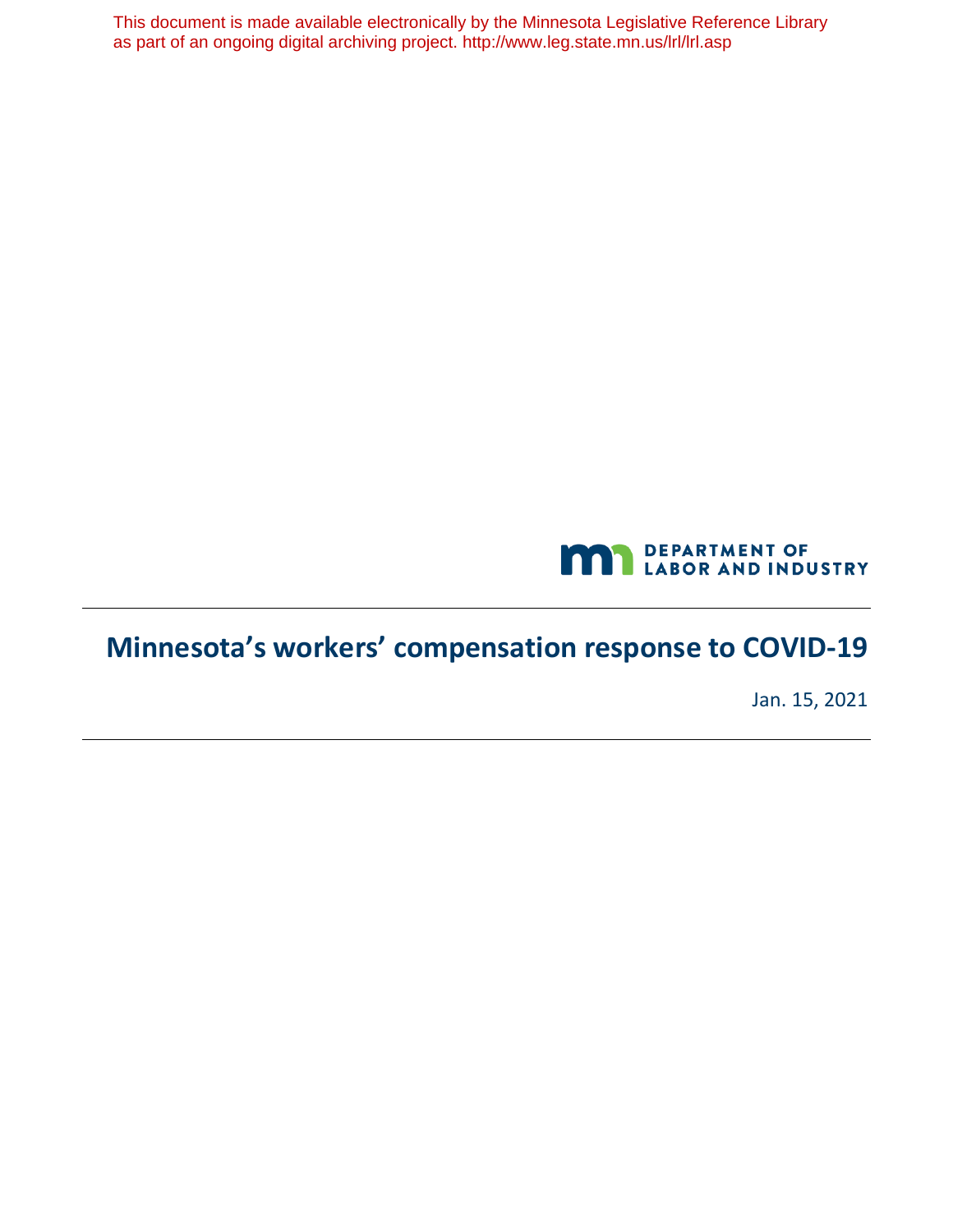Minnesota Department of Labor and Industry St. Paul, MN 55155 Email: [dli.research@state.mn.us](mailto:dli.research@state.mn.us) Web: <www.dli.mn.gov> Research and Statistics 443 Lafayette Road N. Phone: 651-284-5025

 As requested by Minn. Stat. § 3.197: This report cost approximately \$28,500 to prepare, including staff time, printing and mailing expenses.

*Upon request, this material will be made available in an alternative format such as audio, Braille or large print. Printed on recycled paper.* 

 This report was produced by a team coordinated by the Department of Labor and Industry Research and Statistics unit. Members of this team were: Angelina Nguyen, David Berry and Brian Zaidman, Research and Statistics; Kate Berger, Ethan Landy and Laura Zajac, Office of General Counsel; Kate Perushek, Legislative O'Brien, Melissa Parish, Keith Rear, Roslyn Robertson and Jessica Stimac. Amy Saupe of the Minnesota Services; Ralph Hapness and Chris Leifeld, Compliance, Records and Training; and Richard Davis, Alternative Dispute Resolution. Other contributors and reviewers include Deborah Dolsky, Ann Gilles, Ender Kavas, Jenny Department of Health provided additional case statistics.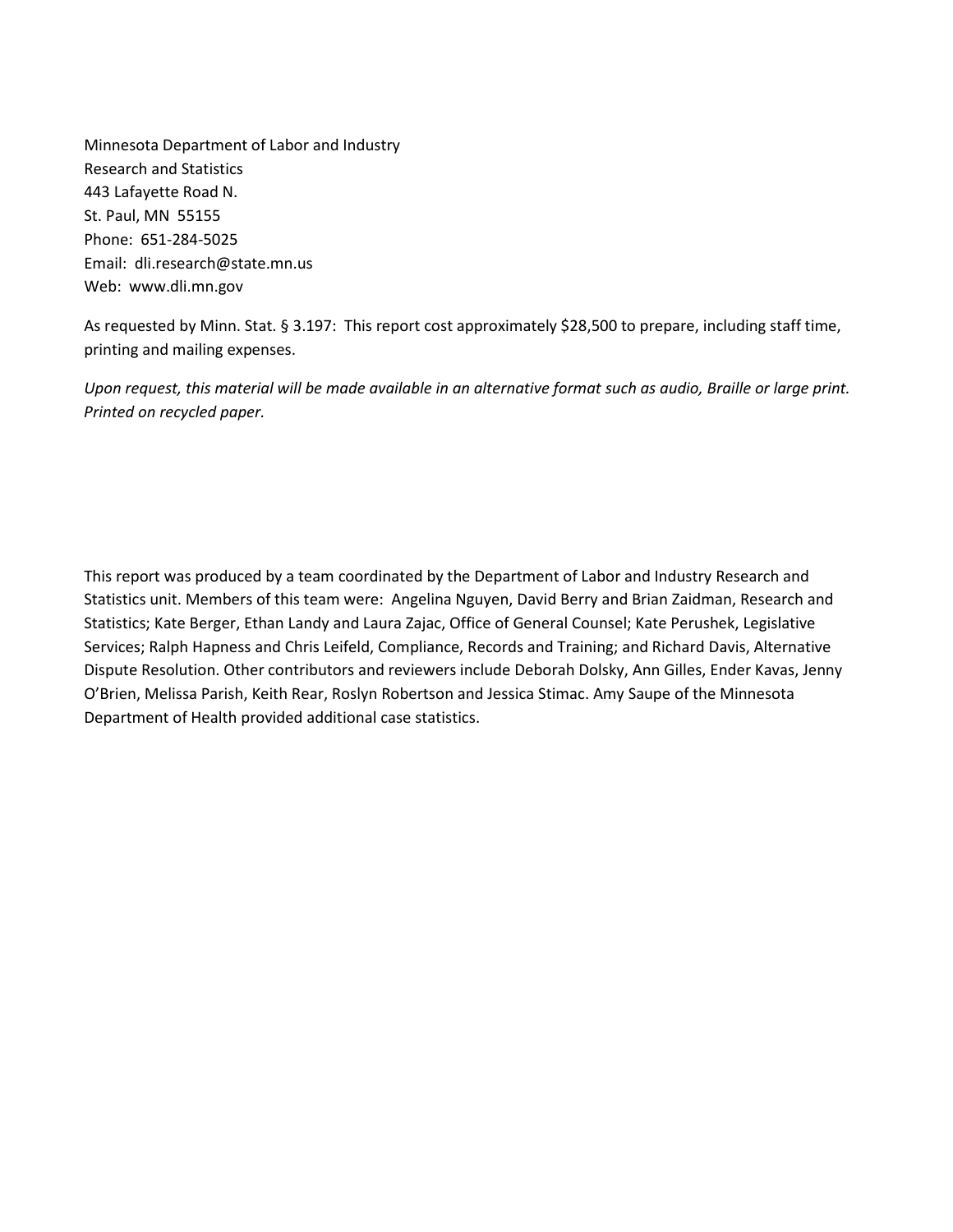## <span id="page-2-0"></span>**Executive summary**

 who contract COVID-19 have an occupational disease covered by Minnesota workers' compensation law. The statute mandated that the Department of Labor and Industry (DLI), by Jan. 15, 2021, submit a report analyzing COVID-19 workers' compensation claims. In April 2020, the Minnesota Legislature passed a bill providing a rebuttable presumption that certain employees

 The rebuttable presumption has had a profound effect on the compensability of workers' compensation COVID- 19 claims. Through Dec. 23, 2020, DLI received approximately 15,200 COVID-19 workers' compensation claim reports, compared with an annual average of 33,000 claim files for all injuries and illnesses.

## <span id="page-2-1"></span>**Minnesota's COVID-19 presumption**

 Minnesota's presumption is effective for employees who contract COVID-19 between April 8, 2020, and May 1, 2021. Employees are entitled to the presumption if they contract COVID-19 while employed in one of these occupations:

- licensed peace officer, firefighter, paramedic or emergency medical technician;
- • nurse or health care worker, correctional officer or security counselor employed by the state or a political subdivision (such as a city or county) at a corrections, detention or secure treatment facility;
- • health care provider, nurse or assistive employee employed in a health care, home care or long-term care setting, with direct COVID-19 patient care or ancillary work in COVID-19 patient units; or
- • person required to provide child care to children of first responders and health care workers under Gov. Tim Walz's Executive Orders 20-02 and 20-19.

 All licensed peace officers, firefighters, paramedics and emergency medical technicians who contract COVID-19 government corrections, detention or secure treatment facilities as entitled to the presumption. This group is referred to as corrections workers in this report. Health care and assistive employees are identified as a collective industry in the report. Under the statute, these employees must provide direct care to persons with COVID-19 or perform ancillary work in a COVID-19 patient unit and must work at specific types of workplaces to qualify for the presumption; these workers are identified as the first responder presumption group. The statute identifies nurses, health care workers, correctional officers and security counselors who work at state or local be covered by the presumption.

 Workers must meet both conditions of the statute to be covered by the presumption: they must be members of one of the groups of workers named in the statute; and they must have documentation of a positive test for COVID-19 or, if no test was available, been diagnosed by a qualified health care provider. Health care workers presumption by showing the employee's employment was not a direct cause of the disease. must also provide direct care to persons with COVID-19 or perform ancillary work in a COVID-19 patient unit. After the employee has established entitlement to the presumption, the employer may only rebut the

 For workers not covered by the presumption, COVID-19 may be compensable as a personal injury or as an occupational disease under the existing workers' compensation statute. An employee who has contracted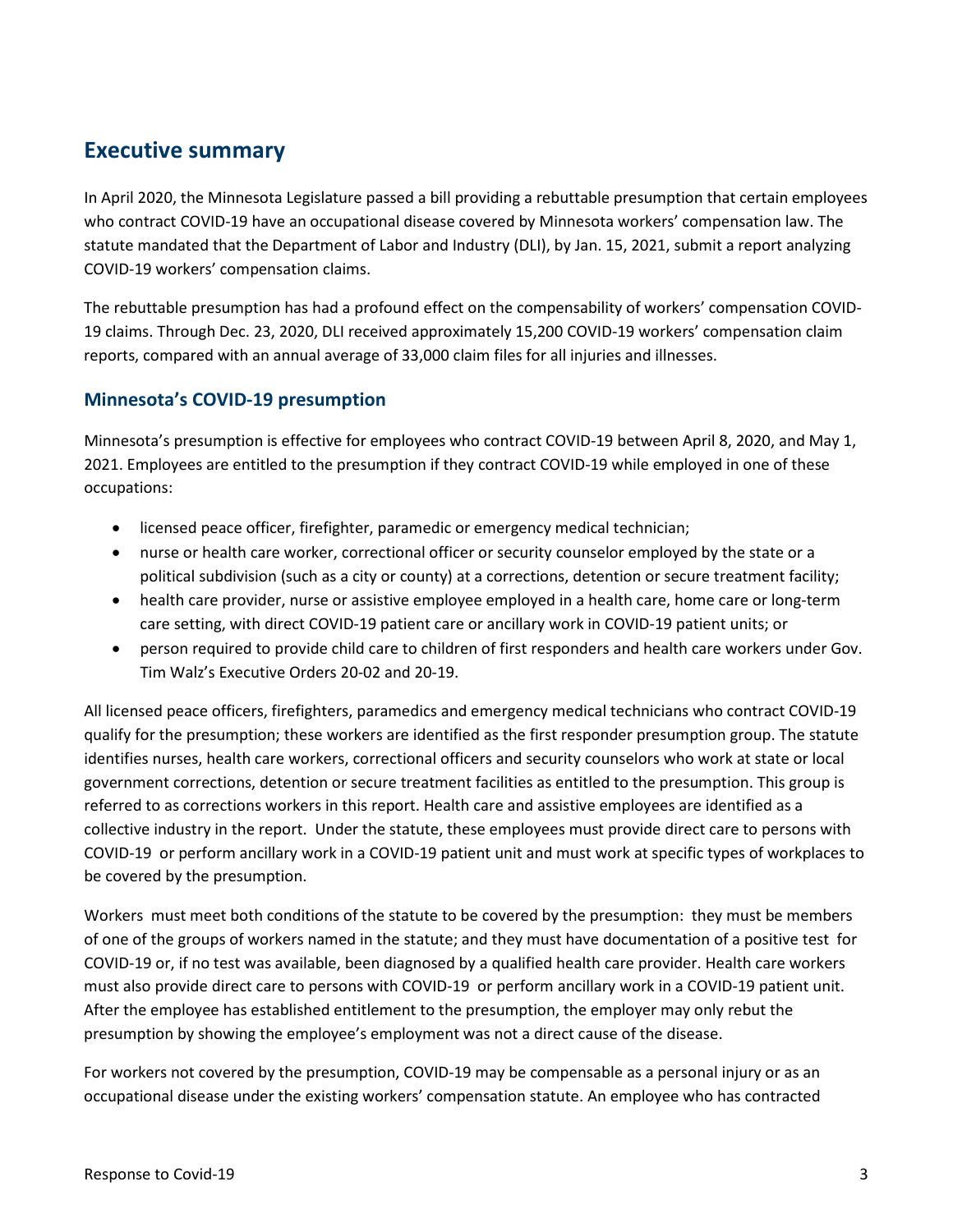COVID-19 but is not entitled to the presumption has the burden of proving the illness arose out of and in the course of employment.

course of employment.<br>Approximately 183,000 Minnesota workers are employed in the occupations and workplaces eligible for the presumption group of workers because the presumption *may* apply to them. These include all first presumption for some child care workers, fewer than 20 claims have been filed for this class of workers, an insufficient number to reach conclusions about the presumption's effect on claims filing. The remainder of Minnesota's workforce covered by workers' compensation, approximately 2.7 million workers, is referred to as the non-presumption group of workers. presumption coverage. In this report, the set of workers named in the presumption statute is collectively called responders, corrections workers and workers in the health care industry. While the statute also provides a

 employees in certain occupations who contract COVID-19 at work. As of Dec. 1, 2020, 15 states had provided a presumption through executive order, law or administrative action to make it easier for certain workers to file a Minnesota is one of several states that created a presumption of workers' compensation coverage for compensable workers' compensation claim for COVID-19 as a work-related illness.

## <span id="page-3-0"></span>**Major findings**

## *Claims filed*

- • COVID-19 claims accounted for 36% of the workers' compensation claims received by DLI in 2020. Most of the claims reported to DLI have more than three days of lost-time (called "lost-time claims"). The COVID-19 percentage of claims grew from 0% in January and February to 2% of claims filed in March and to 74% of the claims filed in December.
- • Total claims filed with DLI from January through December 2020 were 29% higher than the number of claims filed in 2019.
- The presumption group of workers accounted for 82% of the COVID-19 claims filed.
- • Health care workers accounted for 71% of the COVID-19 claims filed. In addition to their high number of COVID-19 claims, health care industry workers have monthly numbers of non-COVID-19 injury claims comparable to the number of claims filed in 2019.

## *Denial of liability*

- compared to 58% of the non-presumption worker claims. • Among claims lost-time claims, 14% of the claims from workers in the presumption groups were denied,
- Presumption claims accounted for 98% of the COVID-19 claims accepted for workers' compensation benefits.
- An examination of the reasons given by insurers when filing the denials, taken from a random sample of denied claims, shows the two most commonly used reasons were that the worker had a negative test result (or no proof of a positive test result) and that health care workers had no COVID-19 patient contact. Both of these reasons indicate the workers did not establish the presumption requirements.
- • The denial review indicated employers rarely tried to rebut claims when employees met the presumption requirements.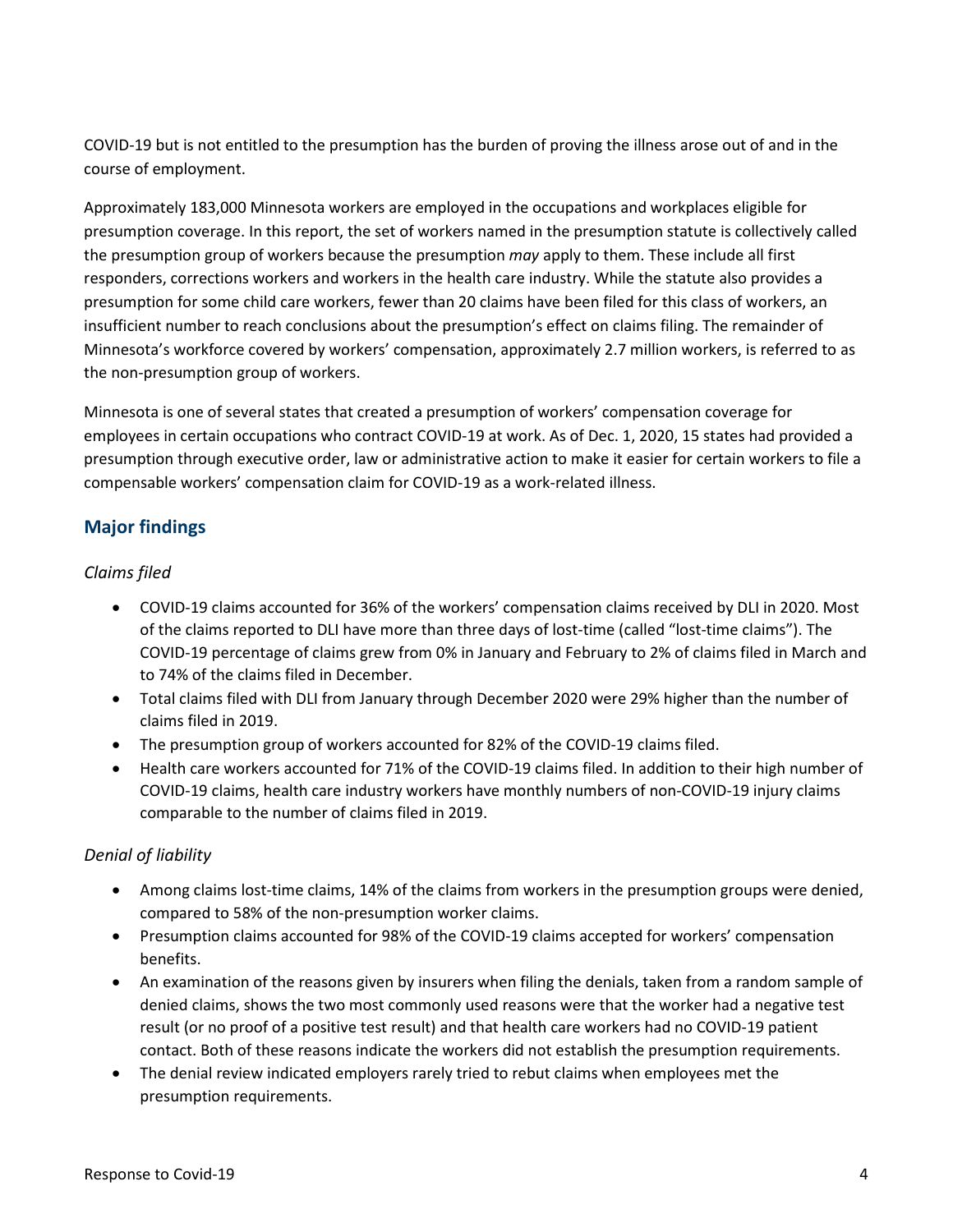• None of the claims that were examined in a random sample had documents indicating the worker was contesting the insurer's denial of primary liability. However, some employees have filed claim petitions at the Office of Administrative Hearings to challenge denials.

#### *Benefit payments and disability durations*

 Because this report is being written within one year of the beginning of each claim, only short-term claims have more definitive statistics about benefit payments to workers with COVID-19 claims. reports of monetary (indemnity) benefits paid. It is too early to know the long-term effects of COVID-19 on workers' health. Therefore, the results presented are preliminary and at least another year is needed to provide

- • For closed indemnity claims with injury dates between April 8 and July 30, 2020, COVID-19 claims accounted for 35% of the claims and for 34% of the indemnity benefits paid.
- • For this set of short-term claims, temporary disability payments were paid for an average of 2.7 weeks, half a week less than the average benefit duration for non-COVID-19 claims.
- • The availability of the presumption had a large effect on indemnity benefits. Among non-presumption payments. For the presumption worker industry/occupation group, 68% of the closed indemnity claims workers, COVID-19 claims accounted for 1% of indemnity closures and only 0.8% of indemnity benefit were COVID-19 claims and 69% of their indemnity payments were for COVID-19 claims.
- Temporary disability payments were paid for an average of 2.7 weeks, half a week less than the benefit duration for non-COVID-19 claims. This difference was consistent for all worker groups except for health care workers, who had nearly the same average disability duration for COVID-19 and non-COVID-19 claims.

### <span id="page-4-0"></span>**Discussion and conclusions**

 Throughout the COVID-19 pandemic, hundreds of thousands of Minnesotans continued working at their regular worksites and in jobs that involved contact with members of the public. The statutory presumption of work- relatedness provides access to workers' compensation benefits to certain first responders, certain workers in correctional, detention and secure treatment facilities, certain health care workers and education workers who contract COVID-19. After the employee has established the presumption, the insurer has the burden of rebutting it. All other workers have the burden of proving that their COVID-19 infection is work-related to receive workers' compensation benefits.

 The statutory presumption has worked as intended; workers in the presumption group were much more likely to receive workers' compensation benefits for COVID-19 than were all other workers. Among workers in the worker did not encounter patients with COVID-19 or work in COVID-19 treatment areas. The claims denial groups, 81% of their claim liability determinations were denials and the denial percentage was 58% among lostgroups eligible for the presumption, 27% of the primary liability determinations were a denial of liability and only 14% of lost-time claims were denied liability. Examination of the denials among presumption group workers showed most of their claims were denied because the worker tested negative for COVID-19 or a healthcare review did not find instances where an insurer denied a claim by successfully rebutting the work-relatedness of a COVID-19 claim that met the presumption requirements. For workers not in one of the presumption coverage time claims.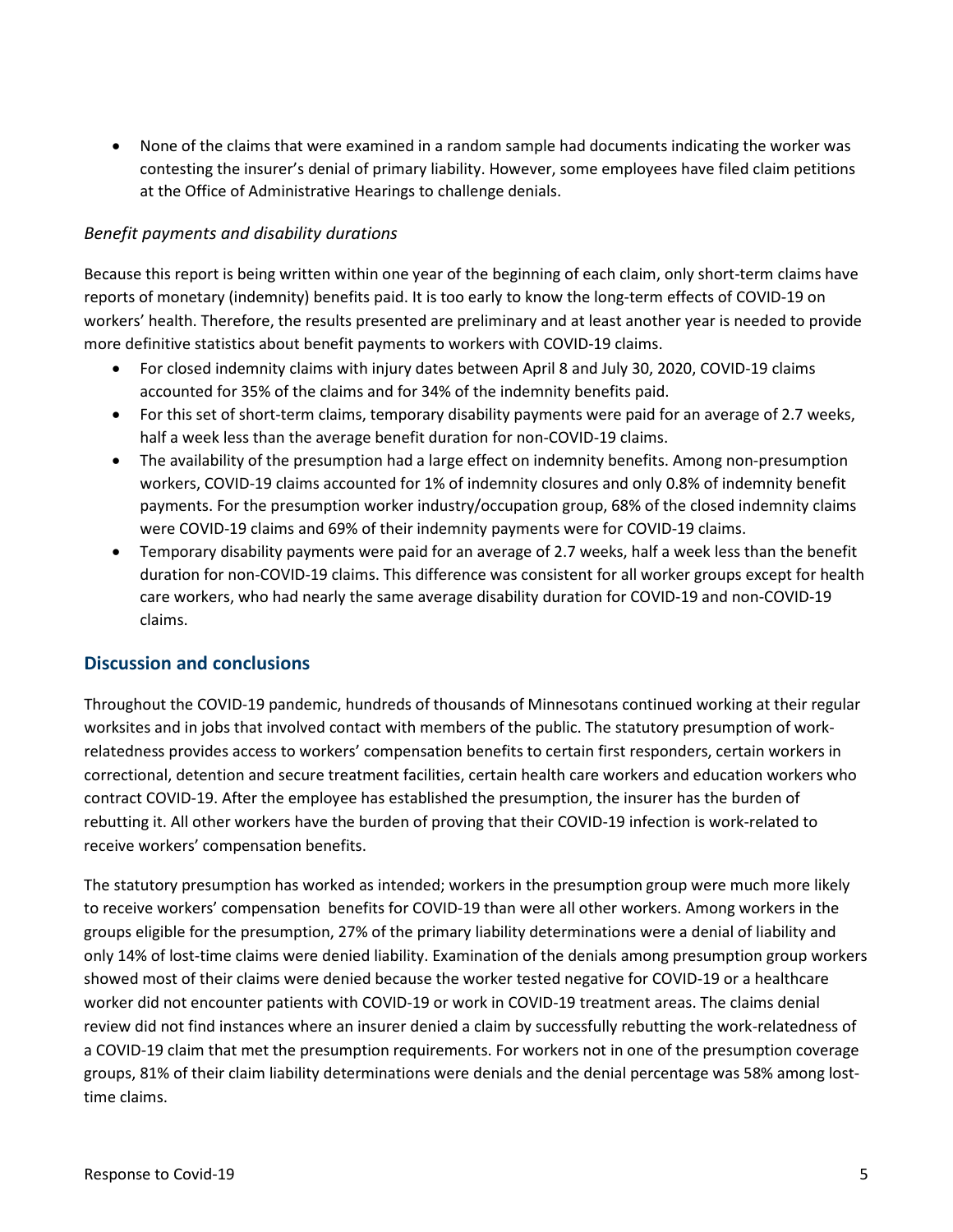The claims denial review did not find instances where an insurer successfully rebutted the work-relatedness of a health care worker's COVID-19 claim that met the presumption requirements.

 and finances are not yet known. Workers who did not file a workers' compensation claim may also have Even with the vaccination process underway, the pandemic is not over and long-term effects on worker health financial difficulty covering their expenses and lost wages should any lingering effects of their COVID-19 illnesses require additional medical care or result in a permanent disability. Currently, not enough time has elapsed to identify COVID-19 claims with long-term health consequences and study the benefits these workers receive. DLI will continue to monitor COVID-19 claims and to advise policymakers using the most recent available data.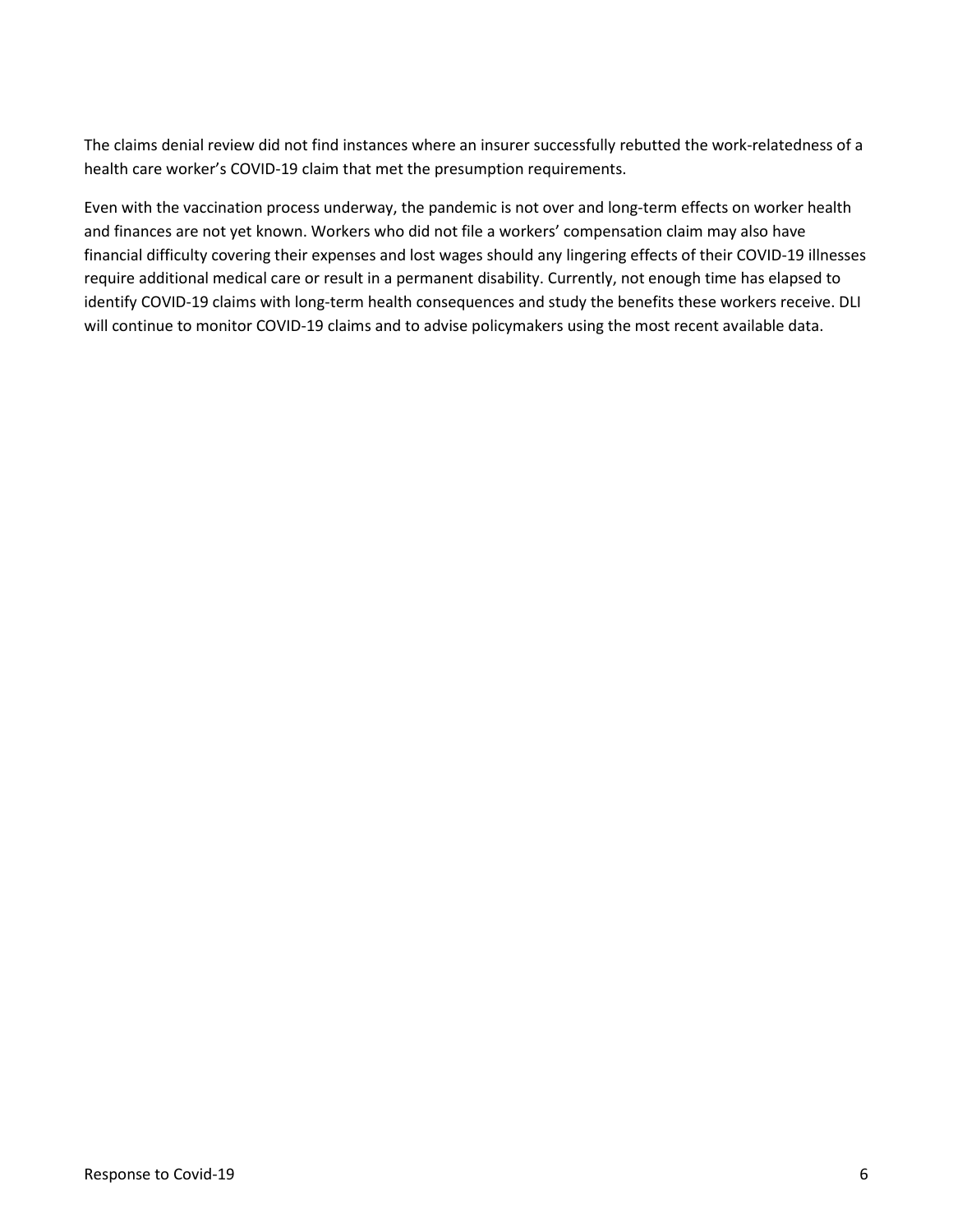## <span id="page-6-0"></span>**Contents**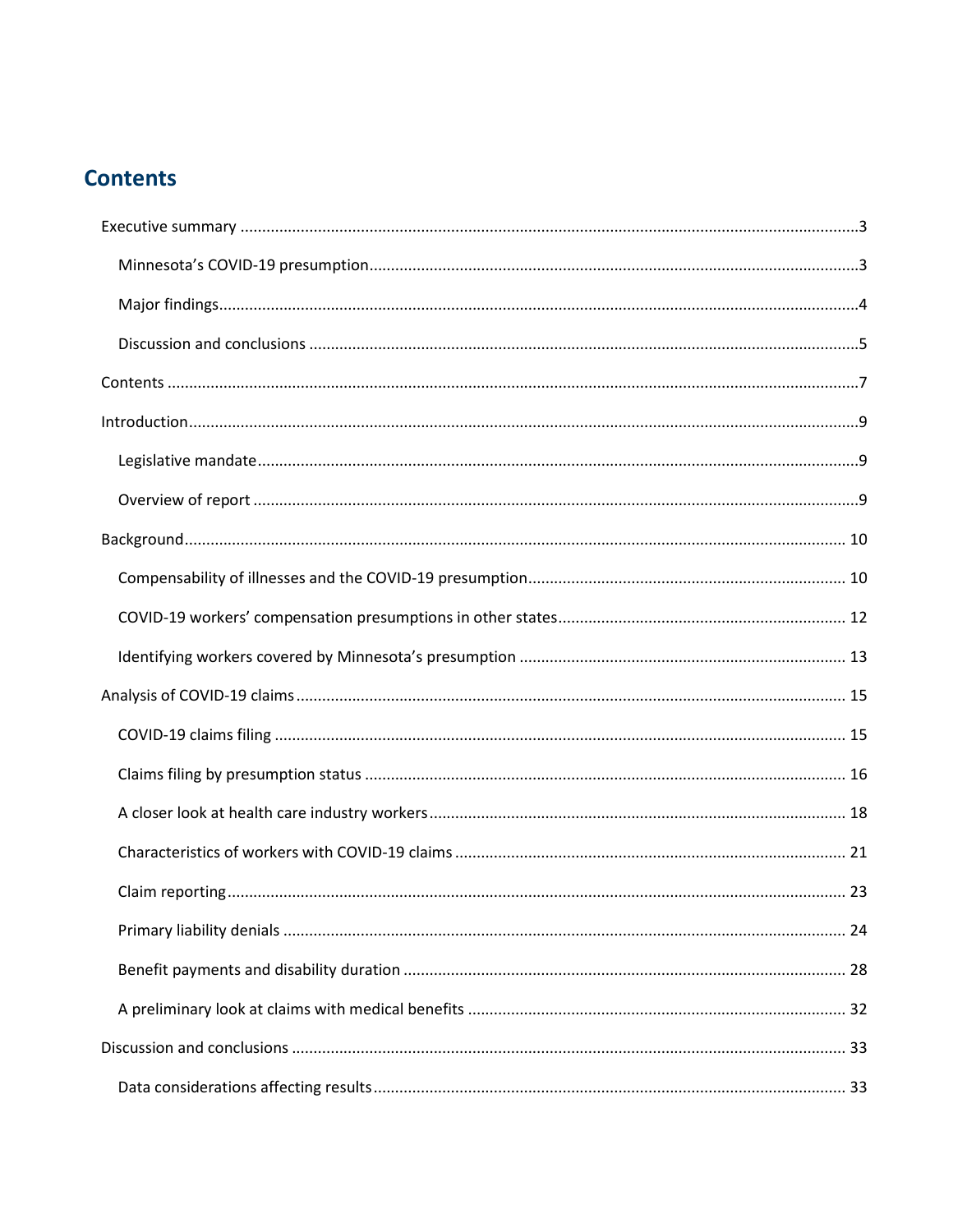| Appendix B Resources for detailed information about COVID-19 presumption and compensability in state |  |
|------------------------------------------------------------------------------------------------------|--|
| Appendix C Industry groups with 20 or more COVID-19 claims filed by workers not covered by the       |  |
|                                                                                                      |  |
|                                                                                                      |  |
|                                                                                                      |  |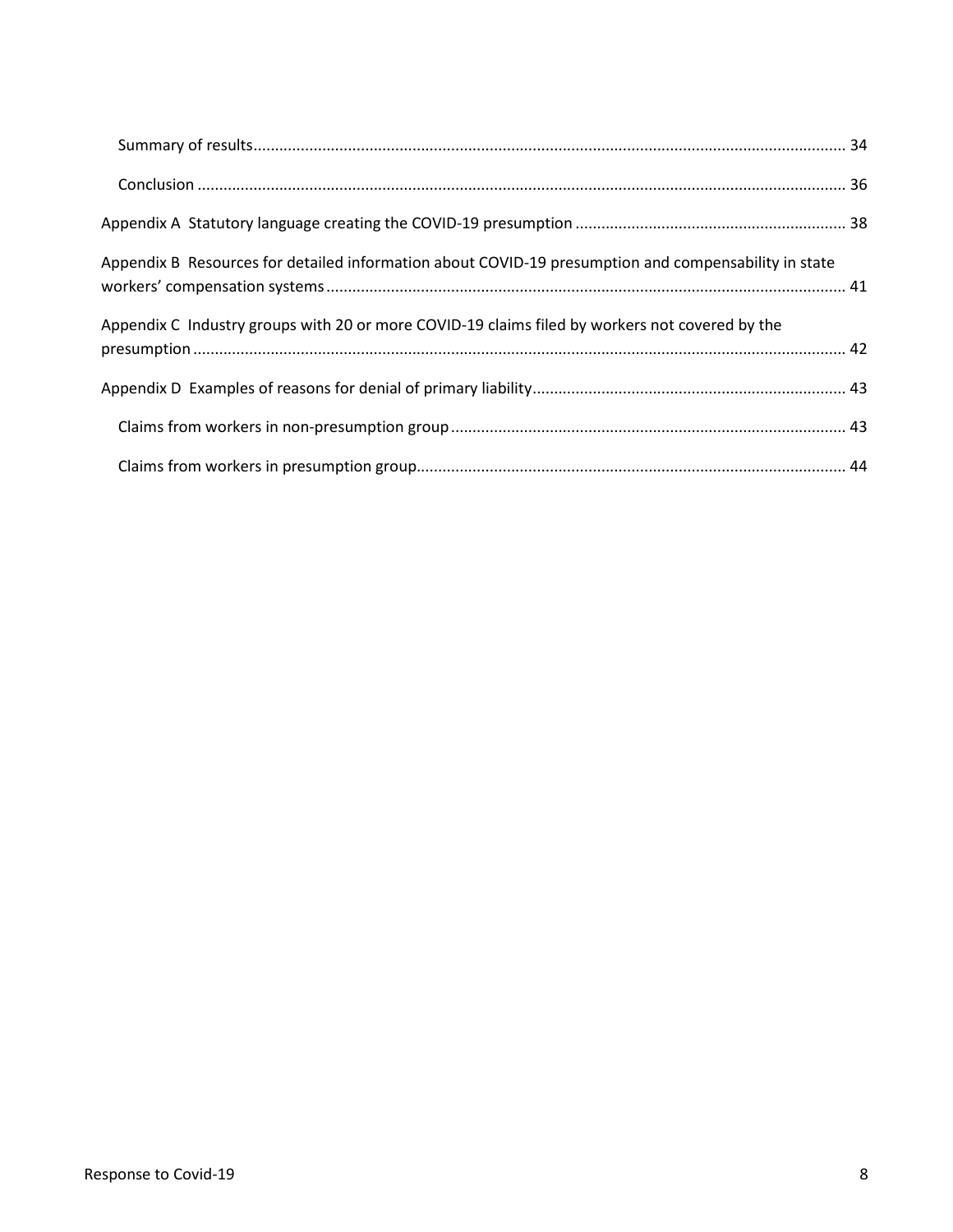## <span id="page-8-0"></span>**Introduction**

### <span id="page-8-1"></span>**Legislative mandate**

 The Minnesota Legislature mandated that the Department of Labor and Industry (DLI), by Jan. 15, 2021, submit a report analyzing COVID-19 workers' compensation claims. The legislative requirement reads as follows:

 members of the house of representatives and senate committees with jurisdiction over workers' compensation, by January [1](#page-8-3)5, 2021.  $^1$ (6) The commissioner shall provide a detailed report on COVID-19 workers' compensation claims under this paragraph to the Workers' Compensation Advisory Council, and chairs and ranking minority

## <span id="page-8-2"></span>**Overview of report**

 The coronavirus pandemic has left an indelible imprint on Minnesota's workers' compensation system. No other single source of injury or illness in recent history has affected so many workers in such a short time. The compensation claims reports in 2020 (through Dec. 23), compared with an average of 33,000 claim files created annually.<sup>2</sup> Claims related to coronavirus disease 2019 (COVID-19) account for a large proportion of the workers' compensation claims in some industries. This report describes the COVID-19 claims filed with DLI, claim Minnesota Department of Labor and Industry (DLI) has received approximately 15,200 COVID-19 workers' reporting trends and how changes to Minnesota's workers' compensation statute have affected the receipt of benefits.

 The fight against the pandemic led to unprecedented changes in employment and how and where people work. Although it is beyond the scope of this report, pandemic-related business closures, postponement of elective the availability and timing of medical treatment for injured workers.<sup>3</sup> COVID-19 has likely also hampered the surgeries and increased unemployment have also affected non-COVID injury rates and claim-filing, interrupting ability of injured workers to find employment within their work restrictions, increasing benefit durations and adding to system costs.

 Early in the pandemic, the Minnesota Legislature passed a bill providing that certain employees who contract COVID-19 are presumed to have an occupational disease covered by Minnesota workers' compensation law (codified as Minnesota Statutes § 176.011, subdivision 15 (f)); see Appendix A for the full text of the

<span id="page-8-3"></span><sup>1</sup> Minn. Stat. § 176.011, subd. 15 (f)(6)

<span id="page-8-4"></span><sup>&</sup>lt;sup>2</sup> Only lost-time claims, claims with more than three days of disability due to the injury or illness, are required to be filed with DLI. Generally, about two-thirds of all claims received by DLI are lost-time claims. Claims with three or fewer days of lost-time are called medical-only claims.

<span id="page-8-5"></span>*<sup>3</sup> Cost impacts of medical care delays in the California workers' compensation system*. Workers' Compensation Insurance Rating Bureau of California, Oct. 2020; and *COVID-19's impact on medical treatment in workers compensation—a first look at 2020*. National Council on Compensation Insurance, Research Brief, Dec. 2020.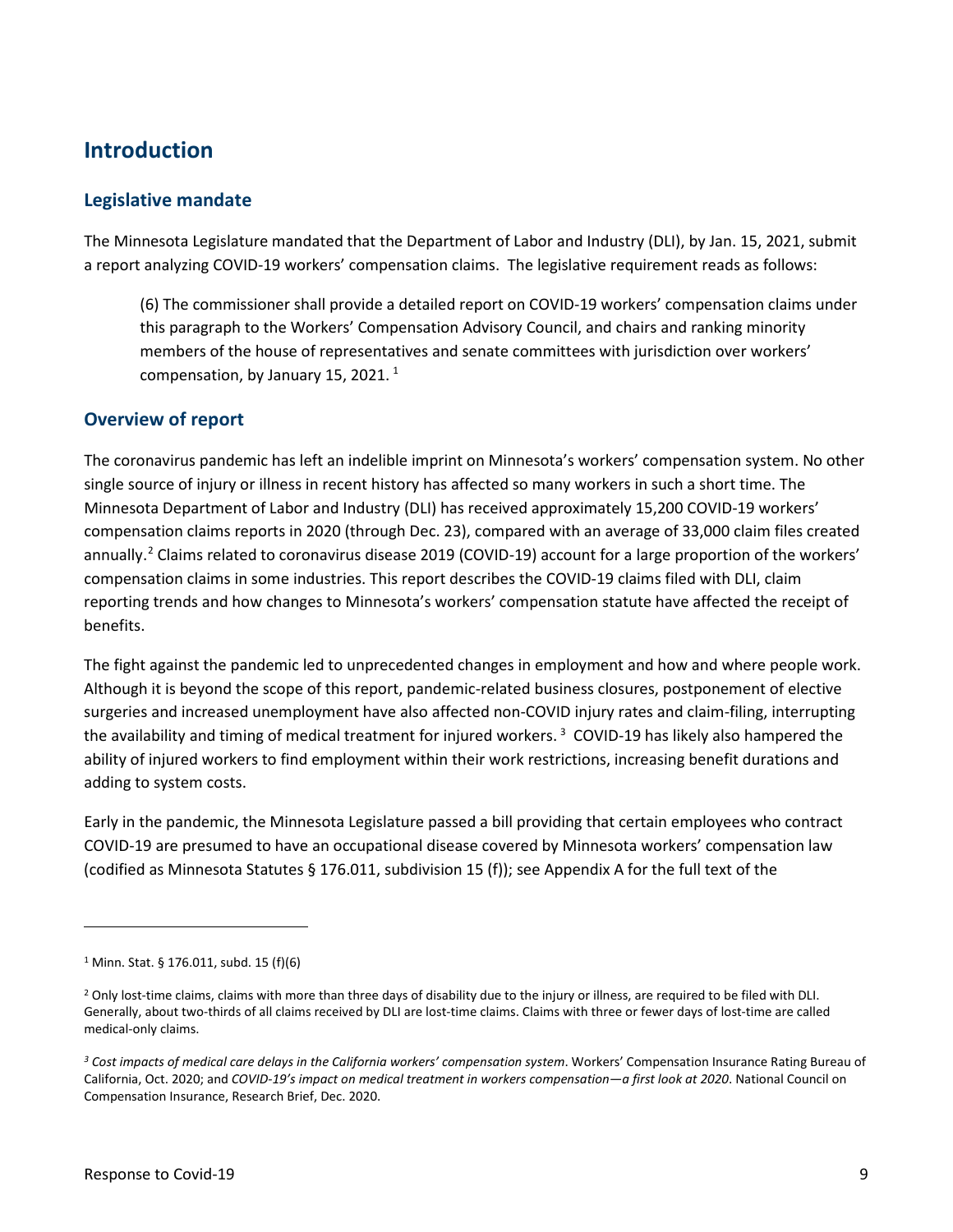presumption statute). The presumption is effective for employees who contract COVID-19 between April 8, 2020, and May 1, 2021. This law change has had a profound effect on the compensability of workers' compensation COVID-19 claims.

This report describes the following:

- 1) how the COVID-19 presumption affects the compensability of COVID-19 claims for specified workers and how other workers might receive workers' compensation coverage for their COVID-19 illness;
- 19 for certain groups of workers; and 2) a summary of actions taken by other states to provide workers' compensation coverage for COVID-
- 3) results of the analysis of COVID-19 claims filed with DLI, detailing how many claims have been filed, the characteristics of the workers filing claims, whether primary liability for workers' compensation claims is accepted, and claim duration and amount of indemnity benefits paid to accepted claims.

## <span id="page-9-0"></span>**Background**

## <span id="page-9-1"></span> **Compensability of illnesses and the COVID-19 presumption**

 Injuries or occupational diseases that arise out of and in the course of employment are compensable under the It is not necessary that the employment be the only cause of the condition. For COVID-19 and other occupational diseases (also referred to as "illnesses"), the statutory language is more complex. Minnesota Workers' Compensation Act. For an injury to be compensable, it is sufficient that the employment be a substantial contributing factor to the condition or to an aggravation or acceleration of a pre-existing condition.

COVID-19 claims can be compensable under three statutory provisions:

#### **1. Statutory presumption for certain employees on the front lines of the COVID-19 pandemic**

 Under the new COVID-19 presumption law in Minn. Stat. § 176.011, subd. 15 (f), the employees listed and in the course of their employment if they have contracted COVID-19. Employees who are covered 2020, while employed in one of these occupations: below are presumed to have contracted a workers' compensation occupational disease arising out of by workers' compensation are entitled to the presumption if they contract COVID-19 on or after April 8,

- paramedic or emergency medical technician; • licensed peace officer under Minnesota Statutes, section 626.84, subd. 1, firefighter,
- or a political subdivision (such as a city or county) at a corrections, detention or secure • nurse or health care worker, correctional officer or security counselor employed by the state treatment facility;
- • health care provider, nurse or assistive employee employed in a health care, home care or long-term care setting, with direct COVID-19 patient care or ancillary work in COVID-19 patient units; or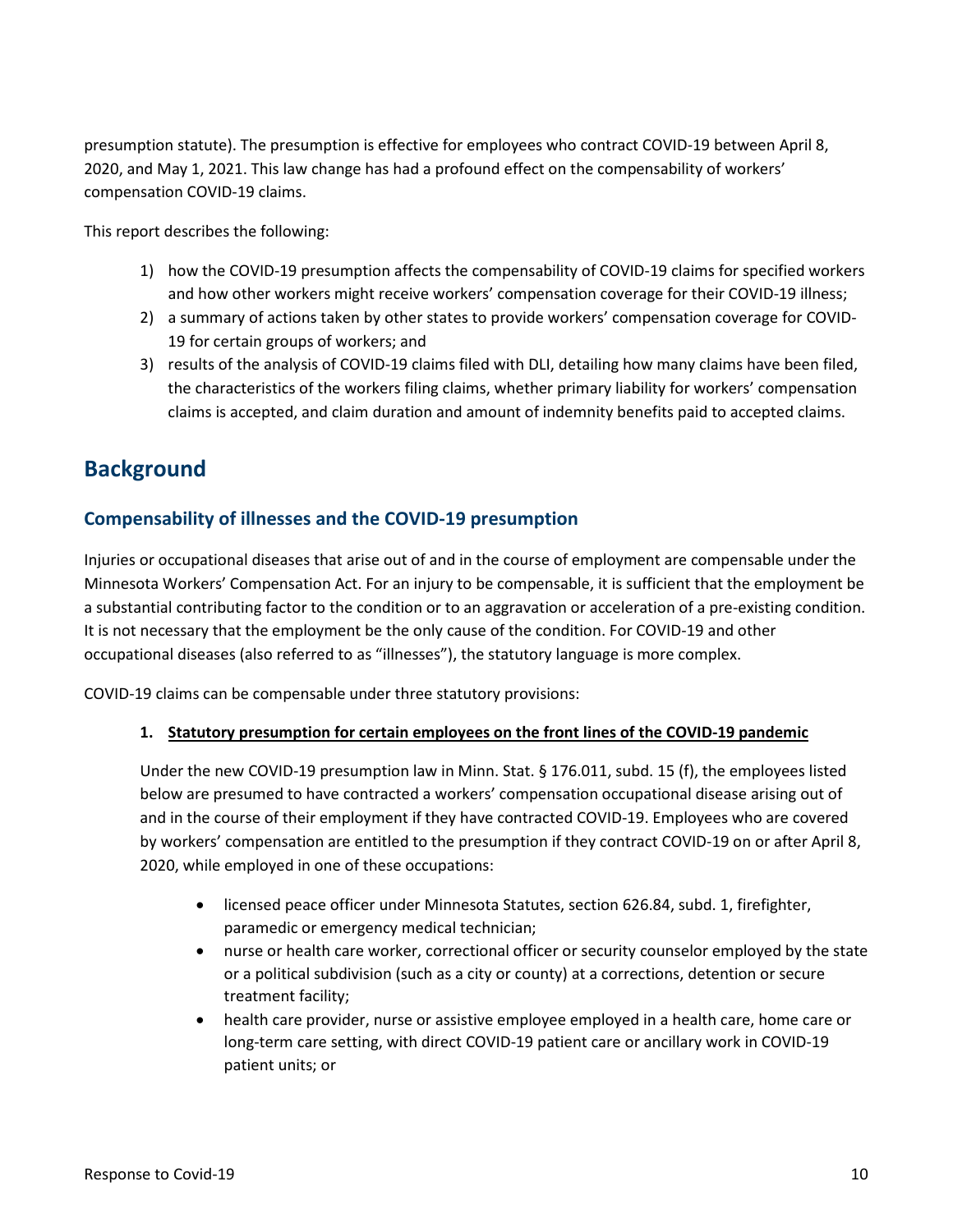• a person required to provide child care to children of first responders and health care workers under Gov. Tim Walz's Executive Orders 20-02 and 20-19.[4](#page-10-0)

 COVID-19 in one of the employments described above, the illness is presumed to be a workers' compensation occupational disease and is compensable, unless the employer "rebuts" (disproves) the An employee can show they contracted COVID-19 under the law if they have either a positive laboratory test or, if a test was not available, a diagnosis based on symptoms by a licensed physician, licensed physician's assistant or licensed advanced practice registered nurse. If an employee has contracted presumption.

 The employee must show all the elements of the presumption have been met. After the employee has established entitlement to the presumption, the employer may only rebut the presumption by showing that the employee's employment was not a direct cause of the disease.

### **2. Personal injury**

 reads (in part): "'Personal injury' means any ... physical injury arising out of and in the course of the employee's presence as a part of that service at the time of the injury and during the hours of that service ..."[5](#page-10-1)  COVID-19 may be compensable as a personal injury under Minn. Stat. §176.011, subd. 16. Subdivision 16 employment and includes personal injury caused by occupational disease; but does not cover an employee except while engaged in, on, or about the premises where the employee's services require

 An employee who has contracted COVID-19 but is not entitled to the presumption has the burden of proving the illness arose out of and in the course of employment.

### **3. Occupational disease**

 If the COVID-19 presumption in the new law does not apply, COVID-19 may also be compensable as an occupational disease under other paragraphs of Minn. Stat. § 176.011, subd. 15.

 "peculiar to the occupation in which the employee is engaged and due to causes in excess of the hazards ordinary of employment." The paragraph also provides, "An employer is not liable for compensation for is not recognized as a hazard characteristic of and peculiar to the trade, occupation, process or Under paragraph (a), an occupational disease arises out of and in the course of employment and is any occupational disease that cannot be traced to the employment as a direct and proximate cause and

<span id="page-10-0"></span><sup>&</sup>lt;sup>4</sup> Executive Order 20-82 and Executive Order 20-94 contain the following language: "Workers required to provide care to Eligible Children Department of Education has more information about this in its document, "School-age care guidance and FAQs for 2020-21 school year, under this Executive Order, which extends the requirement under Executive Order 20-02, paragraph 11, and Executive Order 20-19, paragraph 18, [will] continue to enjoy the presumption provided under Minnesota Laws 2020, Chapter 72, section 1." The Minnesota " available at [www.dli.mn.gov/sites/default/files/pdf/dept\\_of\\_education\\_school-age\\_children\\_critical\\_workers.pdf](www.dli.mn.gov/sites/default/files/pdf/dept_of_education_school-age_children_critical_workers.pdf).

<span id="page-10-1"></span><sup>5</sup> <www.revisor.mn.gov/statutes/cite/176.011#stat.176.011.16>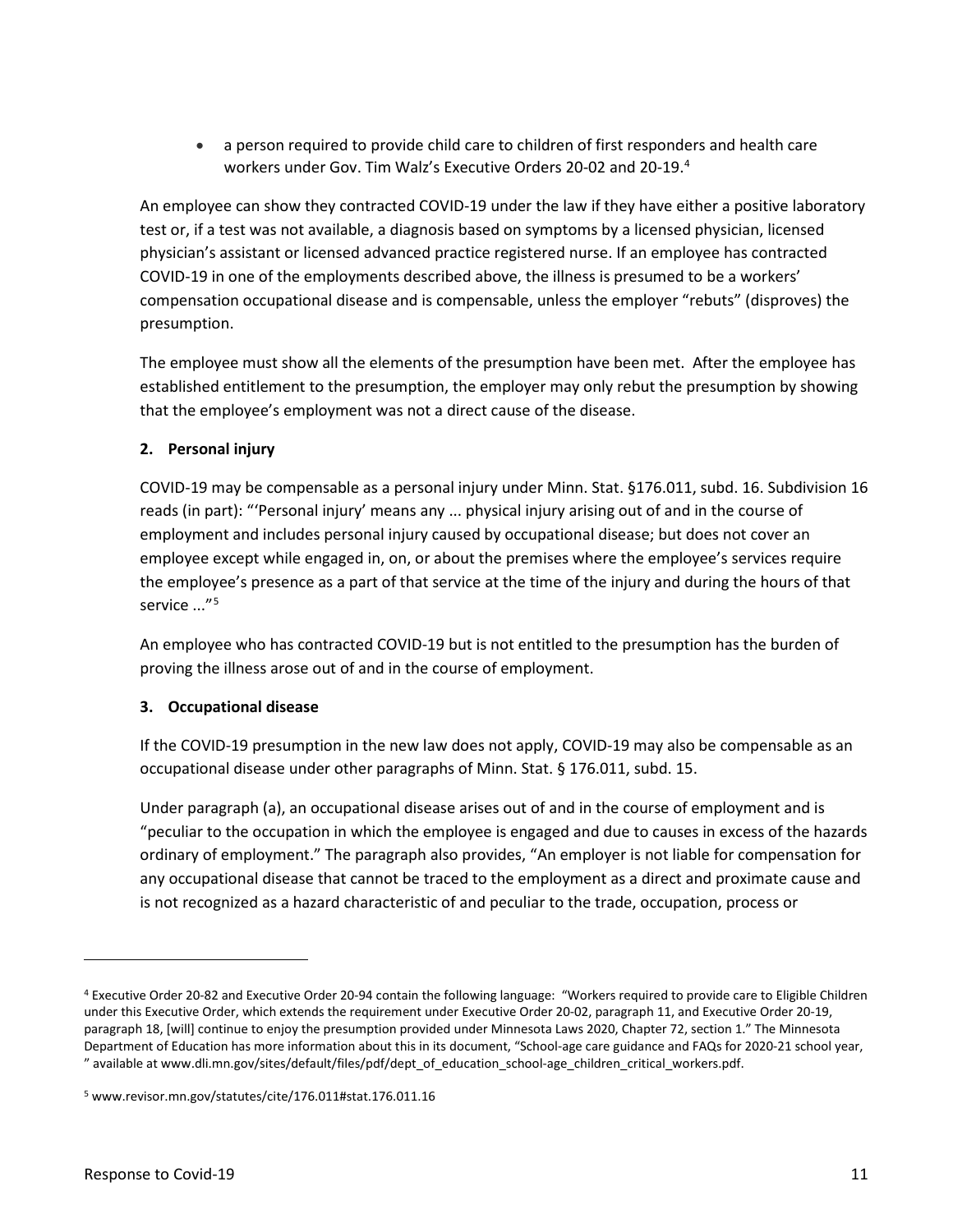employment, or which results from a hazard to which the worker would have been equally exposed outside of the employment."

Paragraph (b) provides two other presumptions that the employee has an occupational disease due to the nature of employment:

- coronary sclerosis, pneumonia or its sequel," if at the time of employment the employee written report was filed with the employer; and • certain first responders, corrections, and law enforcement officers with "myocarditis, was given a "thorough physical examination by a licensed doctor of medicine," and the
- • a person who, "by nature of their position provides emergency medical care or an employee who was employed as a licensed police officer under Minn. Stat. § 626.84, subd. 1; firefighter; paramedic; state correctional officer; emergency medical technician; or licensed nurse providing emergency medical care; and who contracts an infectious or communicable disease to which the employee was exposed in the course of employment outside of a hospital."

 DLI has strived to educate employees, employers and the workers' compensation community about their responsibilities related to COVID-19 under Minnesota's workers' compensation laws and OSHA regulations. The top banner of the DLI website (<www.dli.mn.gov>) links directly to the DLI COVID-19 resources page, which has information.<sup>6</sup> Half of the edition was used to explain the evidence to consider for a primary liability determination and how to file a denial of liability that satisfies the statutory requirements. DLI has also created a links to the workers' compensation presumption statute and FAQs, to COVID-19 claims statistics, to employee rights information, and to resources for creating and maintaining safe workplaces. In August, DLI published a special edition of COMPACT, its quarterly workers' compensation publication, devoted to COVID-19 more detailed handout explaining workers' compensation rights for distribution to employees through unions and employee advocacy organizations.

## <span id="page-11-0"></span>**COVID-19 workers' compensation presumptions in other states**

 employees in certain occupations who contract COVID-19 at work. As of Dec. 1, 2020, 15 states have provided a Minnesota is one of several states that created a presumption of workers' compensation coverage for presumption through executive order, law, or administrative action to make it easier for certain workers to file a compensable workers' compensation claim for COVID-19 as a work-related illness. Generally, state presumptions like Minnesota's have targeted workers who are at high-risk of contracting COVID-19, namely first responders and health care workers.

<span id="page-11-1"></span><sup>6</sup>*COMPACT Special Edition: COVID-19*, August 2020. Minnesota Department of Labor and Industry. [www.dli.mn.gov/sites/default/files/pdf/special\\_edition\\_COVID-19.pdf](www.dli.mn.gov/sites/default/files/pdf/special_edition_COVID-19.pdf)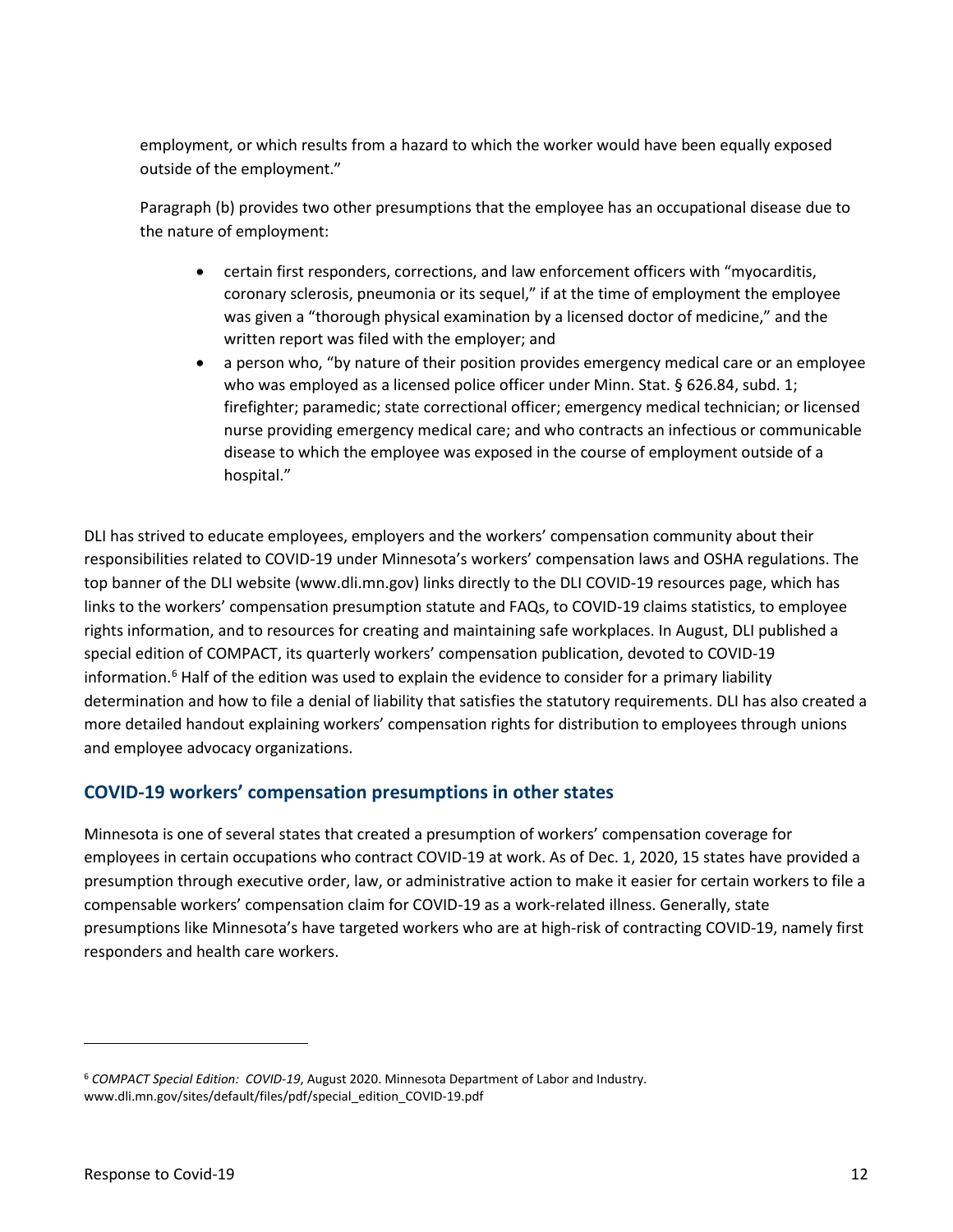Most of these states created rebuttable presumptions like Minnesota's law, while Alaska enacted a conclusive presumption for workers employed as a firefighter, emergency medical technician, paramedic, peace officer or health care provider who were exposed to COVID-19 in the course of employment and receive a COVID-19 diagnosis or positive test result.

- Nine states have enacted legislation: Alaska, California (originally an executive action), Illinois, Minnesota, New Jersey, Utah, Vermont, Wisconsin and Wyoming
- Four states have taken executive action: Connecticut, Kentucky, Michigan and New Hampshire
- Two states have changed administrative policies: Missouri and Washington.

 presumption for COVID-19 for certain occupations. For additional details about the state presumptions As of this writing, several other states have legislation pending that would provide a workers' compensation described here, see Appendix B.

 Kentucky). California's law goes even further than front-line workers and includes a rebuttable presumption for Most of the presumptions limit coverage to first responders and health care workers. However, some states cover other workers that are considered essential, such as grocery store employees and postal workers (Illinois, all employees if the employee tests positive for COVID-19 during an outbreak at the employee's place of employment.

 The duration of the presumption also varies. For instance, while Minnesota's law sunsets May 1, 2021, Illinois' June 1, 2021, and California's through Jan. 1, 2023. Other laws establish a presumption for the duration of the public health emergency declared by the governor (Alaska) or 30 days after it expires (Wisconsin). Executive rebuttable presumption was in effect through Dec. 31, 2020, Vermont's through Jan. 15, 2021, Utah's through orders generally are in effect for the duration of a state of emergency (Kentucky, Michigan, New Hampshire) or expired earlier in 2020 (Connecticut's presumption expired May 20, 2020).

 these workers' compensation claims may still be compensable under existing laws. For those states that have not implemented a presumption for workers' compensation coverage for COVID-19,

## <span id="page-12-0"></span>**Identifying workers covered by Minnesota's presumption**

 Workers must meet both conditions of the statute to be covered by the presumption: they must be members of one of the groups of workers named in the statute; and they must have documentation of a positive test for COVID-19 or, if no test was available, have been diagnosed by a qualified health care providers.

 All licensed peace officers, firefighters, paramedics and emergency medical technicians who contract COVID-19 government corrections, detention or secure treatment facilities as entitled to the presumption. This group is referred to as corrections workers in this report. Health care and assistive employees are identified as a collective industry in the tables. Under the statute, these employees must provide direct care to persons with qualify for the presumption; these workers are identified as the first responder presumption group. The statute identifies nurses, health care workers, correctional officers and security counselors who work at state or local COVID-19 or ancillary work in a COVID-19 patient unit and must work at specific types of workplaces.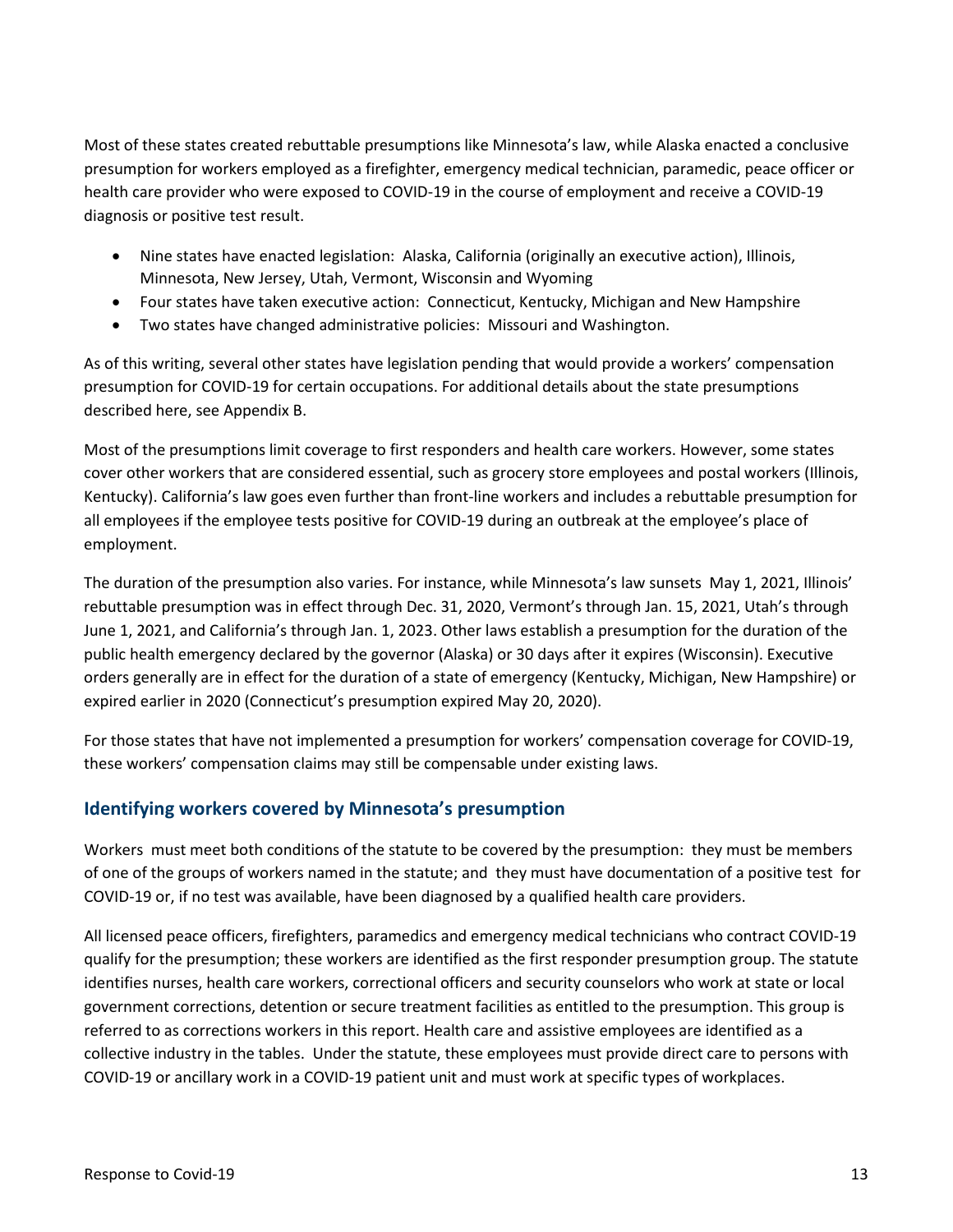Consider two registered nurses (RNs) at the same hospital, but in different units, both of whom contract COVID- 19. The RN who provided care for COVID-19 patients would be covered by the presumption. To rebut the The co-worker who treated non-COVID-19 cancer patients in an oncology unit (none of whom had COVID-19) would not be covered by the presumption, even though that RN may have interacted with coworkers who For health care workers, it is not immediately apparent which individuals are covered by the presumption. presumption, the employer would need to provide evidence that work was not a direct cause of the infection. treated COVID-19 patients. If the employer denies the claim, it would be up to the worker to provide evidence that the infection was contracted at work to establish a compensable claim.

 subject to the presumption. DLI only receives information about whether an employee meets the requirements for the presumption when an insurer files a primary liability denial that describes why the worker did not satisfy DLI does not receive information indicating whether an accepted COVID-19 claim for a healthcare worker is the requirements. Also, except for claims with a denial of liability, DLI does not uniformly receive information about whether a worker tested positive or negative for COVID-19.

 In this report, the set of workers named in Minn. Stat. § 176.011, subd. 15, (f)(1) are collectively called the presumption group of workers because the presumption *may* apply to them. These include all first responders and corrections workers and all workers in the health care industry. While the statute also provides a presumption for some child care workers, fewer than 20 claims have been filed for this class of workers, an insufficient number to reach conclusions about the presumption's effect on claims filing for them. Injury reports workers. In some analyses, statistics are presented about the presumption group as a whole and in all other analyses, statistics are presented for the three presumption subgroups. The remainder of Minnesota's also do not identify whether the child care workers provided care for children of first responders and health care workforce covered by workers' compensation is referred to as the non-presumption group of workers.

 Based on U.S. Bureau of Labor Statistics employment figures, approximately 183,000 Minnesota workers are also analyzed the number of workers covered by Minnesota's presumption.<sup>[7](#page-13-0)</sup> WCRI estimates the presumption would apply to 159,000 workers and after adjusting for risk of COVID-19 exposure, 81,000 workers would likely employed in the occupations and workplaces eligible for presumption coverage. Depending on healthcare worker contact with COVID-19 patients, residents or clients, the number of employees likely covered by the presumption is in the range of 82,000 to 112,000. The Workers' Compensation Research Institute (WCRI) has qualify for presumption coverage.

<span id="page-13-0"></span><sup>7</sup> Workers' Compensation Research Institute*. COVID-19 workers' compensation presumption coverage: Minnesota. Dec. 2020*. [www.wcrinet.org/images/uploads/files/wcri\\_presumption\\_coverage.pdf](www.wcrinet.org/images/uploads/files/wcri_presumption_coverage.pdf)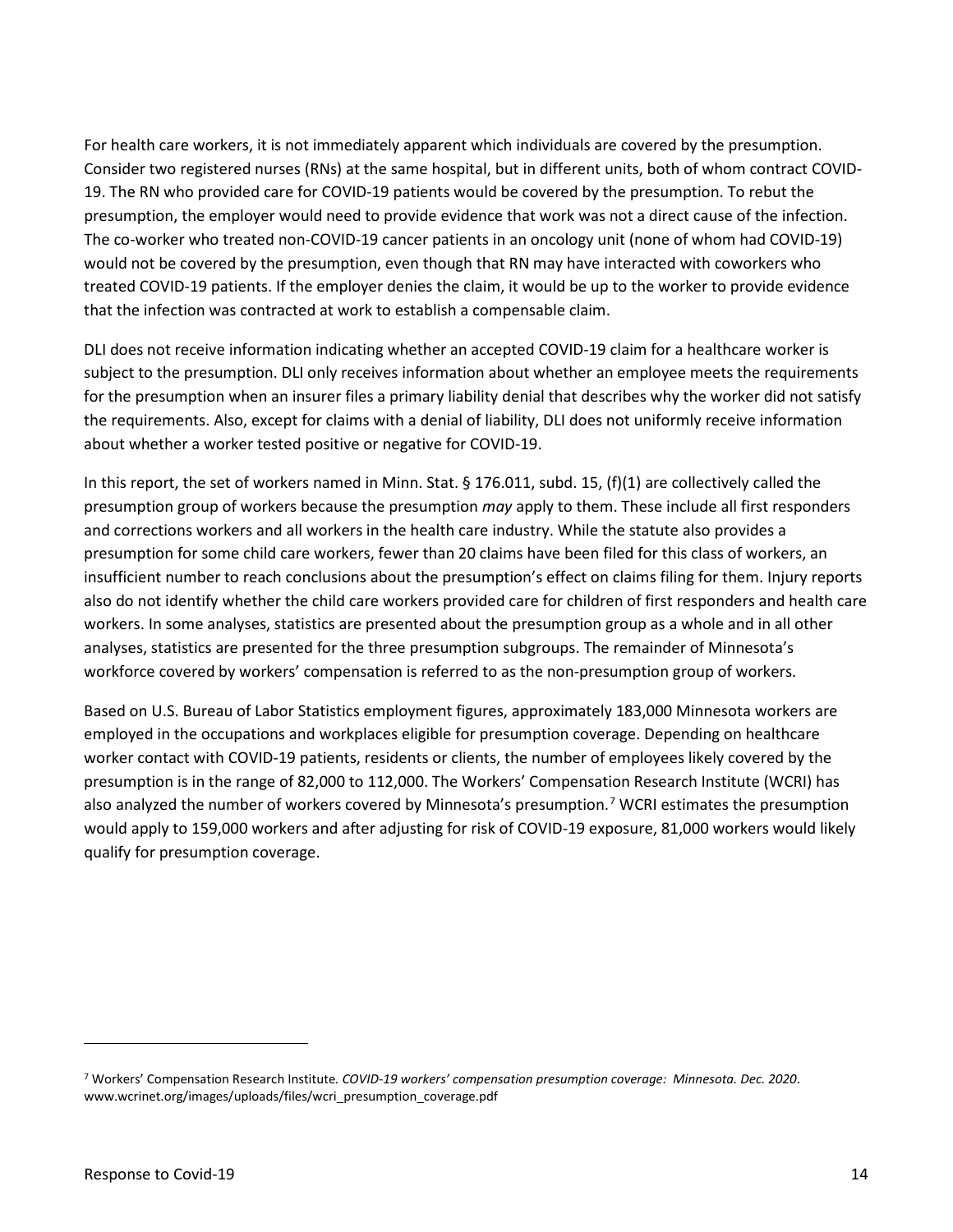## <span id="page-14-0"></span>**Analysis of COVID-19 claims**

## <span id="page-14-1"></span>**COVID-19 claims filing**

 time disability or benefit status. For purposes of this report, "claim" means either a first report of injury (FROI) requires employers and insurers to file first reports of injury for all workers' compensation claims with more than three days of claimed disability due to a work-related injury or illness. Prior to 2020, DLI received injury This initial examination of COVID-19 claims presents the entire set of claims reported to DLI, regardless of lostor claim petition has been filed for a worker's injury or illness. Minnesota's workers' compensation statute reports for about 8,000 to 10,000 claims each year that did not meet the three-day disability threshold (referred to as medical-only claims).

 injury) are being reported to DLI. While COVID-19 exposures and infections generally require more than three the workplace. Some analyses in this report focus on claims with lost-time or only on claims accepted for Many COVID-19 claims that do not meet the three-day disability threshold (according to the first report of days of isolation or quarantine, creating a potential lost-time claim, this report uses all the claims reported to DLI. All the reported claims are included to take the broadest look at the incidence and reporting of COVID-19 in benefits (indemnity claims).

 Information about a workplace injury or illness used to report a workers' compensation claim may travel through several hands before arriving at DLI. The general model is that a worker reports an injury or illness to their supervisor or directly to the workers' compensation claims reporter, often in the human resources or safety department. That person transmits the claims information to the workers' compensation insurer, which including company size and organization (the claim may need to go through company headquarters) and often involves an attorney. Where a claim petition is filed (at the Office of Administrative Hearings), DLI may not receive notice of the injury until a few weeks after the injury occurred. For accepted claims, payment of benefits transmits the information to DLI if the claim is required to be reported to DLI. Many factors may come into play, whether the employer is self-insured. Some other claims are initially reported through a claim petition, which may begin prior to receipt of the claim at DLI.

 COVID-19 claims are no exception to this reporting process. An additional complication is that while the statute universally followed. Examination of claim reports suggests the date of exposure or date of test result may also states the reported date of injury (illness) is the date the worker was unable to work because of the COVID-19 diagnosis or because of symptoms later diagnosed as COVID-19, it is unclear whether this requirement was have been given as the illness date.

 COVID-19 claims constitute a significant percentage (36%) of the workers' compensation claims filed at DLI in 2020. As of Dec. 23, 2020, DLI had received reports for 15,191 COVID-19 claims. Figure 1 shows the monthly the full year, total claims filed in through Dec. 23, 2020 are 29% higher than the number of claims filed in 2019. number of all claims received by DLI for 2019 and 2020. As the pandemic took hold and businesses closed or curtailed activity, the numbers of claims filed in March and April 2020 dipped below their respective totals from 2019. Then, as COVID-19 cases increased in the general population and workers filed more COVID-19 claims, the number of 2020 claims surpassed the monthly totals for 2019. Even though the 2020 count is a week short of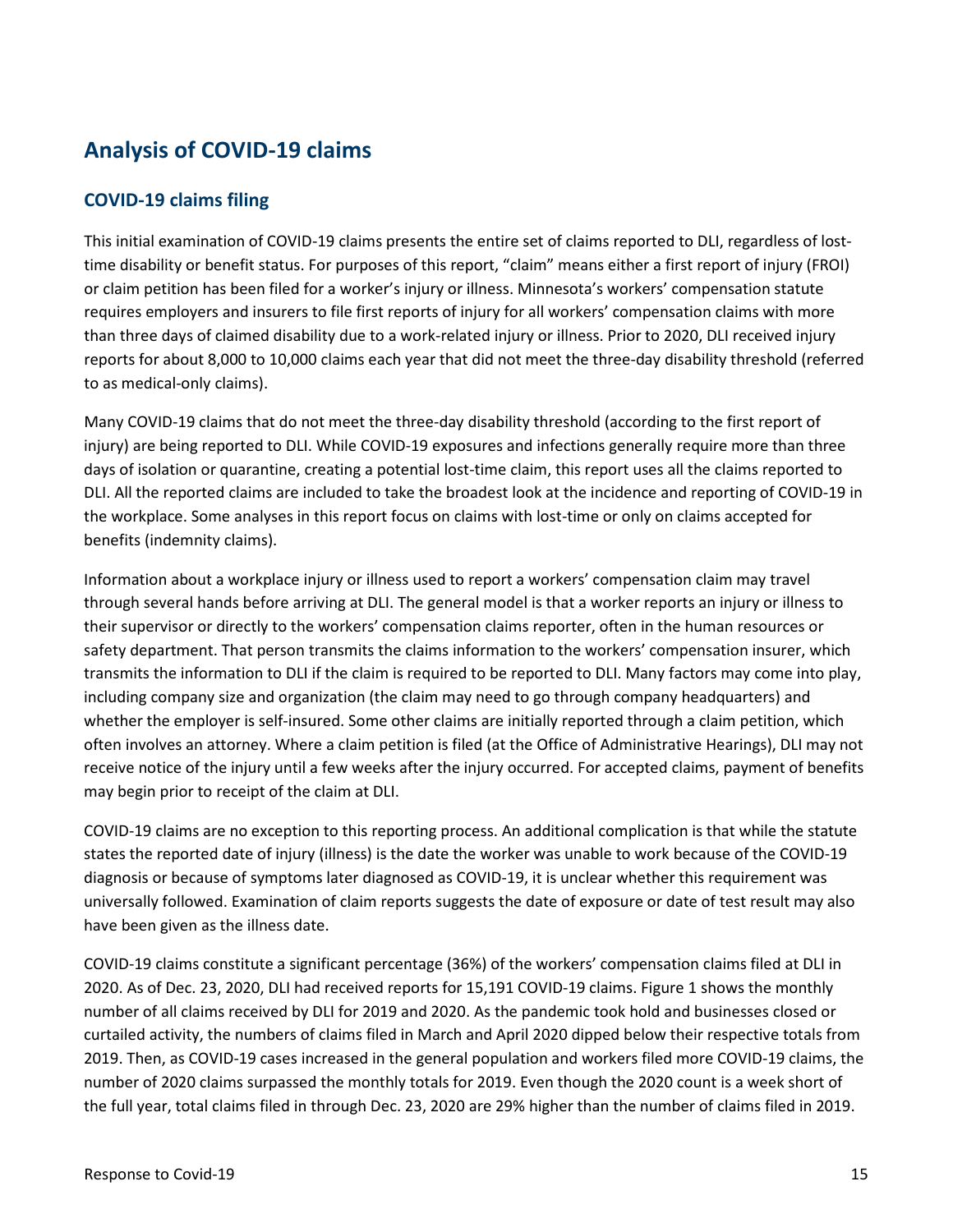claims in 2020 (through Dec. 23) are 82% of the claims amount received during 2019. COVID-19 claims grew dipping to 25% of the claims filed in August, increased to 69% of the claims filed in November and to 74% of the Figure 1 also shows the number of COVID-19 and other injury and illness claims in 2020. The number of non-COVID-19 claims has stayed below the monthly number of claims filed in 2019 since February. Non-COVID-19 from relatively modest numbers in March and April to account for 37% of the claims filed in May, and after claims filed in Dec..



Figure 1. Monthly number of claims received by DLI, 2019 and 2020

\*December 2020 is through Dec. 23.

### <span id="page-15-0"></span>**Claims filing by presumption status**

 claims in October to an average of 3,470 claims in November and December. For the presumption group workers, COVID-19 claims accounted for 52% of their 2020 lost-time claims filed through September. The monthly COVID-19 claims for the presumption and non-presumption groups show very different trends (Figure 2). The presumption group accounted for 82% of all COVID-19 claims filed. COVID-19 claims filed by presumption workers averaged about 720 claims a month from May through September, increasing to 1,430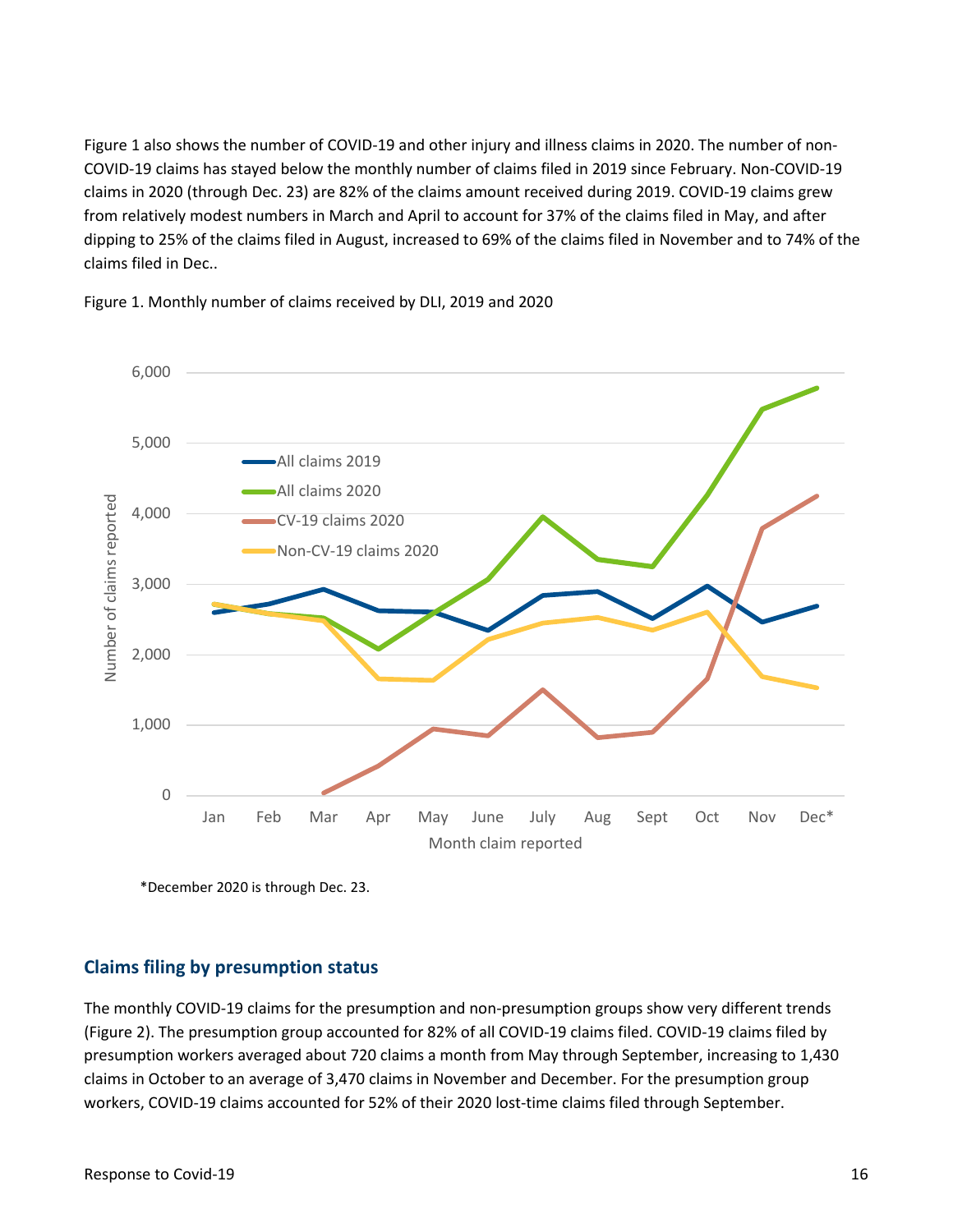The most noticeable aspect of the non-presumption COVID-19 claims is the high number of claims reported in July. These July reports include 834 claims from the meat processing industry filed in response to DLI requests that meat processing employers file claims for workers with COVID-19. With the exception of this unique reporting event in July, the non-presumption trend does not follow the same pattern as the presumption claims, Appendix C for a listing of the industries with the most non-presumption COVID-19 claims filed. staying relatively level until increasing in October. COVID-19 claims for non-presumption workers averaged about 120 claims a month from May through September (excluding the meat processing claims reported in July), increasing to 200 claims in October and to an average of 550 claims in November and December. For the nonpresumption group, COVID-19 claims accounted for 5% of lost-time claims filed through September 2020. See

 after September, with a noticeable surge among corrections workers. The presumption and non-presumption worker groups are split into the industry/occupation groups for Figure 3. Health care industry workers filed 71% of all COVID-19 claims, with greatly increasing monthly numbers after September. The number of claims filed for all industry/occupation groups (except meat processing) increased



Figure 2. Monthly number of claims received by DLI by COVID-19 presumption status

\*December 2020 is through Dec. 23.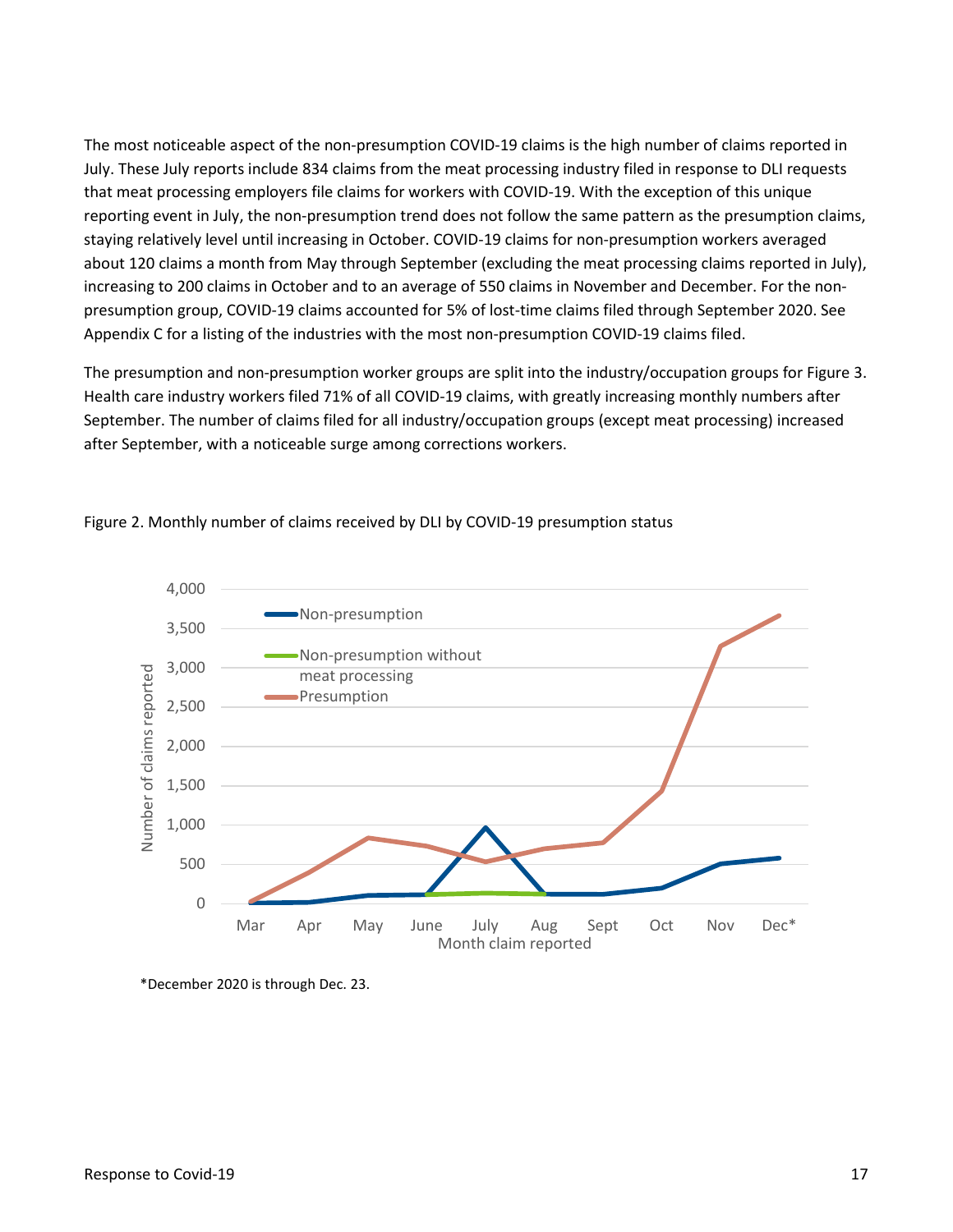

Figure 3. Monthly reported COVID-19 claims by presumption worker group

\*December 2020 is through Dec. 23.

## <span id="page-17-0"></span>**A closer look at health care industry workers**

 DLI. Data from the Minnesota Department of Health (MDH) shows health care industry workers accounted for 12% of all COVID-19 cases reported in Minnesota for people between 16 and 65 year of age.<sup>[8](#page-17-1)</sup> Health care industry workers account for approximately 10% of Minnesota's working-age population. As Figure 3 indicates, healthcare workers represent a substantial majority (71%) of COVID-19 claims filed with

 Figure 4 compares the monthly trends in the number of health care worker COVID-19 cases reported to MDH with the number of health care industry COVID-19 workers' compensation claims (by month of reported illness

<span id="page-17-1"></span><sup>8</sup> For data related to workers who reported their occupation as health care staff member in acute care and congregate living, see Minnesota Dept. of Health, *Weekly COVID-19 Report, Dec. 17, 2020*. Occupational related cases: Health care, page 32, shows data for workers in health care occupations. [www.health.state.mn.us/diseases/coronavirus/stats/](www.health.state.mn.us/diseases/coronavirus/stats)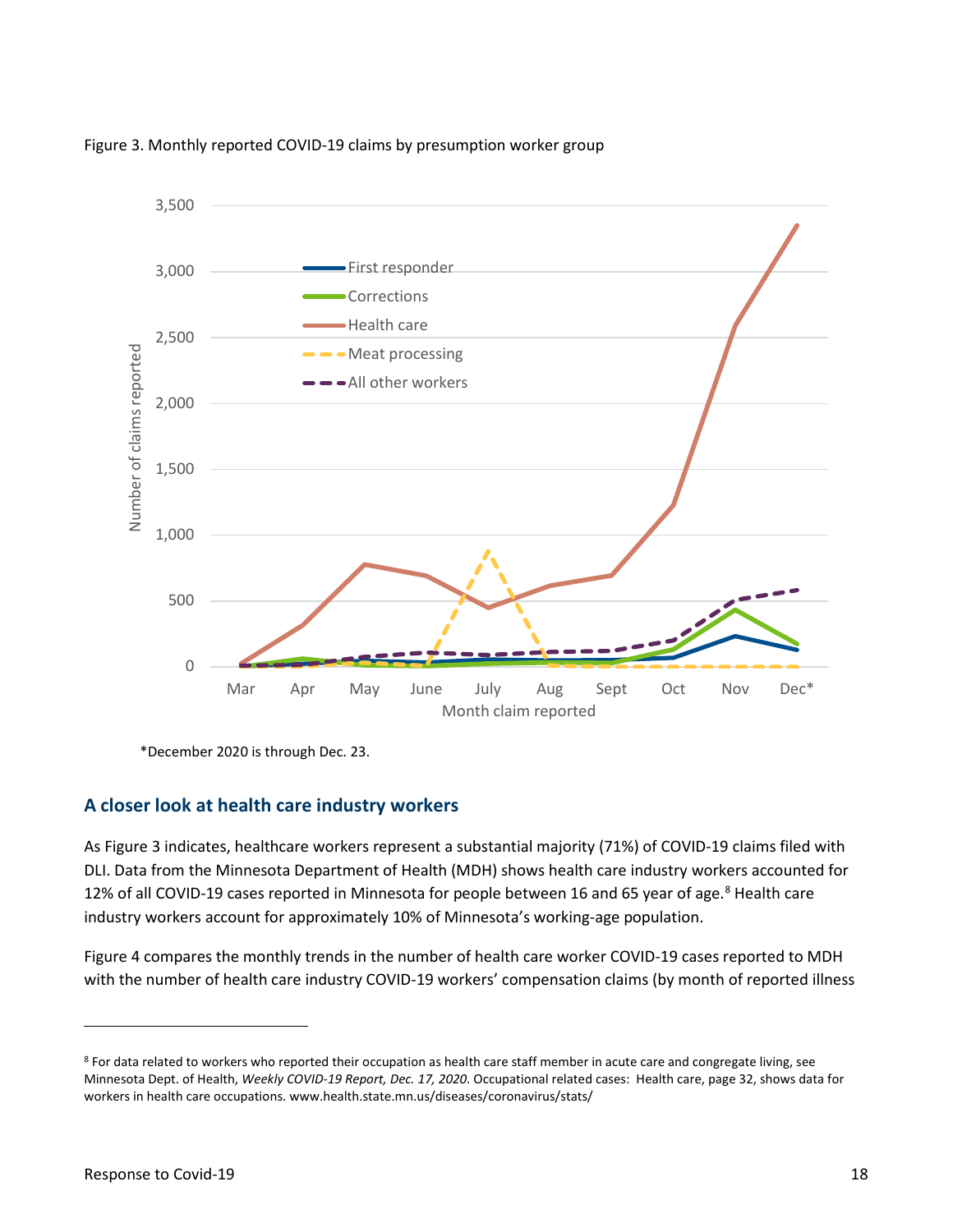start date). The MDH cases include both work-related infections and cases in which workers were not exposed at work. The figure shows that the trends for both sets of cases follow a similar pattern. While the workers' compensation claims averaged 40% of the monthly MDH case count, the percentage ranged from a low of 25% in June to a high of 56% in April.

 In addition to their high number of COVID-19 claims, health care industry workers have monthly numbers of non-COVID-19 injury claims comparable to the number of claims filed in 2019 (Figure 5). This comparison shows the extent to which health care workers in hospitals and long-term care facilities, who filed the largest number of workers' compensation claims of any industry in 2019, have continued to submit claims for other workrelated injuries.



 Health and workers' compensation claims [1] Figure 4. Monthly number of COVID-19 health care worker cases reported by the Minnesota Department of

1. MDH cases by month of test specimen collection, workers' compensation claims by month of reported illness date.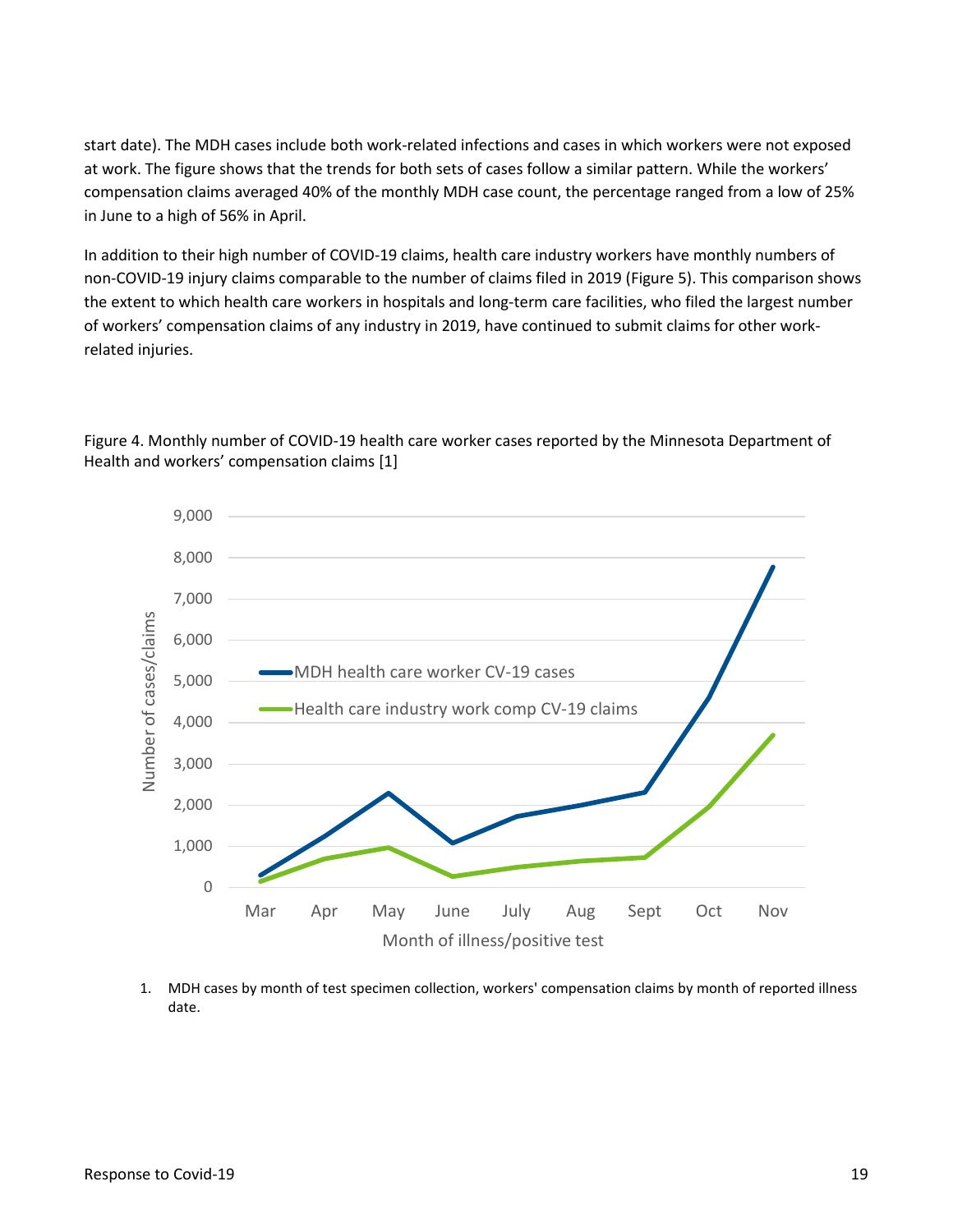

Figure 5. Monthly number of reported COVID-19 health care worker claims by year and COVID-19 status

 of occupations at health care establishments. Figure 6 shows, for only hospitals and nursing homes, the occupations with at least 20 claims accepted for workers' compensation benefits. These include health care The statutory presumption language for health care workers allows for presumption coverage for a wide range providers and assistive employees. Another 24 occupations with between 19 and five claims are not shown.

 \*December 2020 is through Dec. 23.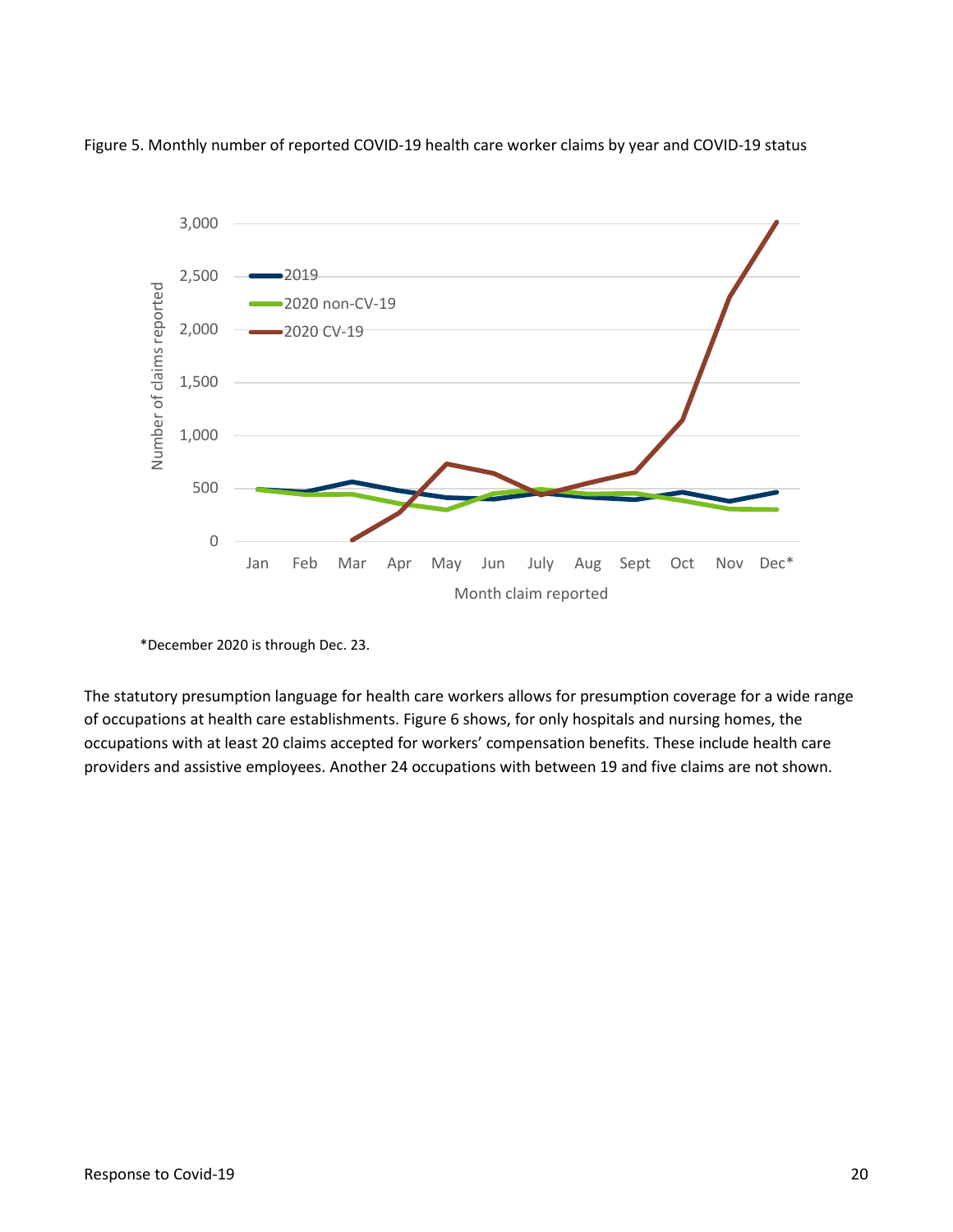|                                                     |                | <b>Nursing</b> |       |
|-----------------------------------------------------|----------------|----------------|-------|
| Occupation                                          | Hospitals      | homes          | Total |
| Registered nurses                                   | 769            | 185            | 954   |
| Nursing assistants                                  | 307            | 496            | 803   |
| Licensed practical and licensed vocational nurses   | 73             | 141            | 214   |
| Healthcare support workers all other                | 150            | 14             | 164   |
| Emergency medical technicians and paramedics        | 95             | 0              | 95    |
| Pharmacy aides                                      | 32             | 59             | 91    |
| <b>Medical assistants</b>                           | 39             | 33             | 72    |
| Home health aides                                   | 20             | 44             | 64    |
| Medical and health services managers                | 35             | 24             | 59    |
| Maintenance and repair workers general              | 32             | 25             | 57    |
| Maids and housekeeping cleaners                     | 14             | 40             | 54    |
| Janitors and cleaners except maids and housekeeping |                |                |       |
| cleaners                                            | 39             | 5              | 44    |
| Dietetic technicians                                | $\overline{7}$ | 25             | 32    |
| Physical therapists                                 | 17             | 14             | 31    |
| <b>Recreation workers</b>                           | 8              | 23             | 31    |
| Radiologic technologists                            | 29             | 0              | 29    |
| Office clerks general                               | 24             | $\overline{2}$ | 26    |
| Physicians and surgeons all other                   | 25             | $\mathbf{1}$   | 26    |
| Medical and clinical laboratory technicians         | 23             | 0              | 23    |
| Occupational therapists                             | 10             | 13             | 23    |
| Respiratory therapists                              | 21             | $\mathbf{1}$   | 22    |
| Mental health counselors                            | 16             | 4              | 20    |

Figure 6. Occupations of hospital and nursing home workers with accepted COVID-19 claims [1]

1. Occupations with 20 or more claims filed by Dec. 23, 2020.

## <span id="page-20-0"></span>**Characteristics of workers with COVID-19 claims**

Figure 7 presents the distributions of worker characteristics for workers with lost-time claims<sup>[9](#page-20-1)</sup>, by industry/occupation group, with injury dates after the presumption law became active and reported through October. Men account for a higher percentage of the COVID-19 claims in all groups except the health care

<span id="page-20-1"></span><sup>&</sup>lt;sup>9</sup> "Lost-time claims" is the term used for claims indicating the worker has been work-disabled for more than three days, making the worker eligible for temporary disability benefits if the claim is accepted.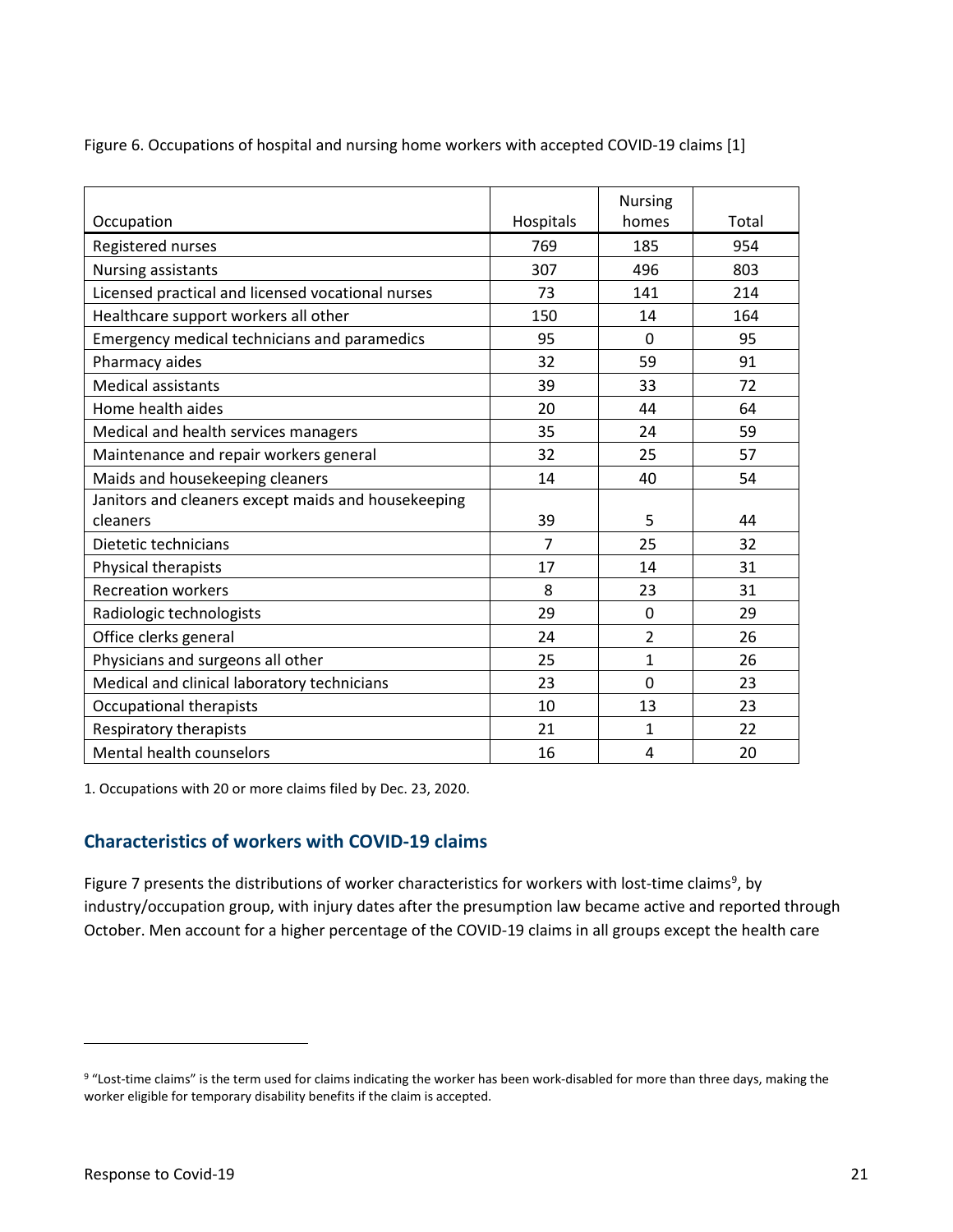assistance industry sector, and, because of this group's size, women account for 68% all COVID-19 claims.<sup>[10](#page-21-0)</sup> industry. Women account for 78% of both the workforce and the COVID-19 claims of the health care and social

 Workers in the 25 to 34 years age group account for 27% of the claims, higher than any other age group. Workers younger than 25 years old are the largest group among non-presumption workers. The mean age for workers with COVID-19 claims is 40 years.

 The job tenure distribution shows that the longer-tenured workforce among first responders and corrections workers results in a high percentage of claims for these older workers. Nearly 30% of the claims from health care industry and non-presumption group workers had less than one year at their job.

|                    | Emergency |             | Health | All other |       |
|--------------------|-----------|-------------|--------|-----------|-------|
|                    | response  | Corrections | care   | workers   | Total |
| Number of claims   | 392       | 222         | 4,038  | 602       | 5,256 |
| Gender             |           |             |        |           |       |
| Female             | 16.8%     | 31.5%       | 78.0%  | 45.3%     | 67.7% |
| Male               | 83.2%     | 68.5%       | 20.8%  | 50.7%     | 30.9% |
| Age                |           |             |        |           |       |
| 14-24 years        | 6.1%      | 5.4%        | 15.0%  | 25.6%     | 15.1% |
| 25-34 years        | 34.2%     | 27.9%       | 26.7%  | 22.0%     | 26.8% |
| 35-44 years        | 28.1%     | 32.9%       | 22.9%  | 20.8%     | 23.5% |
| 45-54 years        | 25.5%     | 26.6%       | 18.5%  | 16.4%     | 19.2% |
| 55 or more years   | 6.1%      | 7.2%        | 16.9%  | 15.2%     | 15.5% |
| Job tenure         |           |             |        |           |       |
| Less than one year | 10.0%     | 13.1%       | 28.5%  | 29.9%     | 26.6% |
| 1-5 years          | 27.6%     | 28.4%       | 39.8%  | 37.2%     | 38.1% |
| 5 years or longer  | 62.5%     | 58.6%       | 31.7%  | 32.9%     | 35.3% |
| <b>Weekly wage</b> |           |             |        |           |       |
| \$500 or less      | 9.9%      | 2.3%        | 28.8%  | 41.1%     | 27.6% |
| \$500-\$750        | 3.6%      | 0.5%        | 23.6%  | 24.9%     | 21.2% |
| \$750-\$1000       | 7.7%      | 36.5%       | 18.1%  | 19.0%     | 18.2% |
| \$1000-\$1500      | 34.2%     | 45.0%       | 18.2%  | 11.1%     | 19.8% |
| More than \$1500   | 44.6%     | 15.8%       | 11.3%  | 3.8%      | 13.2% |

Figure 7. Characteristics of workers with lost-time COVID-19 claims [1]

 1. Lost-time claims with injuries on or after April 8, 2020 and reported through Oct. 2020. Percentages within worker categories may not sum to 100% due to claims with missing data.

 Weekly wages of the workers reflect the job tenure differences of the worker groups, with higher wages for emergency responders and corrections workers. Among health care industry and non-presumption workers, the

<span id="page-21-0"></span><sup>&</sup>lt;sup>10</sup> Gender percentage averages the first two quarters of 2020. Quarterly Employment Demographics data tool, Minnesota Department of Employment and Economic Development. <https://mn.gov/deed/data/data-tools/qed>/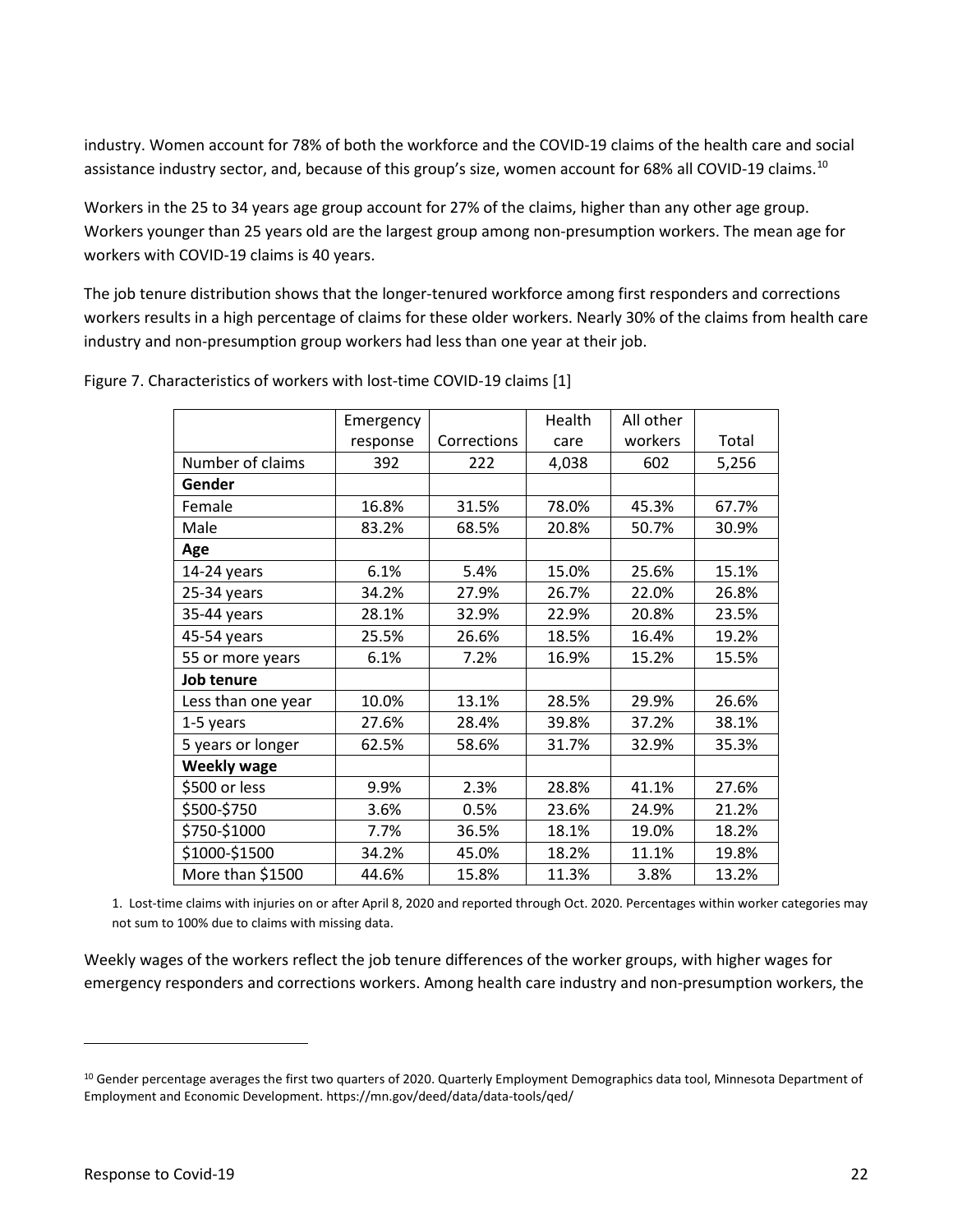majority of claims were filed by workers with weekly wages of \$750 or less, with the largest proportions among workers earning \$500 or less weekly. This result highlights the risks of contracting COVID-19 encountered by many lower-wage workers.

## <span id="page-22-0"></span>**Claim reporting**

 Figure 8 shows the weekly claim trends with lines for the claims by week of illness and by week of the claim's arrival at DLI. The number of claims received each week lag behind the actual date of illness by a couple of weeks. On average, it takes 19 days for COVID-19 claims with lost-time to reach DLI, with half the claims started; for example, 16 claims with dates of illness in April were received in December. reaching DLI within 14 days. It is common to receive claims many months after the injury occurs or illness has





\*December 2020 is through Dec. 23.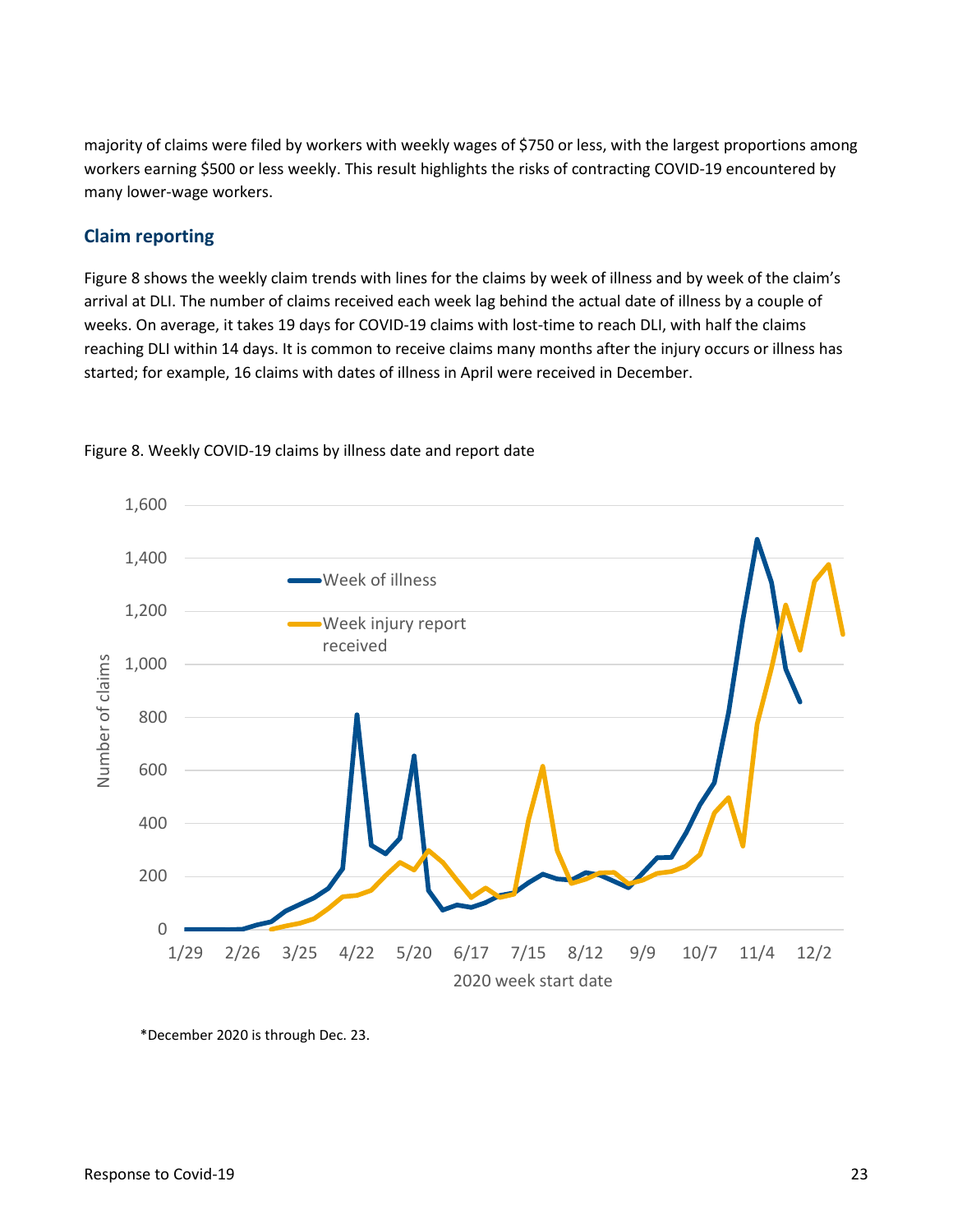## <span id="page-23-0"></span>**Primary liability denials**

 The effectiveness of the statute rests upon whether workers meeting the presumption requirements received benefits and the extent to which employers and insurers were able to rebut the presumption and provide evidence the employment was not a direct cause of the disease. Denials were received at DLI, on average, about 2.5 days after receipt of the first report of injury.

 As discussed earlier in this report, it is not possible to determine the presumption status of health care worker claims that are paid benefits; only the presumption status of denied claims can be ascertained. For purposes of this report, it assumed workers in a presumption occupation who were paid benefits were able to meet the presumption requirements. However, some workers were able to establish the work-relatedness of their COVID-19 infections and receive benefits as work-related even without meeting the presumption requirements or working in one of the presumption occupations.

 for claims they were denying. While 85% of the claims for presumption worker were lost-time claims, only 46% of the claims from workers not covered by the presumption were lost-time claims. Figure 9 shows the primary liability status for different claim sets for each of the worker groups. Claims that do not reach past the three-day lost-time threshold are not eligible for temporary disability indemnity benefits. However, it is possible some employers did not record the actual number of disability days on their claim reports

|             | Lost-time 3 days or fewer [1]<br>Lost-time more than 3 days |        |             |                  |        |            |        |                |          |
|-------------|-------------------------------------------------------------|--------|-------------|------------------|--------|------------|--------|----------------|----------|
|             |                                                             |        |             |                  |        |            |        | Percentage of  |          |
|             | Number of claims                                            |        |             | Number of claims |        |            |        | determinations |          |
|             | Pending                                                     |        |             |                  |        |            |        |                |          |
|             | or no                                                       |        |             | Pending          |        | Accepted   |        |                |          |
| Worker      | deter-                                                      |        |             | deter-           |        | (Indemnity |        |                |          |
| group       | mination                                                    | Denied | Total       | mination         | Denied | claims)    | Total  | Denied         | Accepted |
| First       |                                                             |        |             |                  |        |            |        |                |          |
| responders  | 13                                                          | 68     | 81          | 224              | 29     | 341        | 594    | 7.8%           | 92.2%    |
| Corrections | 34                                                          | 50     | 84          | 508              | 24     | 236        | 768    | 9.2%           | 90.8%    |
| Health care | 472                                                         | 1,132  | 1,604       | 2,364            | 907    | 5,466      | 8,737  | 14.2%          | 85.8%    |
| Non-        |                                                             |        |             |                  |        |            |        |                |          |
| presumption |                                                             |        |             |                  |        |            |        |                |          |
| workers     | 241                                                         | 1,244  | $1,485$ [2] | 200              | 605    | 440        | 1,245  | 57.9%          | 42.1%    |
| Total [3]   | 763                                                         | 2,496  | 3,259       | 3,314            | 1,570  | 6,499      | 11,383 | 19.5%          | 80.5%    |

Figure 9. Primary liability determinations for COVID-19 claims, as of Dec. 23, 2020

Note: Dates of injury on or after April 8, 2020.

1. All determinations filed for claims with three days or fewer of lost-time were denials of primary liability.

2. Includes 936 claims for meat processing workers: 149 with no determination and 787 denials.

3. Total includes child care workers and claims missing industry and occupation codes.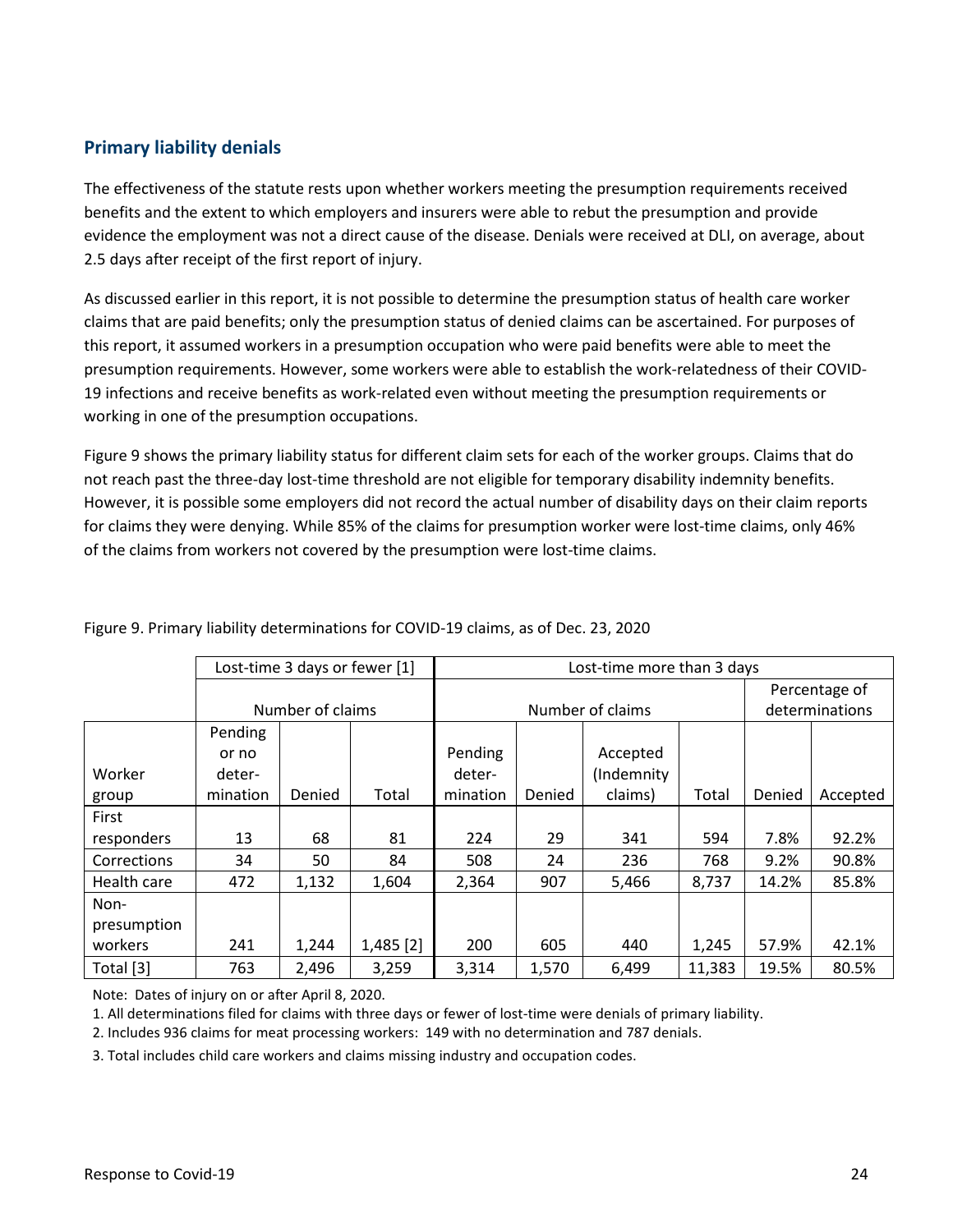Among claims meeting the lost-time requirement and with primary liability determinations, 14% of the claims from workers in the presumption groups were denied, compared to 58% of the non-presumption worker claims. To put these percentages in perspective, 13% of the non-COVID-19 claims filed by all workers in 2020 have had a denial. The percentages of the denied claims by worker group are displayed graphically in Figure 10. Overall, presumption claims accounted for 89% of the COVID-19 claims accepted for workers' compensation benefits.

 accounting for 29% of all presumption group lost-time COVID-19 claims. Among these workers, 13% of the An examination of primary liability determinations for nurses and nursing aides provides further insight into the effectiveness of the presumption. There have been 2,961 primary liability determinations for lost-time COVID-19 claims filed by registered nurses, licensed practical nurses and nursing aides with illness dates after April 8, 2020, claims were denied, with denial rates of 10% for registered nurses, 16% for licensed practical nurses and 15% for nursing aides.



Figure 10. Percentage of lost-time claims denied by presumption and nonpresumption worker groups

Note: Claims included are post law change (dates of injury on or after April 8, 2020).

### *Claims reporting and primary liability determinations*

 Figure 11 shows the mean and median number of days, by presumption worker group, from illness date to the date DLI received the claim report, for lost-time claims with illnesses after the presumption law became effective. For workers other than first responders, claims that an insurer had not yet determined whether to accept or deny were received at DLI a few days later than claims with a liability determination. Among claims at corrections facilities, the average length of time from date of injury to claim receipt by DLI were much lower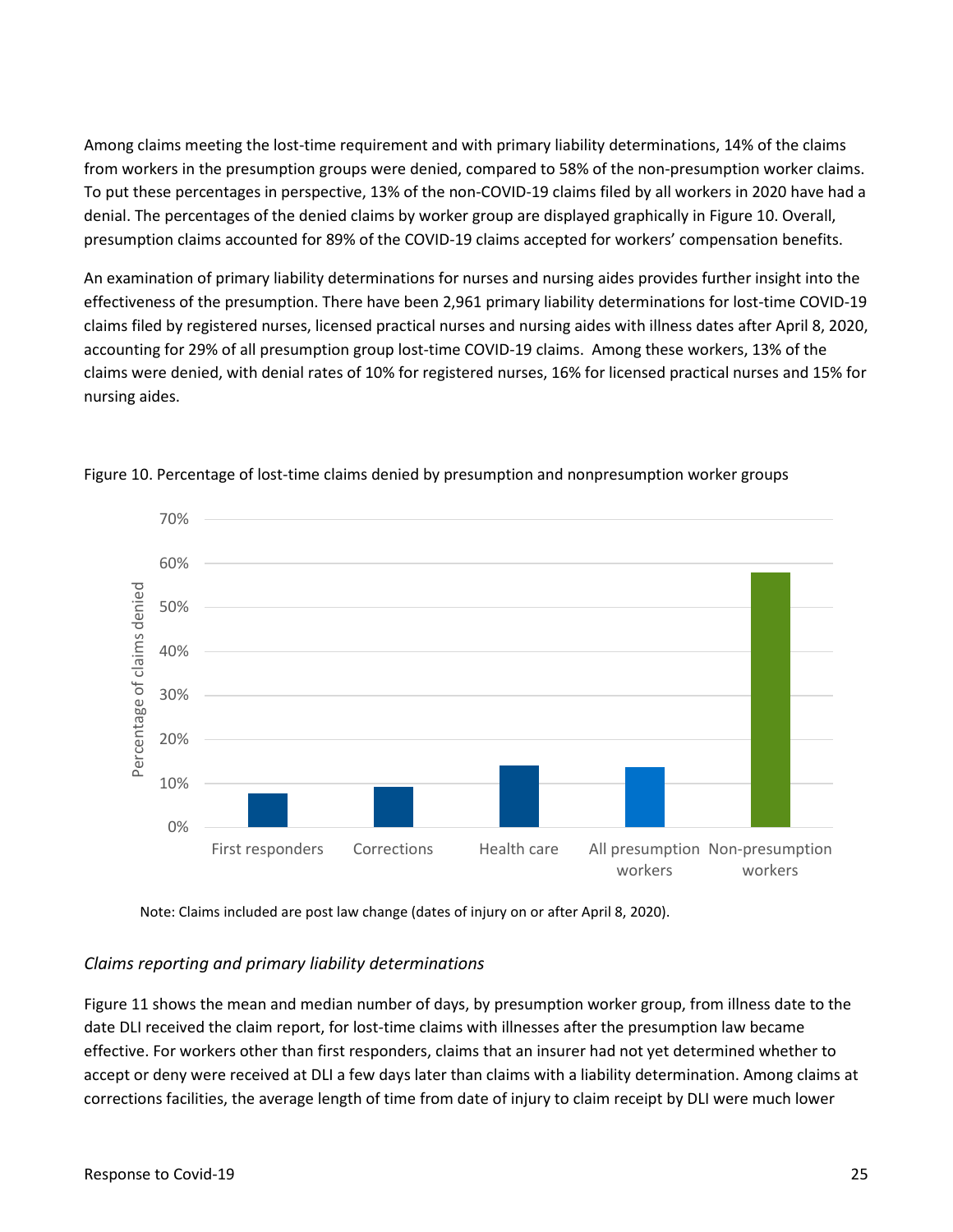than for the other groups. First responders was the only worker group where the median claim receipt lag for denied claims was less than the median for accepted claims. The mean and median reporting lag times did not indicate reporting differences between presumption and non-presumption workers.







Median days

#### *Denial percentages for employers and insurers*

 There is large variation in insurer and employer denial activity. Among the 48 employers with 10 or more lost- time claims in the presumption groups reported by the end of September, only four denied at least 20% of their claims. At the other end of the distribution, 24 of these employers accepted all of the claims filed.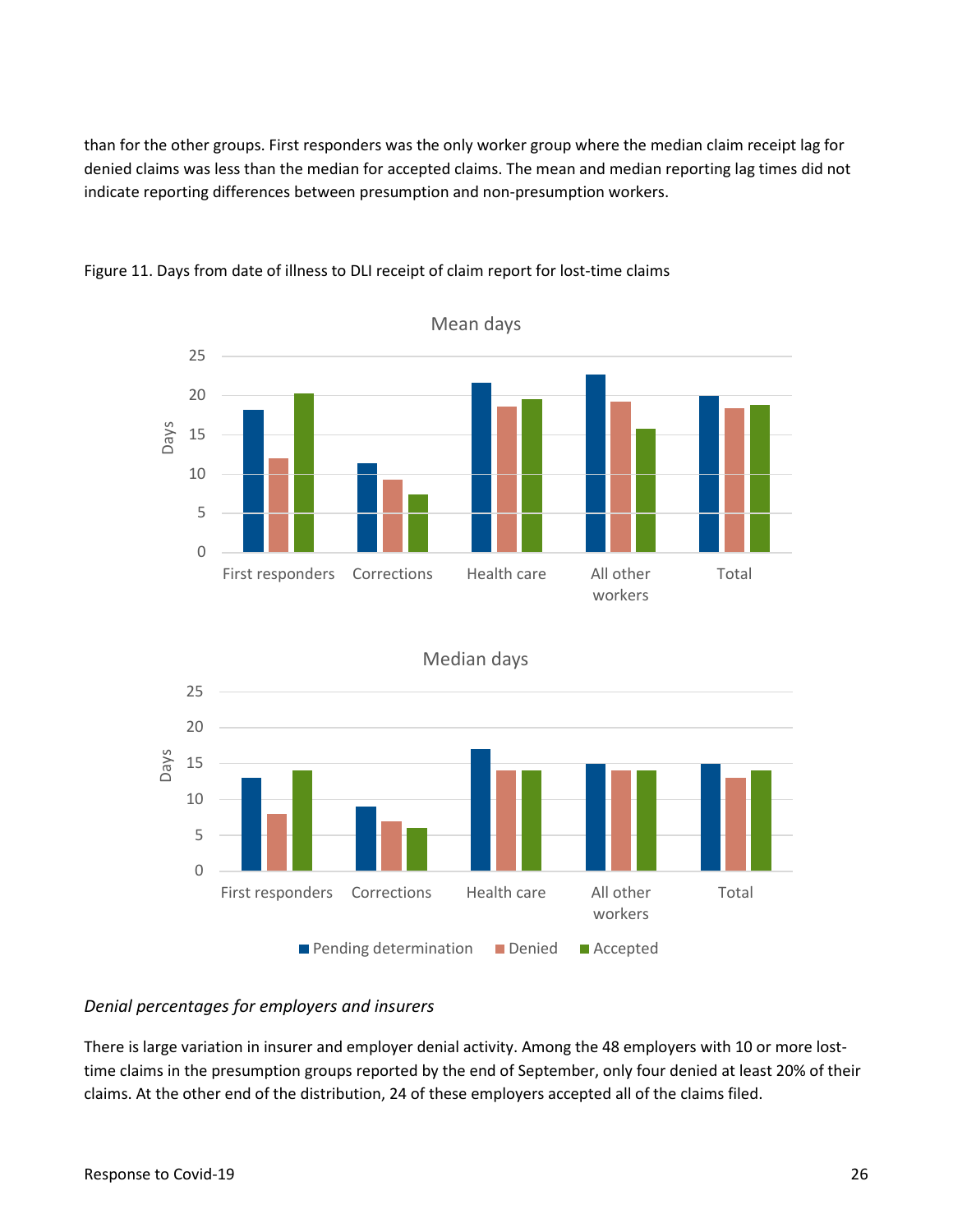The 33 insurers with 10 or more lost-time claims in the presumption groups reported by the end of September were composed of 17 insurance companies and 16 self-insured employers and employer groups. Only three insurers denied at least 20% of their claims and eight insurers accepted all of their claims.

## *Reasons given for denials*

 became more readily available, and pandemic conditions changed. Appendix D presents a list of sample text submitted by insurers on the Notice of Insurer's Primary Liability Determination form. DLI reviewed the reasons insurers provided when reporting a denial of primary liability to understand how denials differed between workers automatically covered by the presumption, health care workers who could be covered by the presumption, and workers who were not covered by the presumption. DLI analyzed whether reasons changed over time as insurers became more experienced with COVID-19 claims, COVID-19 testing

 Members of the DLI Workers' Compensation Division's Compliance, Records and Training (CRT) unit regularly review denials to ascertain whether the reasons met the statutory requirements for a denial of primary liability. CRT staff members reviewed a stratified, random sample of 176 denied claims representing the various presumption industry/occupation groups and taken from claims reported during each of the months from April through October. The denial reasons were classified into categories developed from an initial review of denials and the statutory provisions. The results are shown in Figure 12.

 Among the denial reasons that are not specific to health care workers, the most commonly-used reason was the worker had a negative test result or no proof of a positive test result. Sixteen of the 18 claims denials for first responders mentioned a negative test result.

 Another common reason in health care denials was a claim that no COVID-19 infections were present in the workplace and, thus, no possibility of infection from the patients, residents or clients. Most health care claim denials indicated the worker did not meet the presumption requirements because the worker either had a negative test result or did not have contact with COVID-19 patients, residents or clients.

 Only in a very low percentage (6%) of denied claims did the employee meet both presumption requirements. These claims were more complex than other claims with a denial; some claims were denied after benefits were initially paid and some of the denials were for issues other than the presumption. The denial review indicates that employers rarely tried to rebut claims when the employee met both of the presumption requirements.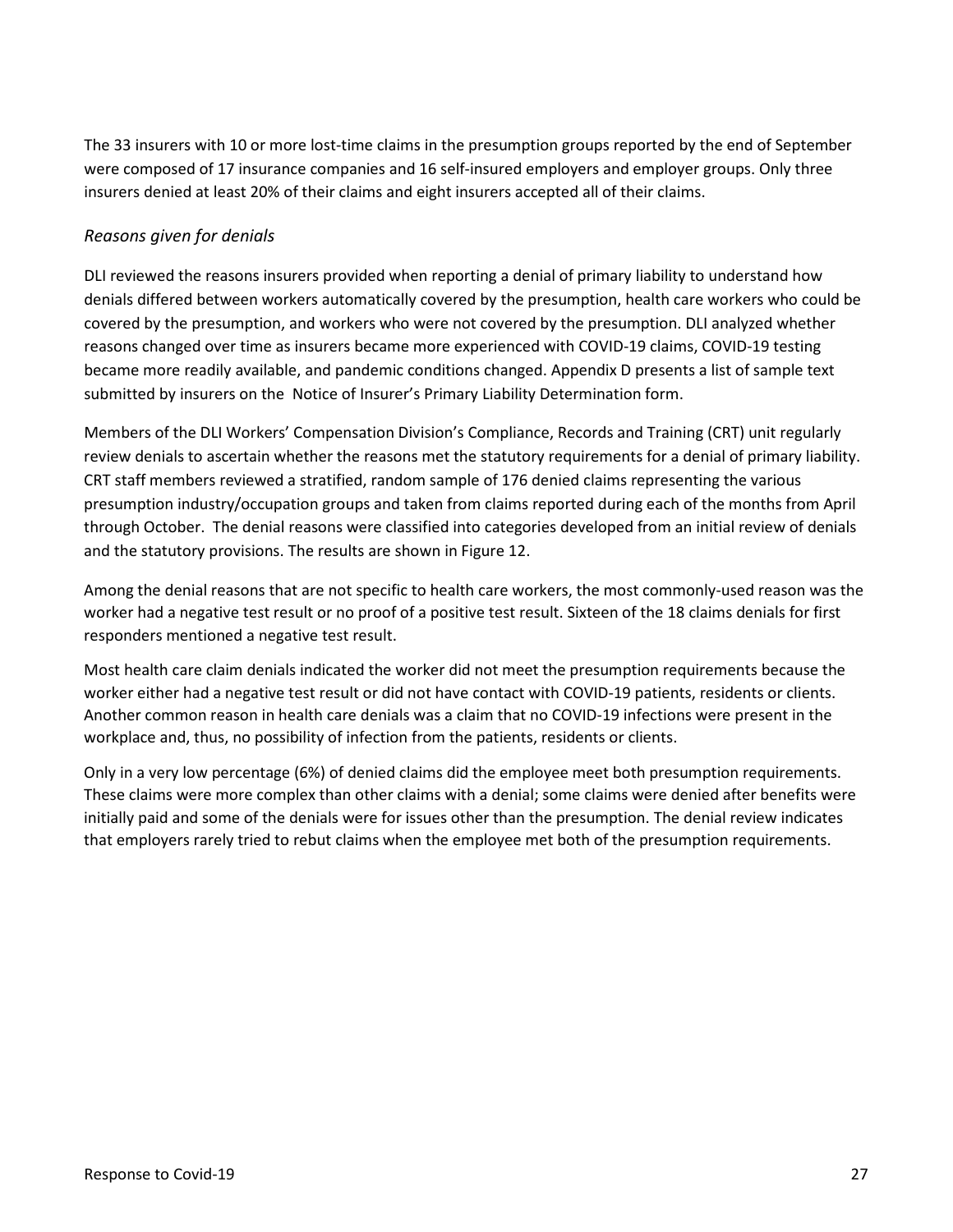### Figure 12. Reasons given for denials [1]

| Denial reason                                   | First<br>responders | Corrections    | Health<br>care | All other<br>workers | Total |
|-------------------------------------------------|---------------------|----------------|----------------|----------------------|-------|
| Number of denials reviewed                      | 18                  | 14             | 115            | 29                   | 176   |
| No COVID-19 patient contact                     |                     | 2              | 71             | 0                    | 74    |
| Negative test result                            | 16                  | 5              | 27             | 11                   | 59    |
| No work exposure                                | 0                   | 4              | 21             | 7                    | 32    |
| Transmission from specific non-<br>work contact | 1                   | $\overline{2}$ | 19             | 4                    | 26    |
| No evidence of work-<br>relationship            | 0                   | 3              | 7              | 3                    | 13    |
| Not a presumption claim                         | 0                   | 0              | 6              | 4                    | 10    |
| <b>Workers wear PPE</b>                         | 0                   | $\Omega$       | 4              | 4                    | 8     |
| General community<br>transmission               | 0                   | 0              | $\overline{2}$ | 3                    | 5     |
| No co-worker cases                              | 0                   | $\mathfrak z$  | 1              | $\overline{2}$       | 5     |
| Other                                           |                     |                | 19             | 4                    | 25    |

1. Up to three reasons were categorized for each denial.

 Among health care workers denied workers' compensation benefits, there was a decrease in denials citing negative test results over the time period and an increase in denials specifying that the worker contracted COVID-19 from an individual outside of the work environment.

 of primary liability. Very few workers have contacted DLI asking for information about how to contest a denial. DLI requested clarification for 11% of the denial submissions. Of the reviews that resulted in a letter to the insurer to provide additional explanation of the denial, 84% were for claims with a positive COVID-19 test result. None of the claims that were examined had documents indicating the worker was contesting the insurer's denial

## <span id="page-27-0"></span>**Benefit payments and disability duration**

DLI only collects detailed information about the indemnity and vocational rehabilitation benefits provided to workers; detailed and complete medical benefit information is not submitted to DLI.<sup>11</sup> DLI estimates indemnity and vocational rehabilitation benefits accounted for 47% of total benefits paid for 2018 injuries.<sup>[12](#page-27-2)</sup> Complete

<span id="page-27-1"></span><sup>&</sup>lt;sup>11</sup> Certain benefit payment forms include a field for "Total medical expenses paid to date," but it is not entered into the database and most short duration claims do not include an amount because the time needed to process and pay medical expenses makes the information unavailable for the timely filing of the benefit form.

<span id="page-27-2"></span><sup>12</sup>*Minnesota Workers' Compensation System Report, 2018*. Minnesota Department of Labor and Industry, Sept. 2020. See figure 2.5. <www.dli.mn.gov/sites/default/files/pdf/wcfact18.pdf>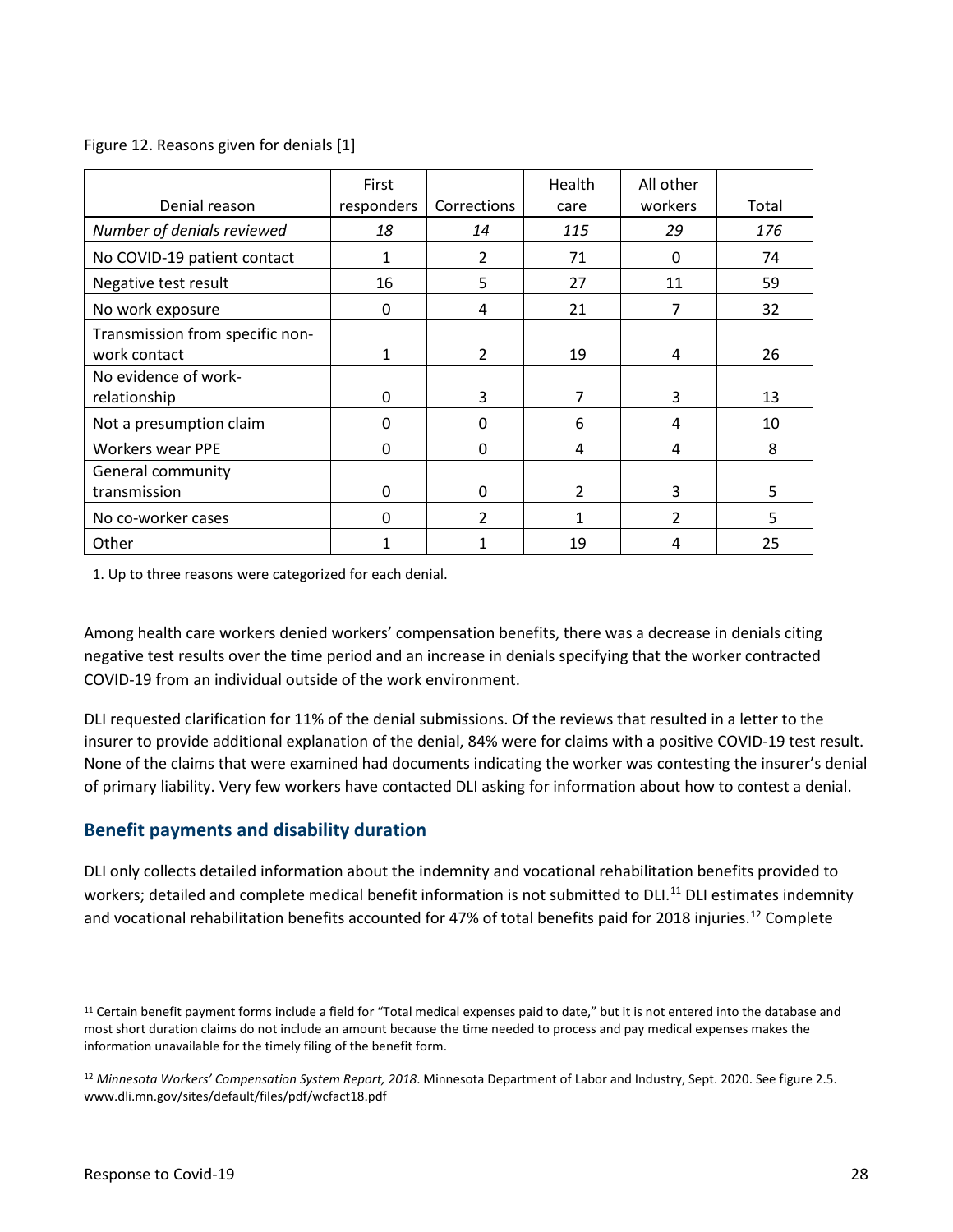information about the amount of benefits paid is only available when the insurer submits a final benefits payment report after a claim has closed. COVID-19 claims are no exception and analysis of benefit payments is presented only for claims that include a report that temporary and permanent disability benefit payments are completed.

 Because this report is being written well-within one year of the beginning of each claim, only short-term claims have benefit reports. It is also too early to know the long-term effects of COVID-19 on workers' health. COVID-19 can lead to possible permanent disabilities and workers with closed claims or with claims that were initially denied might decide to petition to reopen their claims to cover these additional disabilities. Likewise, the overall effects on the workers' compensation system are still very preliminary; workers' compensation history shows data can change significantly as claims mature. Therefore, the results presented are preliminary and at least another year is needed to provide more definitive statistics about benefit payments to workers with COVID-19 claims in Minnesota's workers' compensation system.

 Of the 7,031 COVID-19 claims reported to DLI through October, 5,089 lost-time claims had a primary liability review and 3,292 of these lost-time claims (65%) were accepted for indemnity benefits. Results for COVID-19 claims were compared to those from non-COVID-19 indemnity claims in the same worker groups.

 As shown in Figure 13, there were 4,521 indemnity claims with injury dates after April 8 and with benefit closure reports received by the end of September. COVID-19 claims accounted for 35% of the closed indemnity claims. Looking at the closed claims as a whole, indemnity payments for the COVID-19 claims and all other claims were very similar; the mean indemnity payment for COVID-19 claims was within \$100 of the mean benefit for all other injuries and illnesses. Temporary total disability benefits accounted for 95% of all indemnity benefits paid to these short-duration indemnity claims. COVID-19 claims accounted for \$2.8 million of the \$8.0 million (34%) indemnity benefits paid to these workers.

 temporary partial disability) were paid for an average of 2.7 weeks, half a week less than the benefit duration for non-COVID-19 claims. This average benefit duration, compared with the 2.7 weeks average for the claim report to reach DLI, means benefit payments for many claims were already completed by the time the claim was For this set of short-term claims, temporary disability payments (which include temporary total disability and reported to DLI.

 The availability of the presumption had a large effect on indemnity benefits. Among non-presumption workers, COVID-19 claims accounted for 1% of their indemnity closures and for only 0.8% of indemnity benefit payments. Mean indemnity benefits were \$800 less for COVID-19 claims than for other injuries and illnesses, and the average benefit duration was 1.2 weeks shorter.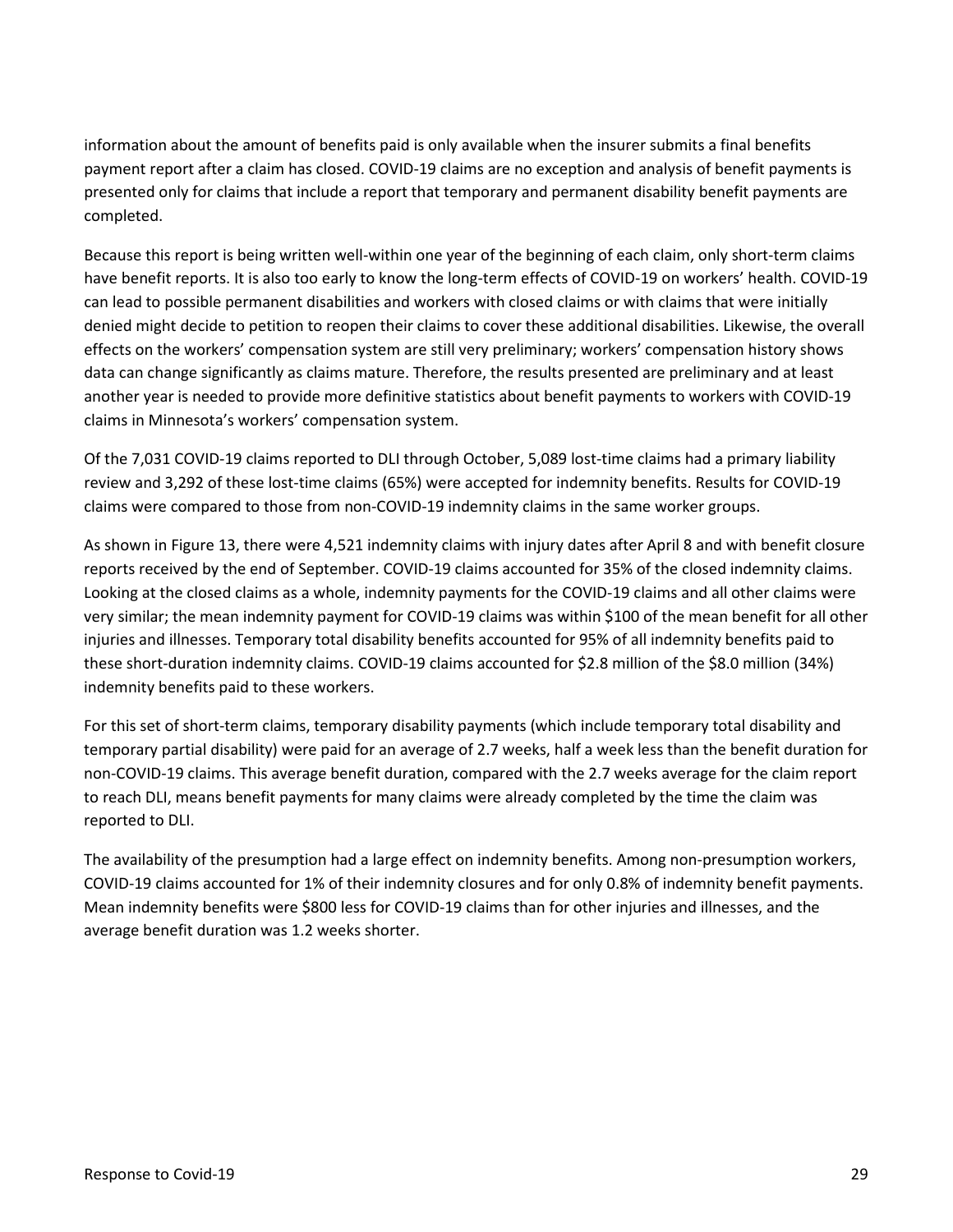Figure 13. Indemnity payments and duration of disability, COVID-19 and non-COVID-19 claims with injuries on or after April 8 and closed by Sept. 30

| Worker group              | Injury/illness<br>group | Number of<br>claims | Mean<br>indemnity paid | Sum of<br>indemnity paid | Mean weeks<br>of temporary<br>disability<br>benefits |
|---------------------------|-------------------------|---------------------|------------------------|--------------------------|------------------------------------------------------|
| <b>Emergency response</b> | Non-CV-19               | 114                 | \$2,800                | \$318,800                | 3.1                                                  |
|                           | $CV-19$                 | 102                 | \$1,700                | \$177,800                | 2.0                                                  |
|                           | Total                   | 216                 | \$2,300                | 496,600<br>\$.           | 2.6                                                  |
| Corrections               | Non-CV-19               | 20                  | \$1,900                | \$<br>37,100             | 2.9                                                  |
|                           | $CV-19$                 | 41                  | \$1,600                | \$<br>65,200             | 2.1                                                  |
|                           | Total                   | 61                  | \$1,700                | 102,300<br>Ś.            | 2.4                                                  |
| Health care               | Non-CV-19               | 613                 | \$1,400                | \$876,000                | 2.9                                                  |
|                           | $CV-19$                 | 1,418               | \$1,800                | \$2,484,700              | 2.8                                                  |
|                           | Total                   | 2,031               | \$1,700                | \$3,360,700              | 2.8                                                  |
| All other workers         | Non-CV-19               | 2,170               | \$1,900                | \$4,015,400              | 3.4                                                  |
|                           | $CV-19$                 | 29                  | \$1,100                | \$<br>32,600             | 2.2                                                  |
|                           | Total                   | 2,199               | \$1,800                | \$4,048,000              | 3.4                                                  |
| Total                     | non-CV-19               | 2,929               | \$1,800                | \$5,252,200              | 3.3                                                  |
|                           | $CV-19$                 | 1,592               | \$1,700                | \$2,761,400              | 2.7                                                  |
|                           | Total                   | 4,521               | \$1,800                | \$8,013,600              | 3.1                                                  |

Note: Indemnity values rounded to the nearest \$100.

 claims and 69% of their indemnity payments were for COVID-19 claims. While the mean indemnity payment was workers, indemnity benefits for health care workers with COVID-19 claims averaged \$400 higher compared to For the presumption worker industry/occupation group, 68% of the closed indemnity claims were COVID-19 lower for COVID-19 claims than for non-COVID-19 claims among emergency responders and corrections other injuries and illnesses. For emergency responders and corrections workers, the average COVID-19 claim benefit duration was noticeably shorter than for non-COVID-19 claims. Health care industry workers with COVID-19 claims had the longest average benefit duration of the claim groups and nearly matched the average duration for non-COVID-19 health care industry claims.

 The effect of the presumption on benefit payments (and ultimately on system costs) is highlighted in Figure 14, which shows total indemnity payments for COVID-19 and non-COVID-19 claims for the presumption and nonpresumption worker groups for claims closed by the end of September.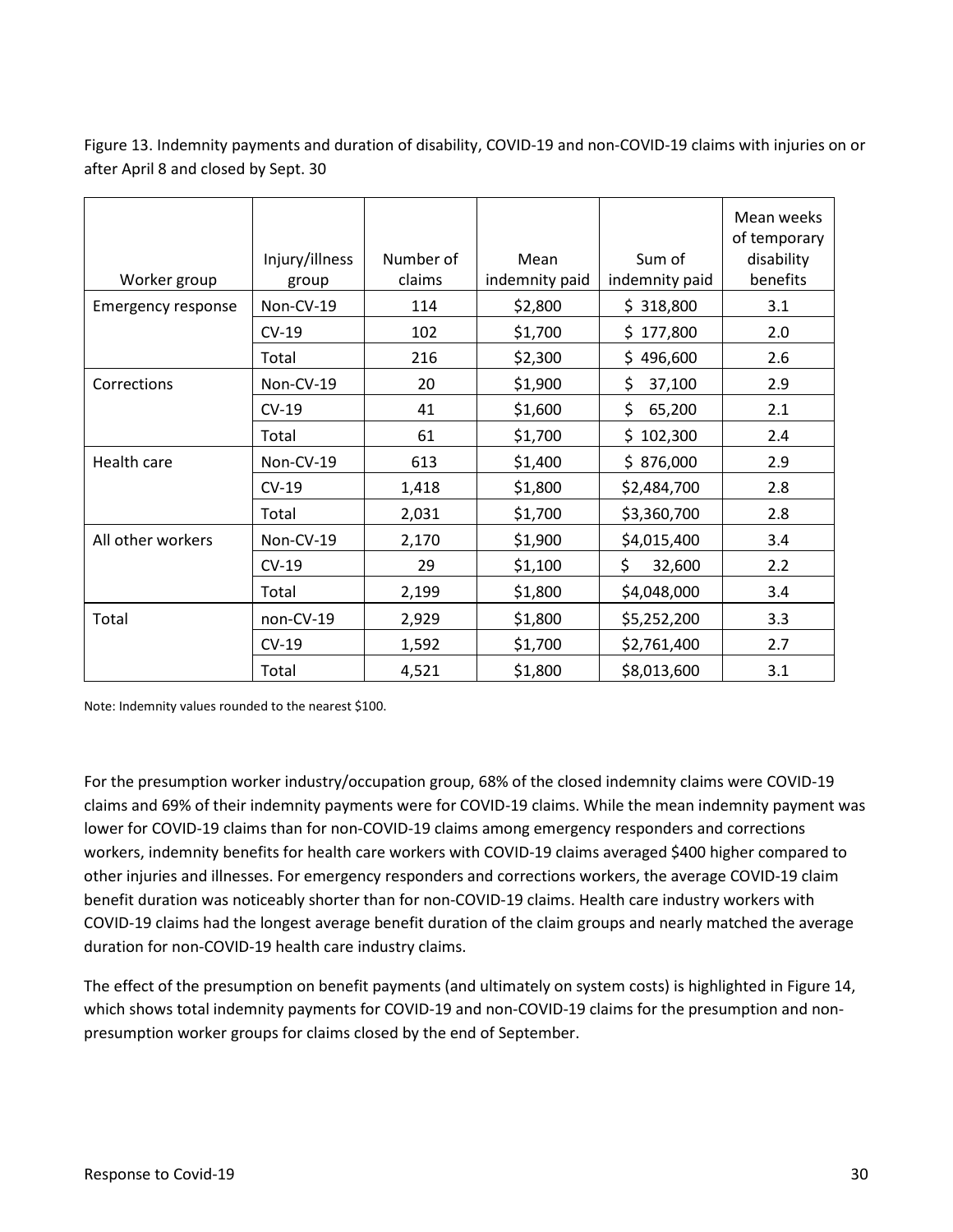Figure 14. Total indemnity payments, COVID-19 and non-COVID-19 claims with injuries on or after April 8 and closed by Sept. 30



 Many of the workers covered by the presumption, especially emergency responders and corrections workers, are employed by state and local governments. In Minnesota, most of these government entities are self-insured the distribution of indemnity benefits for COVID-19 claims is very different from the distribution for non-COVID- non-COVID-19 claims, insurance companies paid 71% of the benefits for the closed claims. For comparison, for workers' compensation, either individually or through public entity self-insurance groups. Figure 15 shows 19 claims, with nearly half the COVID-19 claim costs borne by self-insured employers and governments. Among insurance companies, including insurance through the Minnesota Workers' Compensation Assigned Risk Plan, accounted for 75% of market share in 2018, as measured by paid indemnity claims.<sup>[13](#page-30-0)</sup>

 While claim costs and benefit durations are expected to increase as the claims mature, claim closure rates indicate the potential increase for COVID-19 claims might not match the increase for non-COVID-19 claims. indicate the potential increase for COVID-19 claims might not match the increase for non-COVID-19 claims.<br>Among the indemnity claims with illness dates between April 8 and July 30, DLI has received indemnity benefit closure reports for 79% of the COVID-19 claims compared with 60% of the non-COVID-19 claims.

<span id="page-30-0"></span><sup>13</sup>*Minnesota Workers' Compensation System Report, 2018*. Minnesota Department of Labor and Industry, Sept. 2020. See figure 2.2. <www.dli.mn.gov/sites/default/files/pdf/wcfact18.pdf>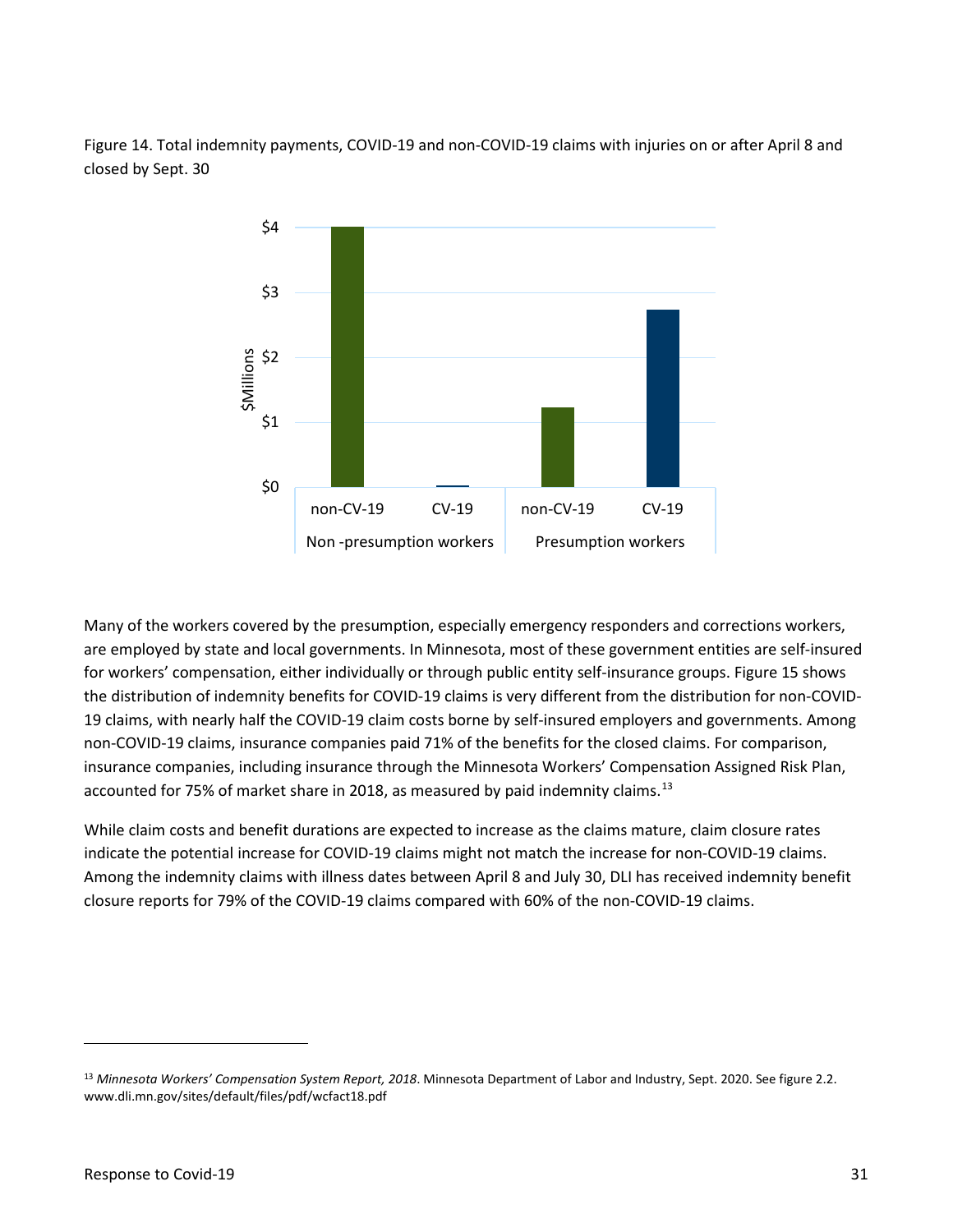Figure 15. Indemnity payments by insurance type, COVID-19 and non-COVID-19 claims with injuries on or after April 8 and closed by Sept. 30



## <span id="page-31-0"></span>**A preliminary look at claims with medical benefits**

In Dec. 2020, the National Council on Compensation Insurance (NCCI) issued a report giving a preliminary look at the cost of medical care for some COVID-19 claims, covering 40 states plus Washington, D.C., including Minnesota.[14](#page-31-1) The NCCI medical data provides information through the first half of 2020. NCCI is planning to create a dashboard to make state-specific medical results available.

 inpatient hospital stay, and 19% of these workers were in an ICU for some part of their stay. The average cost NCCI's initial, multi-state results found approximately 1,200 COVID-19 claims with medical services beyond lab testing (hereafter called COVID-19 medical claims). NCCI found around 200 COVID-19 medical claims per 100,000 active workers' compensation claims. Twenty percent of workers with a COVID-19 medical claim had an per inpatient stay was \$38,500.

<span id="page-31-1"></span><sup>14</sup>*COVID-19's impact on medical treatment in workers compensation — a first look at 2020*. National Council on Compensation Insurance, Research Brief, Dec. 2020.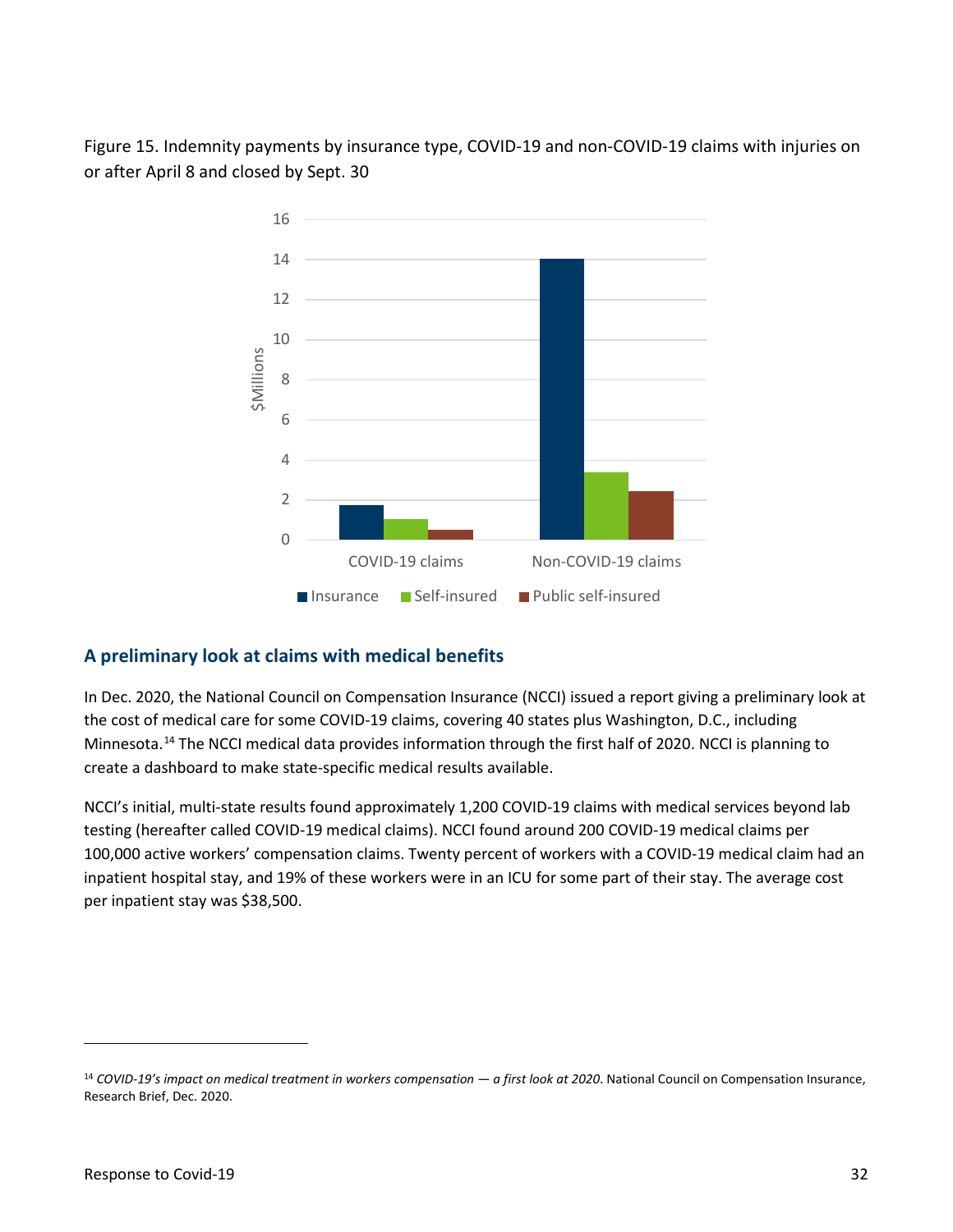Women represent 70% of the NCCI's COVID-19 medical claims, similar to the 68% found in Minnesota's lost-time claims. NCCI also found that 16% of the workers with COVID-19 medical claims had comorbidities such as hypertension, chronic pulmonary disorders and diabetes.

## <span id="page-32-0"></span>**Discussion and conclusions**

## <span id="page-32-1"></span>**Data considerations affecting results**

The presumption of work-relatedness of COVID-19 for certain workers separated workers into two groups  $-$  The widespread nature of COVID-19 and the burden of proof required for non-presumption workers to establish workers able to receive benefits for their occupational disease and workers who could not easily collect benefits. their infection was contracted at work kept many workers not covered by the presumption from receiving workers' compensation benefits and may have deterred some workers from filing a claim.

 facilities. However, the industry reported for the claim will be the industry of the employment or janitorial services agency, so the workers might not be identified in this report as eligible for the presumption even Some workers of temporary employment agencies may also be eligible for coverage by the presumption. Temporary workers such as nurses, nursing aides and cleaning staff, might be contracted to work at health care though they provided services in a COVID-19 treatment area.

 The workers' compensation accepted claims number represents the minimum number of Minnesota's work- sole proprietors, federal government workers, certain farm laborers or family members working on a family farm and some household workers, among others.<sup>[15](#page-32-2)</sup> The Minnesota Department of Health tracks workplace outbreaks and DLI is aware of workplaces with large numbers of COVID-19 cases that have not resulted in filed related COVID-19 cases. Minnesota's workers' compensation insurance does not cover self-employed persons, claims. While this report details all workers' compensation claims reported to DLI, the results presented might not be generalizable outside this set of claims.

The underreporting of workplace injuries and illnesses for workers' compensation claims and OSHA log records is well-documented.<sup>[16](#page-32-3)</sup> There are several reasons that workers may not have reported their COVID-19 infections or that employers did not file claims with insurers, a few of which are listed below.

<span id="page-32-2"></span> 15 Minn. Stat. § 176.041, subd. 1.

<span id="page-32-3"></span> *of correspondence between work-related disability and receipt of workers' compensation benefits*, American Journal of Industrial Medicine 45(4):487-505; Wiatrowski, WJ, 2014, *[Examining the completeness of occupational injury and illness data: an update on current](https://www.bls.gov/opub/mlr/2014/article/examining-the-completeness-of-occupational-injury-and-illness-data-an-update-on-current-research.htm)*  16 See for example, Boden LI, Ozonoff A. 2008, *Capture-recapture estimates of nonfatal workplace injuries and illnesses*. Annals of Epidemiology 18: 500-506; Cox R, Lippel, K. 2008, *Falling through the legal cracks: the pitfalls of using workers' compensation data as indicators of work-related injuries and illnesses*, Policy and Practice in Health and Safety 6(2):63-84; Spieler EA, Burton JF Jr. 2012, *The lack [research](https://www.bls.gov/opub/mlr/2014/article/examining-the-completeness-of-occupational-injury-and-illness-data-an-update-on-current-research.htm)*, Monthly Labor Review, U.S. Bureau of Labor Statistics.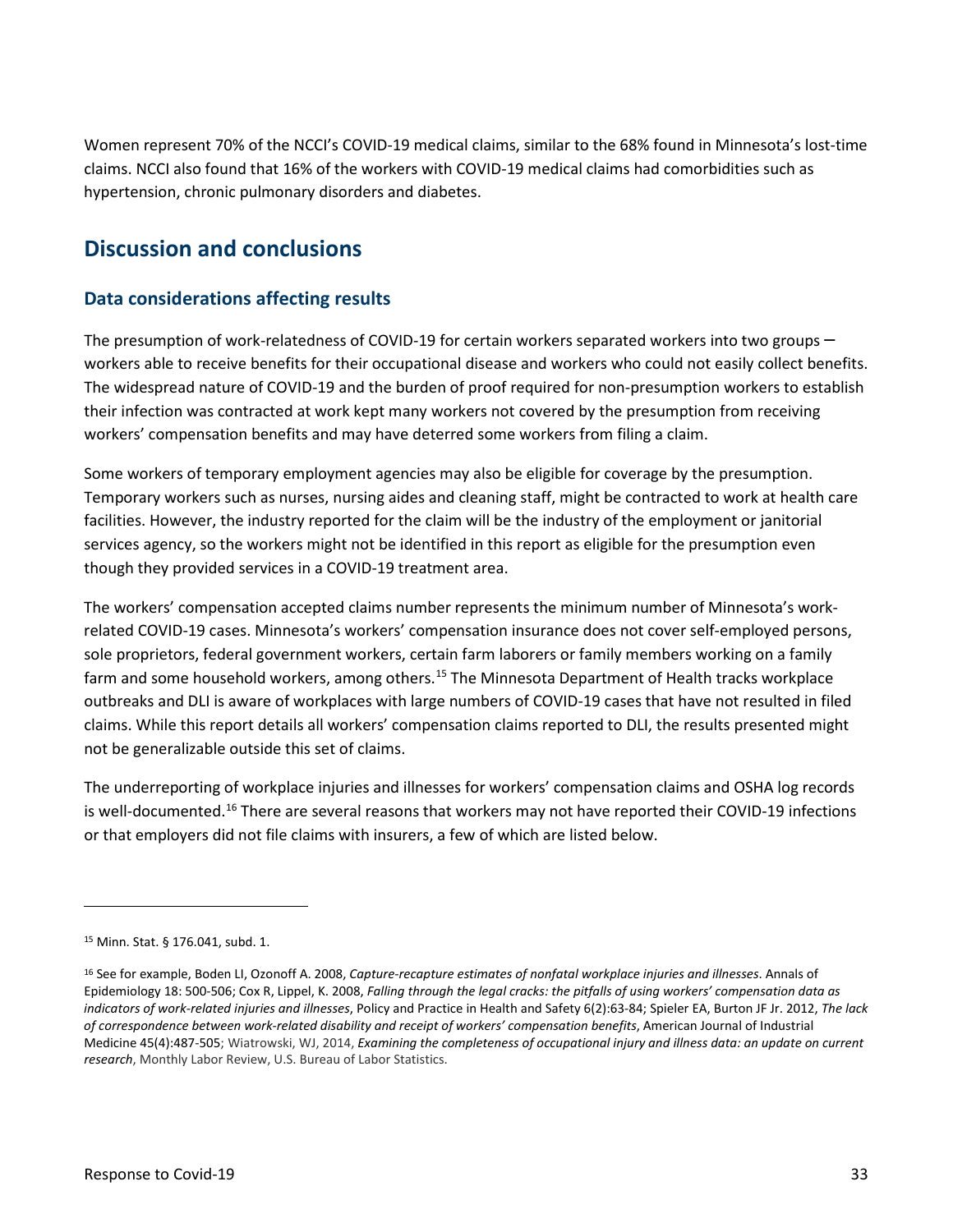- Employers may not have filed claims with their insurers because they believed their workers' COVID-19 infections were not work-related.
- Workers may not have been aware the workplace was the source of their infection.
- Workers may not have been aware they could file a workers' compensation claim for their COVID-19 infection.
- Workers had asymptomatic COVID-19 and were not tested.
- • Workers in a presumption group may not have known the burden was on the employer to disprove their claim.
- • Workers not in a presumption group may have believed that they were unlikely to qualify for benefits or may have been told by their employers that their illness would not be covered.
- • Employers paid workers their regular salary or told workers to use personal time off while they were quarantined for COVID-19.
- Workers used the federal Families First Coronavirus Response Act paid leave or were able to receive an enhanced unemployment benefits instead of filing a workers' compensation claim.
- Workers may have feared shame, retaliation, job loss or financial uncertainty if they filed a claim.

 While claim costs and benefit durations are expected to increase as open claims mature, claim closure rates indicate the cost and duration increase for COVID-19 claims might not match the increase for non-COVID-19 claims. The severity of the open COVID-19 claims is unknown, as is the likelihood that the illness will result in permanent disability. It is also possible workers who have returned to work might have to reopen benefits if they are diagnosed with a permanent disability resulting from COVID-19.

 2021, the Minnesota Workers' Compensation Insurers Association will collect, analyze and report Minnesota's Minnesota's workers' compensation claim is approximately \$26,100.<sup>[18](#page-33-2)</sup> Indemnity benefits provide a partial picture of the full cost of claims; medical benefits accounted for 53% of benefits paid to workers injured in 2018.[17](#page-33-1) DLI does not collect comprehensive medical cost data, and later in insurance companies' medical cost data related to COVID-19 claims. As an indication of potential medical costs for workers hospitalized for COVID-19, the average cost of a non-surgical inpatient hospital stay for a

## <span id="page-33-0"></span>**Summary of results**

 Workers' compensation COVID-19 claims followed the same pattern as the spread of the infection in the general population. The DLI analysis of workers' compensation COVID-19 claims showed that membership in a presumption coverage group was the determining factor in whether a worker received workers' compensation benefits.

<span id="page-33-1"></span><sup>17</sup>*Minnesota Workers' Compensation System Report, 2018*. Minnesota Department of Labor and Industry, Sept. 2020. See figure 2.5. <www.dli.mn.gov/sites/default/files/pdf/wcfact18.pdf>

<span id="page-33-2"></span><sup>18</sup>*CompScopeTM Medical Benchmarks for Minnesota, 21st Edition*. Workers' Compensation Research Institute, Oct. 2020. Non-surgical hospital stay cost calculated from figure 27 values.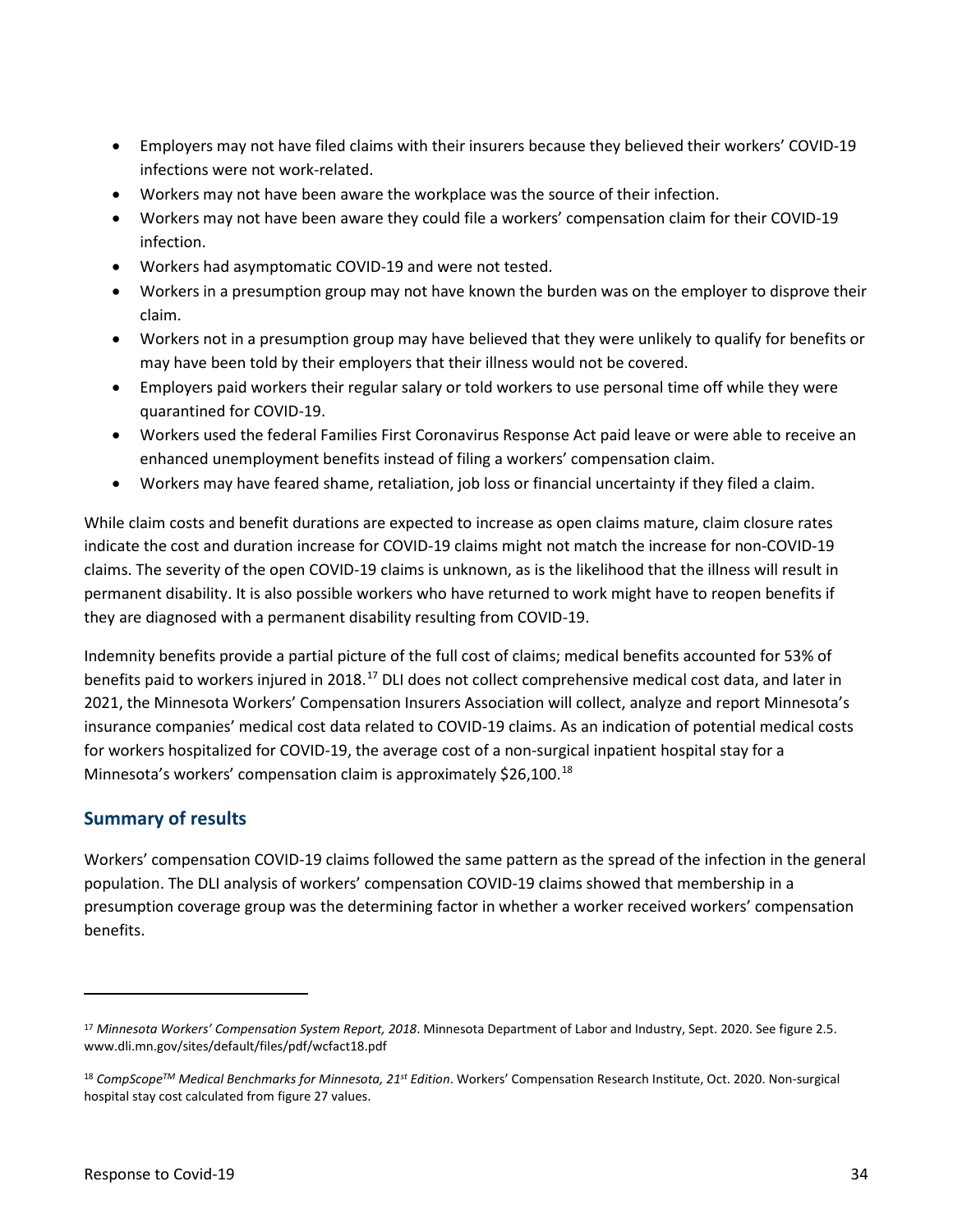## *Claims filed*

- • COVID-19 claims accounted for 36% of the workers' compensation claims received by DLI in 2020. This grew from 0% in January and February to 2% of claims filed in March to 74% of the claims filed in November.
- • Total claims filed with DLI from January through Dec. 2020 were 29% higher than the number of claims filed in 2019.
- The presumption group of workers accounted for 82% of the COVID-19 claims filed.
- • Health care workers accounted for 71% of the COVID-19 claims filed. In addition to their high number of COVID-19 claims, health care industry workers have monthly numbers of non-COVID-19 injury claims comparable to the number of claims filed in 2019.

## *Characteristics of workers filing claims*

- industry. Women accounted for 78% of the COVID-19 claims of the health care and social assistance • Men accounted for a higher percentage of the COVID-19 claims in all groups except the health care industry sector, and because of the size of this group, women accounted for 68% the state's total COVID-19 claims.
- • Workers in the 25 to 34 years age group accounted for 27% of the COVID-19 claims, higher than any other age group. Workers younger than 25 years old were the largest group among non-presumption workers. The mean age for workers with COVID-19 claims was 40 years.
- • Nearly 30% of the claims from health care industry and non-presumption group workers had less than one year at their job.
- Among health care industry workers and non-presumption group workers, workers with weekly wages of \$750 or less filed the majority of COVID-19 claims, with the largest proportions among workers earning \$500 or less weekly.

### *Denial of liability*

- presumption groups were denied, compared to 58% of the non-presumption worker claims. • Among claims meeting the three-day lost-time requirement, 14% of the claims from workers in the
- Presumption claims accounted for 98% of the COVID-19 claims accepted for workers' compensation benefits.
- An examination of the reasons given by insurers when filing the denials, from a random sample of denied claims, shows the two most commonly used reasons were the worker had a negative test result (or no proof of a positive test result) and health care workers had no COVID-19 patient contact.
- • The denial review indicated employers rarely tried to rebut claims when employees met the presumption requirements.
- • None of the claims that were examined in a random sample had documents indicating the worker was contesting the insurer's denial of primary liability. However, some employees have filed claim petitions at the Office of Administrative Hearings to challenge denials.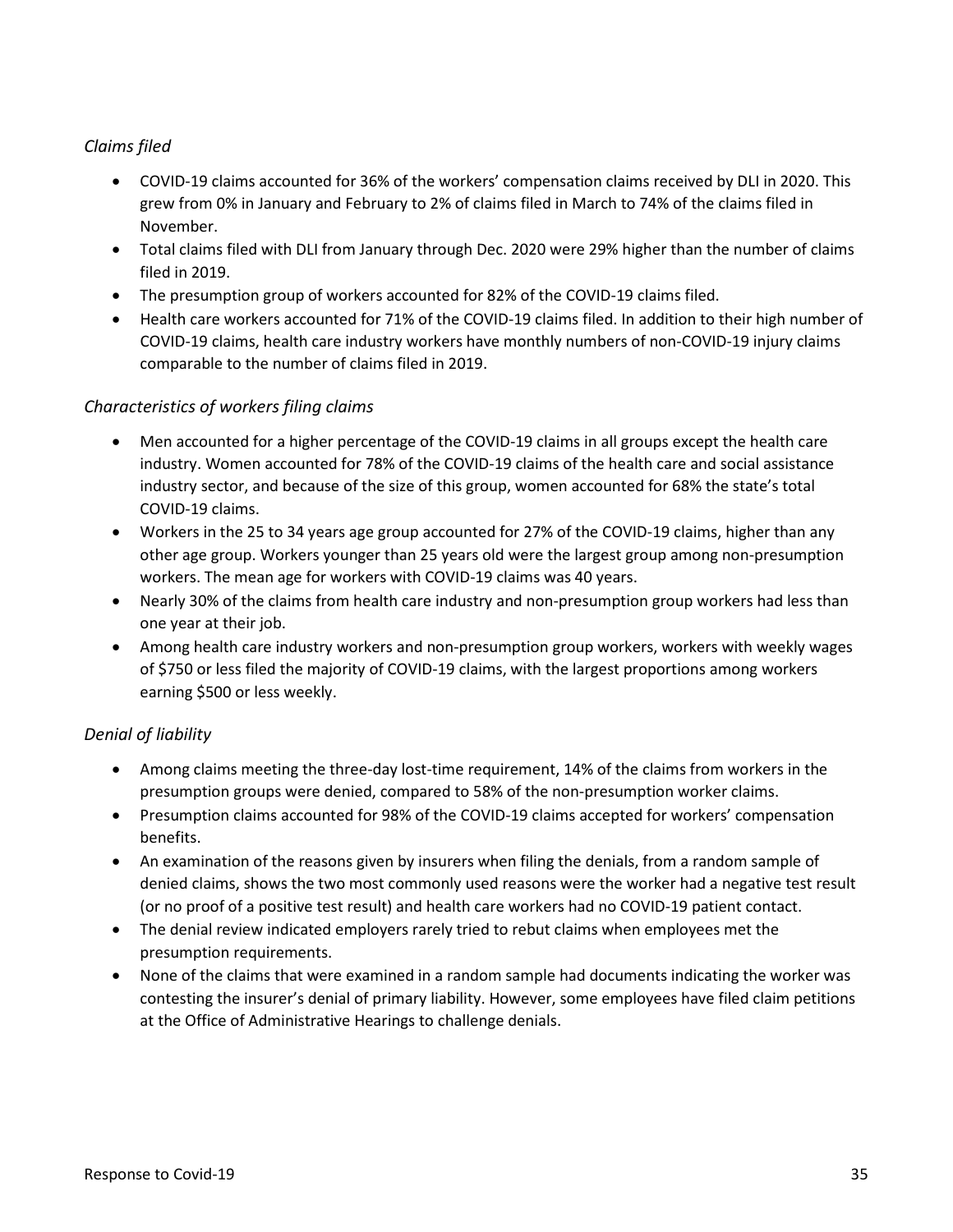### *Benefit payments and disability durations*

 Because this report is being written within one year of the beginning of each COVID-19 claim, only short- is needed to provide more definitive statistics about benefit payments to workers with COVID-19 claims in term claims have reports of monetary (indemnity) benefits paid. It is too early to know the long-term effects of COVID-19 on workers' health. Therefore, the results presented are preliminary and at least another year Minnesota's workers' compensation system.

- For closed indemnity claims with injury dates between April 8 and July 30, COVID-19 claims accounted for 35% of the claims and for 34% of the indemnity benefits paid.
- and temporary partial disability) were paid for an average of 2.7 weeks, half a week less than the • For this set of short-term claims, temporary disability payments (which include temporary total disability average benefit duration for non-COVID-19 claims.
- • The availability of the presumption had a large effect on indemnity benefits. Among non-presumption payments. For the presumption worker industry/occupation group, 68% of the closed indemnity claims workers, COVID-19 claims accounted for 1% of indemnity closures and only 0.8% of indemnity benefit were COVID-19 claims and 69% of their indemnity payments were for COVID-19 claims.
- Temporary disability payments were paid for an average of 2.7 weeks, half a week less than the benefit duration for non-COVID-19 claims. This difference was consistent for all worker groups except for health care workers, who had nearly the same average disability duration for COVID-19 and non-COVID-19 claims.

## <span id="page-35-0"></span>**Conclusion**

 Throughout the COVID-19 pandemic, hundreds of thousands of Minnesotans continued working at their regular worksites in jobs that involved contact with members of the public. Workers' compensation is the exclusive remedy to hold employers responsible for the income losses, medical costs and disabilities caused by workplace injuries and illnesses. The statutory presumption of work-relatedness provides access to workers' compensation benefits to certain first responders, corrections workers and health care workers in COVID-19 infections. All other workers, in order to access workers' compensation benefits, have the burden of proving their COVID-19 infection is work-related.

 The statutory presumption has worked as intended; workers in the presumption group were much more likely to receive workers' compensation benefits for COVID-19 than were all other workers. Among workers in the not find instances where an insurer denied a claim by rebutting the work-relatedness of a COVID-19 claim that claim liability determinations were denials and the denial percentage was 58% among lost-time claims. groups eligible for the presumption, 27% of the primary liability determinations were a denial of liability and only 14% of lost-time claims were denied liability. Examination of the denials among presumption group workers showed most of their claims were denied because a worker tested negative for COVID-19 or a healthcare worker did not encounter patients with COVID-19 or work in COVID-19 treatment areas. The claims denial review did met the presumption requirements. For workers not in one of the presumption coverage groups, 81% of their

 A major concern about providing workers' compensation benefits to workers with COVID-19 is the cost of benefit payments for insurers, employers and especially self-insured governments that employ first responders,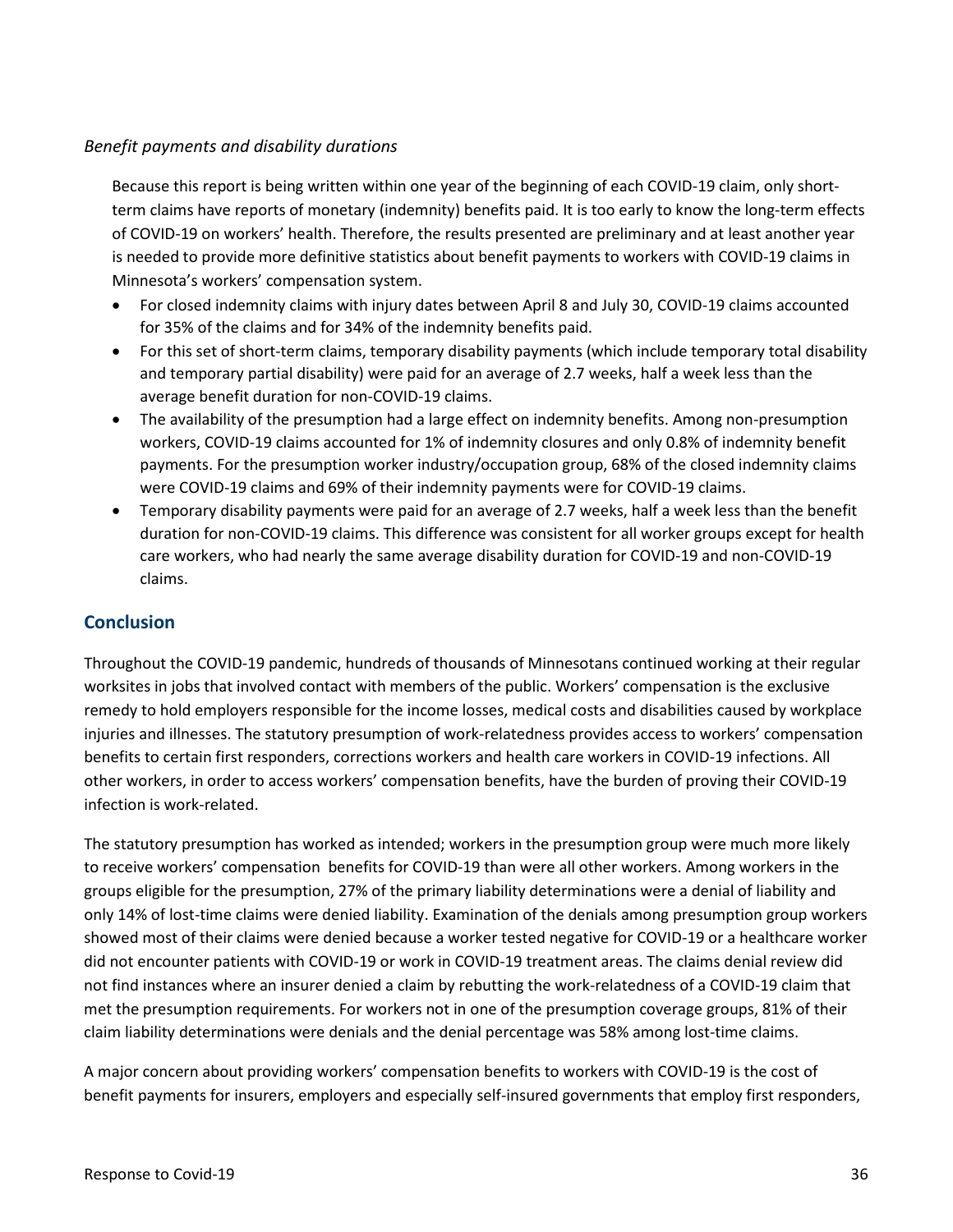corrections workers and some health care workers. In the early stages of the pandemic, many states and some national organizations, using the epidemiological pandemic models available from public health researchers, estimated costs could potentially overwhelm state workers' compensation systems. At this time, claim counts and system costs have not yet reached the levels estimated earlier in 2020.

 The pandemic is not over and long-term effects on worker health and finances are not yet known. Workers who did not file a workers' compensation claim may also have financial difficulty covering their expenses and lost wages should any lingering effects of their COVID-19 illnesses require additional medical care or result in a permanent disability. Currently, not enough time has elapsed to identify COVID-19 claims with long-term health consequences and study the benefits these workers receive. However, we are able to compare the amount of indemnity benefits paid to COVID-19 claims with the amount paid for claims of workers in the same industries with other injuries and illnesses. The results show COVID-19 claims have shorter claim durations and similar average costs compared to non-COVID-19 claims. Significant COVID-19 claim costs are isolated to the occupation and industry groups covered by the presumption.

 general public through postings to the agency's website, articles in its quarterly workers' compensation publication, *COMPACT*, presentations to agency boards and councils, and presentations to state and national organizations. DLI will continue to monitor COVID-19 claims and to advise policymakers using the most recent DLI regularly reviews workers' compensation COVID-19 claims and shares its analyses with stakeholders and the available data.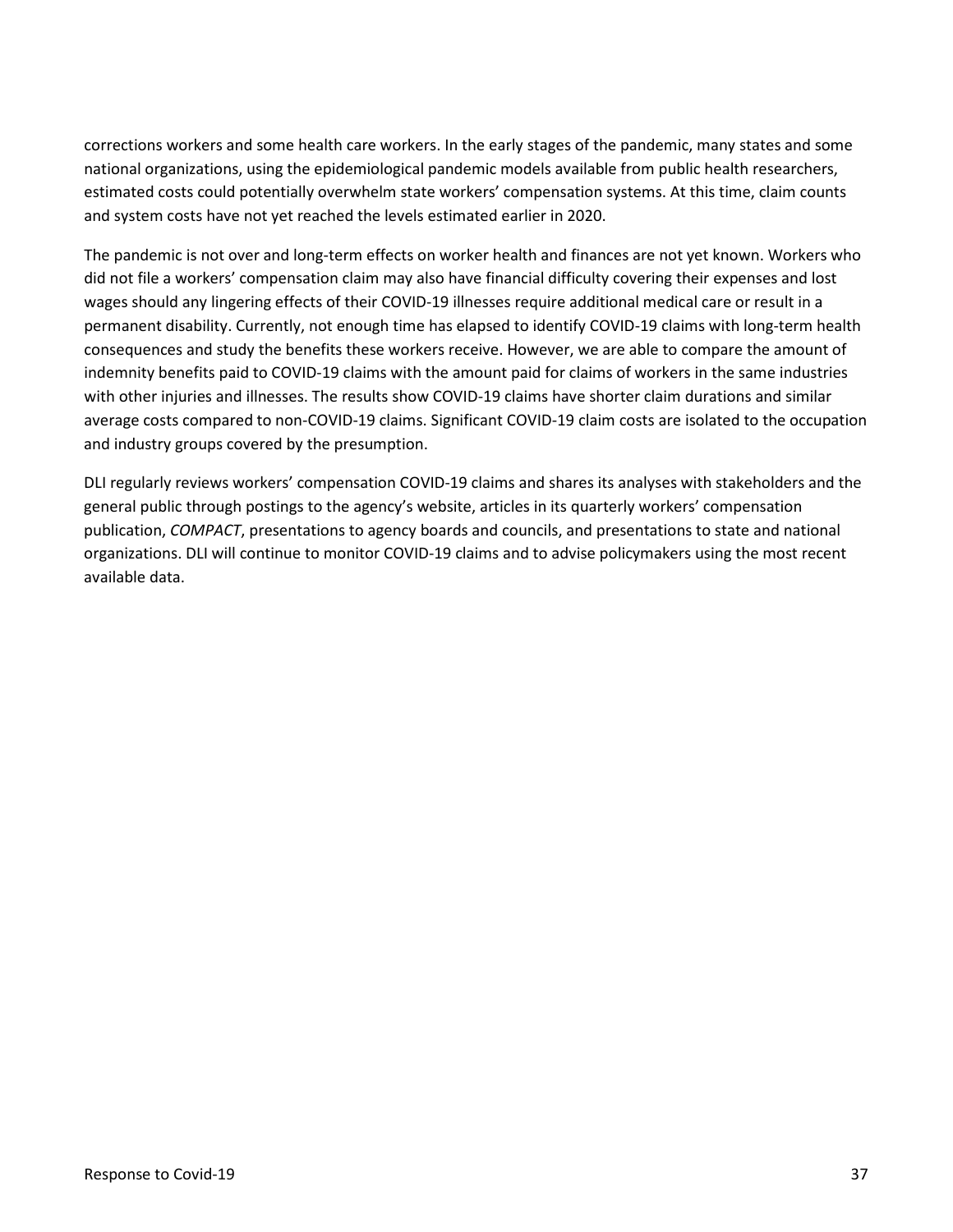## <span id="page-37-0"></span>**Appendix A**

## **Statutory language creating the COVID-19 presumption**

#### **CHAPTER [72--H.F.No.](https://72--H.F.No) 4537**

*An act relating to workers' compensation; providing a presumption for COVID-19 workers' compensation claims for certain employees; requiring a report; authorizing extension of the implementation date of the CAMPUS system; amending Minnesota Statutes 2018, section 176.011, subdivision 15.* 

BE IT ENACTED BY THE LEGISLATURE OF THE STATE OF MINNESOTA:

Section 1. Minnesota Statutes 2018, section 176.011, subdivision 15, is amended to read:

 which the employee is engaged and due to causes in excess of the hazards ordinary of employment and shall action, work evaluation, job transfer, layoff, demotion, promotion, termination, retirement, or similar action taken in good faith by the employer. Ordinary diseases of life to which the general public is equally exposed outside of employment are not compensable, except where the diseases follow as an incident of an occupational disease, or where the exposure peculiar to the occupation makes the disease an occupational disease hazard. A disease arises out of the employment only if there be a direct causal connection between the Subd. 15.**Occupational disease.**(a) "Occupational disease" means a mental impairment as defined in paragraph (d) or physical disease arising out of and in the course of employment peculiar to the occupation in include undulant fever. Physical stimulus resulting in mental injury and mental stimulus resulting in physical injury shall remain compensable. Mental impairment is not considered a disease if it results from a disciplinary conditions under which the work is performed and if the occupational disease follows as a natural incident of the work as a result of the exposure occasioned by the nature of the employment. An employer is not liable for compensation for any occupational disease which cannot be traced to the employment as a direct and proximate cause and is not recognized as a hazard characteristic of and peculiar to the trade, occupation, process, or employment or which results from a hazard to which the worker would have been equally exposed outside of the employment.

 duty with an organized fire or police department of any municipality, as a member of the Minnesota State of myocarditis, coronary sclerosis, pneumonia or its sequel, and at the time of employment such employee was given a thorough physical examination by a licensed doctor of medicine, and a written report thereof has been officer service, state crime bureau, Department of Natural Resources, Department of Corrections, or sheriff's department of any county, which examination and report negatived any evidence of myocarditis, coronary individual who by nature of their position provides emergency medical care, or an employee who was employed emergency medical technician; or licensed nurse providing emergency medical care; and who contracts an (b) If immediately preceding the date of disablement or death, an employee was employed on active Patrol, conservation officer service, state crime bureau, as a forest officer by the Department of Natural Resources, state correctional officer, or sheriff or full-time deputy sheriff of any county, and the disease is that made and filed with such organized fire or police department, with the Minnesota State Patrol, conservation sclerosis, pneumonia or its sequel, the disease is presumptively an occupational disease and shall be presumed to have been due to the nature of employment. If immediately preceding the date of disablement or death, any as a licensed police officer under section 626.84, subdivision 1; firefighter; paramedic; state correctional officer; infectious or communicable disease to which the employee was exposed in the course of employment outside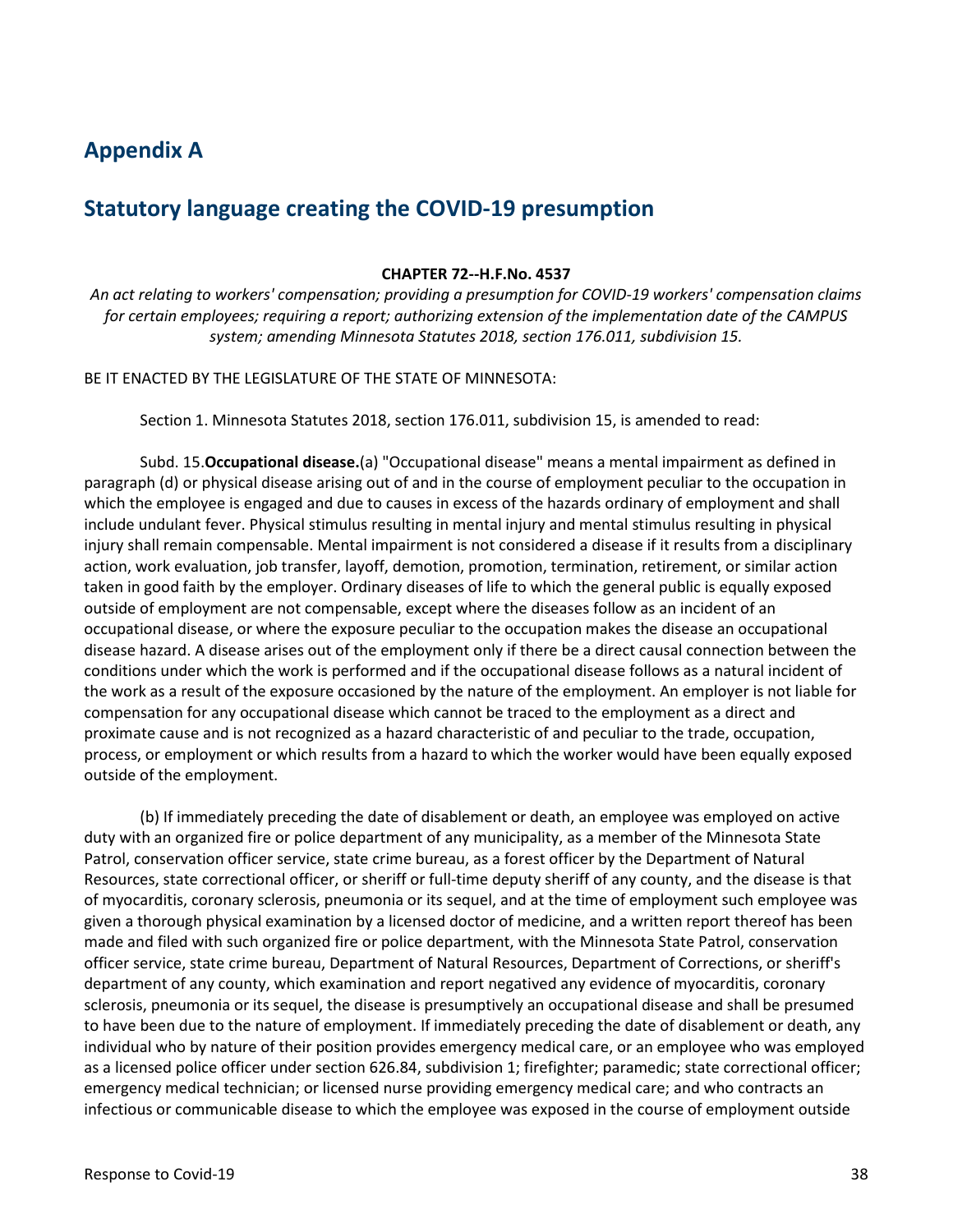of a hospital, then the disease is presumptively an occupational disease and shall be presumed to have been due to the nature of employment and the presumption may be rebutted by substantial factors brought by the employer or insurer. Any substantial factors which shall be used to rebut this presumption and which are known to the employer or insurer at the time of the denial of liability shall be communicated to the employee on the denial of liability.

 department by reason of a disabling cancer of a type caused by exposure to heat, radiation, or a known or firefighter who enters the service after August 1, 1988, is examined by a physician prior to being hired and the examination discloses the existence of a cancer of a type described in this paragraph, the firefighter is not entitled to the presumption unless a subsequent medical determination is made that the firefighter no longer (c) A firefighter on active duty with an organized fire department who is unable to perform duties in the suspected carcinogen, as defined by the International Agency for Research on Cancer, and the carcinogen is reasonably linked to the disabling cancer, is presumed to have an occupational disease under paragraph (a). If a has the cancer.

 (d) For the purposes of this chapter, "mental impairment" means a diagnosis of post-traumatic stress disorder" means the condition as described in the most recently published edition of the Diagnostic and subdivision 2, one or more compensable mental impairment claims arising out of a single event or occurrence disorder by a licensed psychiatrist or psychologist. For the purposes of this chapter, "post-traumatic stress Statistical Manual of Mental Disorders by the American Psychiatric Association. For purposes of section 79.34, shall constitute a single loss occurrence.

 (e) If, preceding the date of disablement or death, an employee who was employed on active duty as: a employed by the state or a political subdivision at a corrections, detention, or secure treatment facility; a sheriff or insurer at the time of the denial of liability shall be communicated to the employee on the denial of liability. licensed police officer; a firefighter; a paramedic; an emergency medical technician; a licensed nurse employed to provide emergency medical services outside of a medical facility; a public safety dispatcher; an officer or full-time deputy sheriff of any county; or a member of the Minnesota State Patrol is diagnosed with a mental impairment as defined in paragraph (d), and had not been diagnosed with the mental impairment previously, then the mental impairment is presumptively an occupational disease and shall be presumed to have been due to the nature of employment. This presumption may be rebutted by substantial factors brought by the employer or insurer. Any substantial factors that are used to rebut this presumption and that are known to the employer The mental impairment is not considered an occupational disease if it results from a disciplinary action, work evaluation, job transfer, layoff, demotion, promotion, termination, retirement, or similar action taken in good faith by the employer.

(f) Notwithstanding paragraph (a) and the rebuttable presumption for infectious or communicable diseases in paragraph (b), an employee who contracts COVID-19 is presumed to have an occupational disease arising out of and in the course of employment if the employee satisfies the requirements of clauses (1) and (2).

firefighter; paramedic; nurse or health care worker, correctional officer, or security counselor employed by the state or a political subdivision at a corrections, detention, or secure treatment facility; emergency medical technician; a health care provider, nurse, or assistive employee employed in a health care, home care, or long- term care setting, with direct COVID-19 patient care or ancillary work in COVID-19 patient units; and workers required to provide child care to first responders and health care workers under Executive Order 20-02 and (1) The employee was employed as a licensed peace officer under section 626.84, subdivision 1; Executive Order 20-19.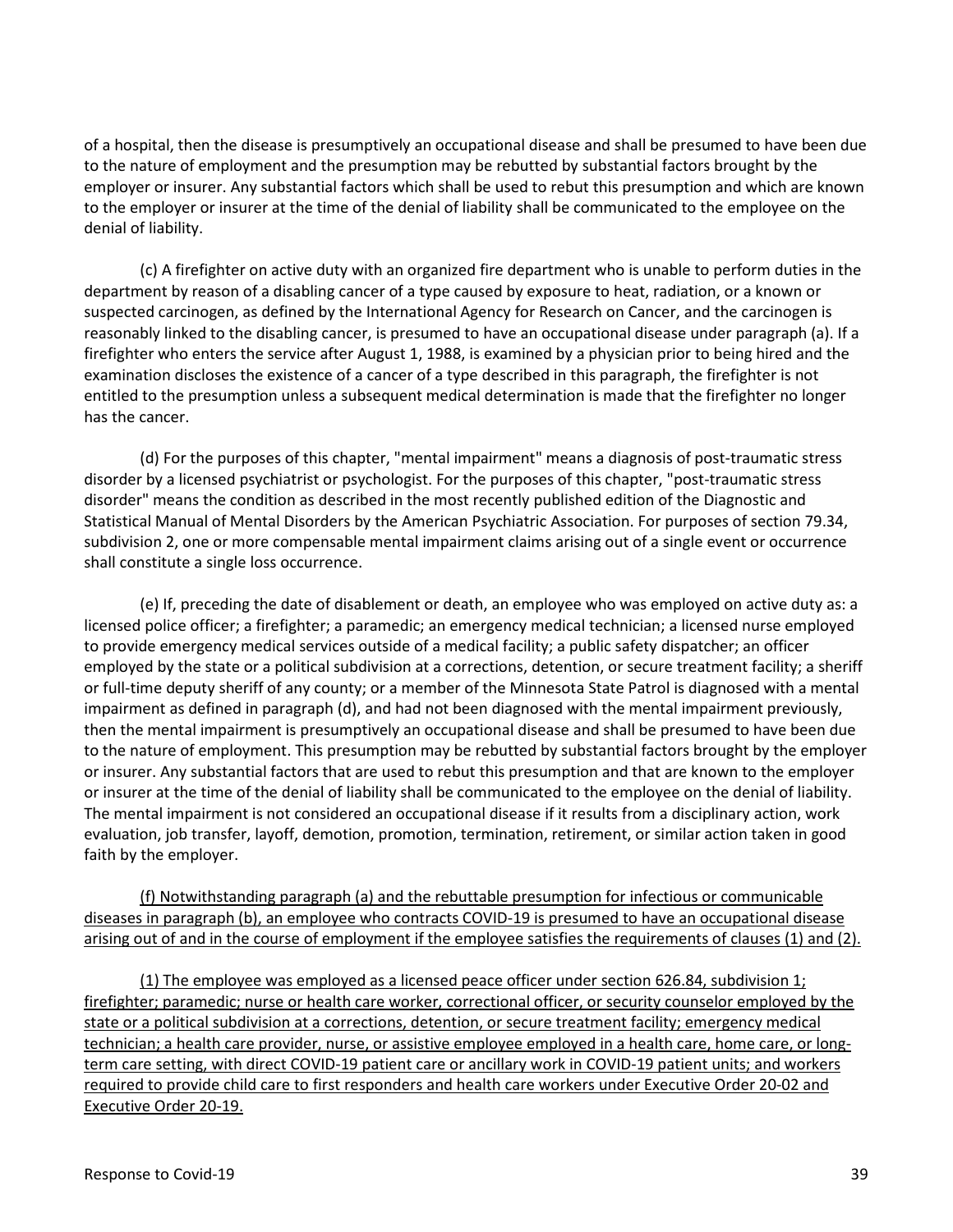physician, licensed physician's assistant, or licensed advanced practice registered nurse (APRN), based on the employee's symptoms. A copy of the positive laboratory test or the written documentation of the physician's, (2) The employee's contraction of COVID-19 must be confirmed by a positive laboratory test or, if a laboratory test was not available for the employee, as diagnosed and documented by the employee's licensed physician assistant's, or APRN's diagnosis shall be provided to the employer or insurer.

 (3) Once the employee has satisfied the requirements of clauses (1) and (2), the presumption shall only be rebutted if the employer or insurer shows the employment was not a direct cause of the disease. A denial of liability under this paragraph must meet the requirements for a denial under section 176.221, subdivision 1.

 (4) The date of injury for an employee who has contracted COVID-19 under this paragraph shall be the date that the employee was unable to work due to a diagnosis of COVID-19, or due to symptoms that were later diagnosed as COVID-19, whichever occurred first.

 (5) An employee who has contracted COVID-19 but who is not entitled to the presumption under this paragraph is not precluded from claiming an occupational disease as provided in other paragraphs of this subdivision or from claiming a personal injury under subdivision 16.

 this paragraph to the Workers' Compensation Advisory Council, and chairs and ranking minority members of the house of representatives and senate committees with jurisdiction over workers' compensation, by January 15, (6) The commissioner shall provide a detailed report on COVID-19 workers' compensation claims under 2021.

 final enactment. Paragraph (f) sunsets on May 1, 2021. **EFFECTIVE DATE.** This section is effective for employees who contract COVID-19 on or after the day following

Sec. 2. [omitted]

 Presented to the governor April 7, 2020 Signed by the governor April 7, 2020, 5:04 p.m.

Official Publication of the State of Minnesota Revisor of Statutes Ch 72, s 2 LAWS of MINNESOTA 2020 3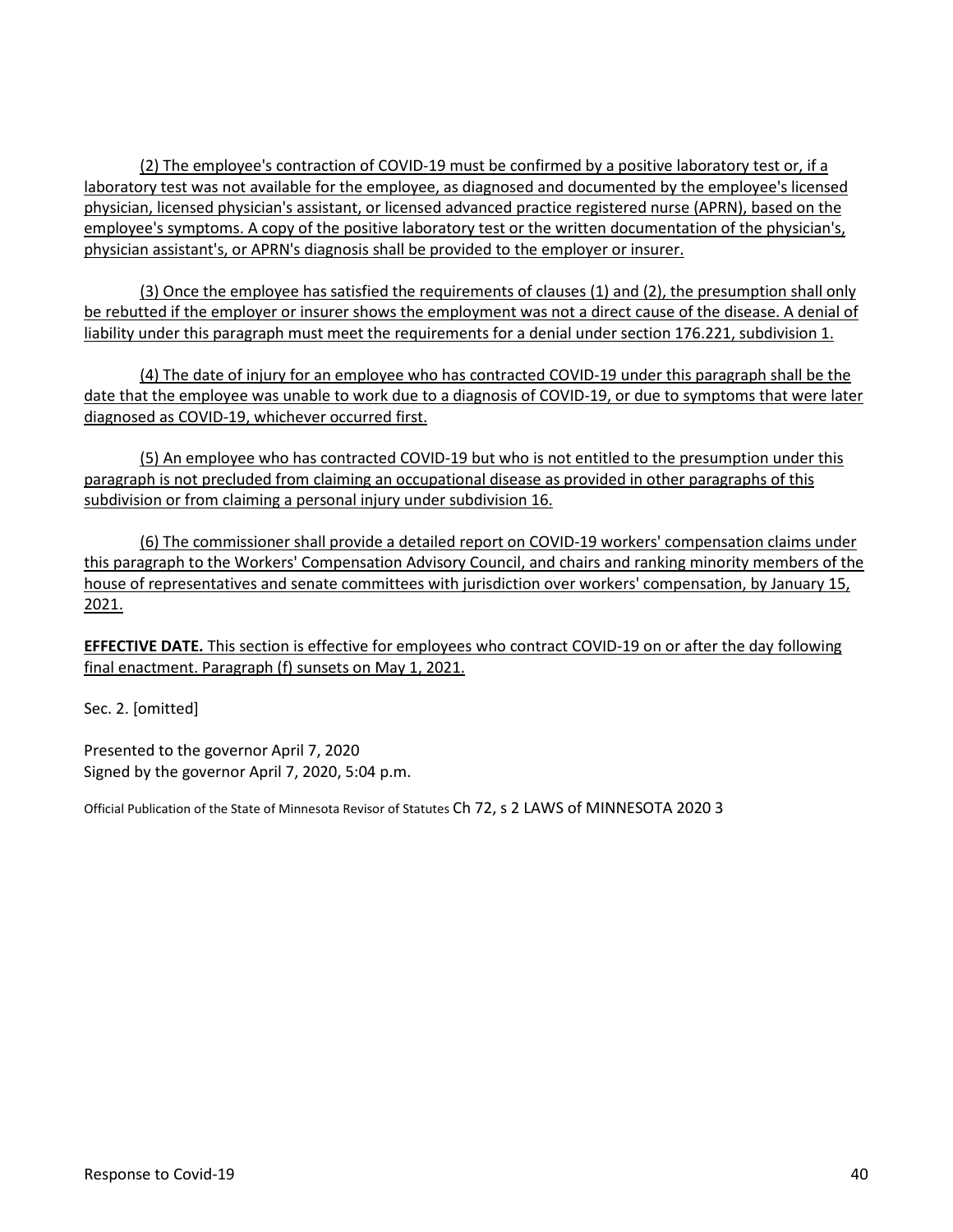## <span id="page-40-0"></span>**Appendix B**

# **Resources for detailed information about COVID-19 presumption and compensability in state workers' compensation systems**

 information about state activity concerning the compensability of COVID-19. DLI is also aware there are organizations that provide resources to members that are not available to the general public. Some other [Remove these extra line spaces.]The following is a limited list; there are other organizations providing organizations have published tracking pages that are not regularly updated.

 1. The National Conference of State Legislatures maintains a list of state government legislation, executive order and other administrative policy changes related to workers' compensation coverage of COVID-19.

[www.ncsl.org/research/labor-and-employment/covid-19-workers-compensation.aspx](file://B42PAWDLI-FS001/users/Research%20&%20Statistics/WC%20projects/COVID-19/CV19%20report%20Jan%202021/Report%20drafts/www.ncsl.org/research/labor-and-employment/covid-19-workers-compensation.aspx) 

2. Sedgwick Claims Management Services produces a "Workers' compensation reference guide on COVID-19 compensability" that includes a detailed discussion of each state's COVID-19 compensability situation.

[https://marketing.sedgwick.com/acton/attachment/4952/f-82e4e1b4-6fc7-4389-843a](https://marketing.sedgwick.com/acton/attachment/4952/f-82e4e1b4-6fc7-4389-843a-c00aaecac590/1/-/-/-/-/Workers%E2%80%99%20Compensation%20Reference%20Guide%20on%20COVID-19%20Compensability.pdf?utm_term=C&utm_campaign=Coronavirus%20communications%20updates&utm_content=landing+page&utm_source=Act-On+Software&utm_medium=landing+page&cm_mmc=Act-On%20Software-_-Landing%20Page-_-Coronavirus%20communications%20updates-_-C&sid=TV2:QlDVisS3h)[c00aaecac590/1/-/-/-/-](https://marketing.sedgwick.com/acton/attachment/4952/f-82e4e1b4-6fc7-4389-843a-c00aaecac590/1/-/-/-/-/Workers%E2%80%99%20Compensation%20Reference%20Guide%20on%20COVID-19%20Compensability.pdf?utm_term=C&utm_campaign=Coronavirus%20communications%20updates&utm_content=landing+page&utm_source=Act-On+Software&utm_medium=landing+page&cm_mmc=Act-On%20Software-_-Landing%20Page-_-Coronavirus%20communications%20updates-_-C&sid=TV2:QlDVisS3h) [/Workers%E2%80%99%20Compensation%20Reference%20Guide%20on%20COVID-](https://marketing.sedgwick.com/acton/attachment/4952/f-82e4e1b4-6fc7-4389-843a-c00aaecac590/1/-/-/-/-/Workers%E2%80%99%20Compensation%20Reference%20Guide%20on%20COVID-19%20Compensability.pdf?utm_term=C&utm_campaign=Coronavirus%20communications%20updates&utm_content=landing+page&utm_source=Act-On+Software&utm_medium=landing+page&cm_mmc=Act-On%20Software-_-Landing%20Page-_-Coronavirus%20communications%20updates-_-C&sid=TV2:QlDVisS3h)[19%20Compensability.pdf?utm\\_term=C&utm\\_campaign=Coronavirus%20communications%20updates](https://marketing.sedgwick.com/acton/attachment/4952/f-82e4e1b4-6fc7-4389-843a-c00aaecac590/1/-/-/-/-/Workers%E2%80%99%20Compensation%20Reference%20Guide%20on%20COVID-19%20Compensability.pdf?utm_term=C&utm_campaign=Coronavirus%20communications%20updates&utm_content=landing+page&utm_source=Act-On+Software&utm_medium=landing+page&cm_mmc=Act-On%20Software-_-Landing%20Page-_-Coronavirus%20communications%20updates-_-C&sid=TV2:QlDVisS3h)  [&utm\\_content=landing+page&utm\\_source=Act-](https://marketing.sedgwick.com/acton/attachment/4952/f-82e4e1b4-6fc7-4389-843a-c00aaecac590/1/-/-/-/-/Workers%E2%80%99%20Compensation%20Reference%20Guide%20on%20COVID-19%20Compensability.pdf?utm_term=C&utm_campaign=Coronavirus%20communications%20updates&utm_content=landing+page&utm_source=Act-On+Software&utm_medium=landing+page&cm_mmc=Act-On%20Software-_-Landing%20Page-_-Coronavirus%20communications%20updates-_-C&sid=TV2:QlDVisS3h)[On+Software&utm\\_medium=landing+page&cm\\_mmc=Act-On%20Software-\\_-Landing%20Page-\\_-](https://marketing.sedgwick.com/acton/attachment/4952/f-82e4e1b4-6fc7-4389-843a-c00aaecac590/1/-/-/-/-/Workers%E2%80%99%20Compensation%20Reference%20Guide%20on%20COVID-19%20Compensability.pdf?utm_term=C&utm_campaign=Coronavirus%20communications%20updates&utm_content=landing+page&utm_source=Act-On+Software&utm_medium=landing+page&cm_mmc=Act-On%20Software-_-Landing%20Page-_-Coronavirus%20communications%20updates-_-C&sid=TV2:QlDVisS3h) [Coronavirus%20communications%20updates-\\_-C&sid=TV2:QlDVisS3h](https://marketing.sedgwick.com/acton/attachment/4952/f-82e4e1b4-6fc7-4389-843a-c00aaecac590/1/-/-/-/-/Workers%E2%80%99%20Compensation%20Reference%20Guide%20on%20COVID-19%20Compensability.pdf?utm_term=C&utm_campaign=Coronavirus%20communications%20updates&utm_content=landing+page&utm_source=Act-On+Software&utm_medium=landing+page&cm_mmc=Act-On%20Software-_-Landing%20Page-_-Coronavirus%20communications%20updates-_-C&sid=TV2:QlDVisS3h) 

 activity and to regulatory activity affecting workers' compensation procedures, medical benefits, 3. The National Council on Compensation Insurance provides a state-by-state guide to COVID-19 coverage unemployment benefits, insurance coverage and insurance premiums related to COVID-19.

www.ncci.com/Articles/Pages/II Covid-19-RegLeg-Activity.pdf

 presumption laws and orders in each state. The table provides links to the presumption language and to 4. Ogletree Deakins, a national labor law firm, maintains a list of currently enacted and proposed each state's workers' compensation website.

<https://ogletree.com/app/uploads/covid-19/COVID-19-Workers-Compensation-Coverage.pdf?Version=1>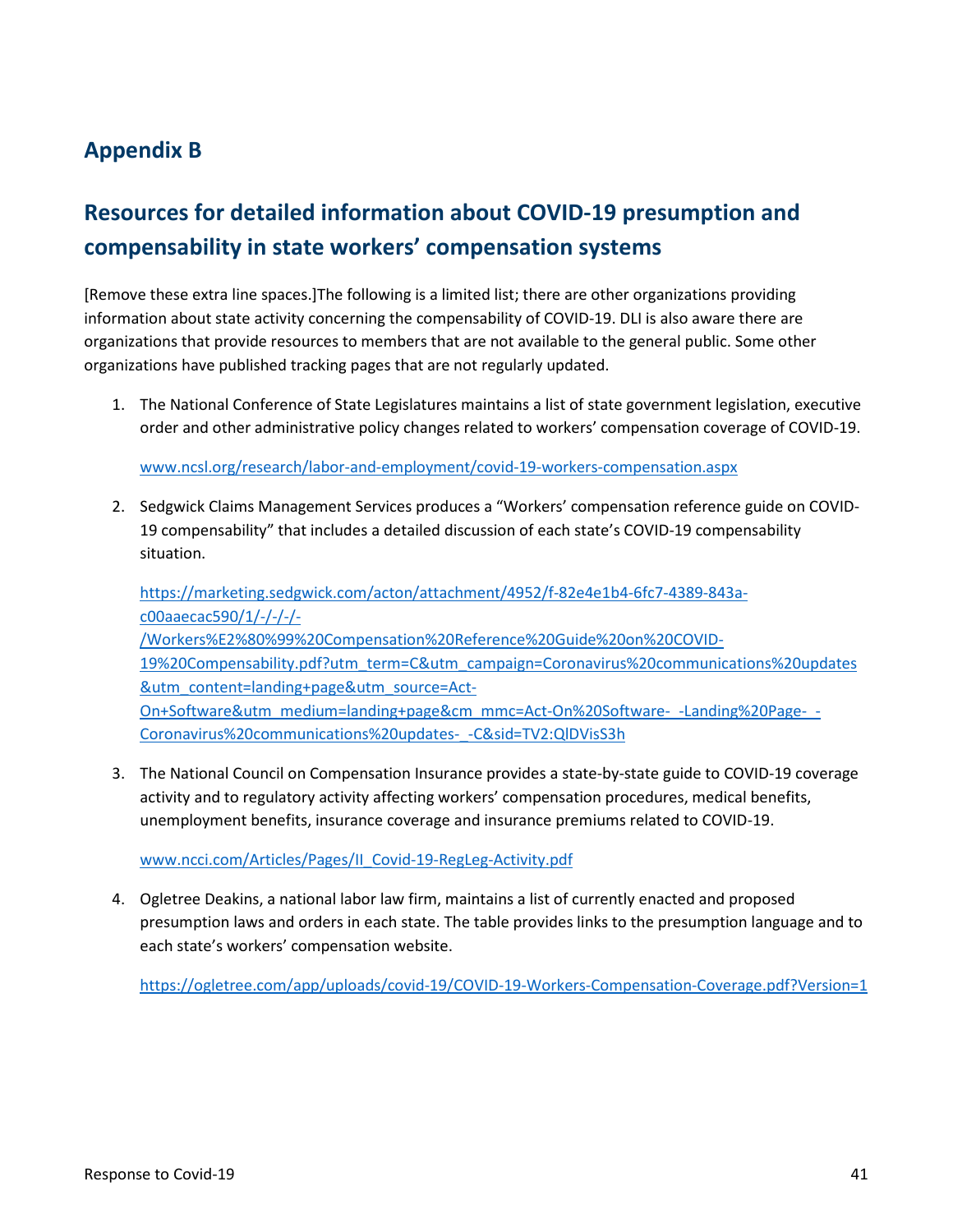# <span id="page-41-0"></span>**Appendix C**

# **Industry groups with 20 or more COVID-19 claims filed by workers not covered by the presumption**

(Claim reports received through Dec. 28, 2020)

| Number<br>of claims |                                                             | Four-digit<br><b>NAICS</b> |
|---------------------|-------------------------------------------------------------|----------------------------|
| filed               | Industry group                                              | code                       |
| 936                 | Animal slaughtering and processing                          | 3116                       |
| 147                 | Local messengers and local delivery                         | 4922                       |
| 132                 | Machinery, equipment and supplies merchant wholesalers      | 4238                       |
| 131                 | Building material and supplies dealers                      | 4441                       |
| 118                 | Services to buildings and dwellings                         | 5617                       |
| 112                 | Grantmaking and giving services                             | 8132                       |
| 108                 | Elementary and secondary schools                            | 6111                       |
| 100                 | Executive, legislative and other general government support | 9211                       |
| 100                 | Individual and family services                              | 6241                       |
| 99                  | Restaurants and other eating places                         | 7225                       |
| 97                  | Lessors of real estate                                      | 5311                       |
| 72                  | Couriers and express delivery services                      | 4921                       |
| 70                  | Colleges, universities and professional schools             | 6113                       |
| 50                  | Civic and social organizations                              | 8134                       |
| 43                  | Religious organizations                                     | 8131                       |
| 29                  | Grocery and related product merchant wholesalers            | 4244                       |
| 22                  | Architectural, engineering and related services             | 5413                       |
| 20                  | Other general purpose machinery manufacturing               | 3339                       |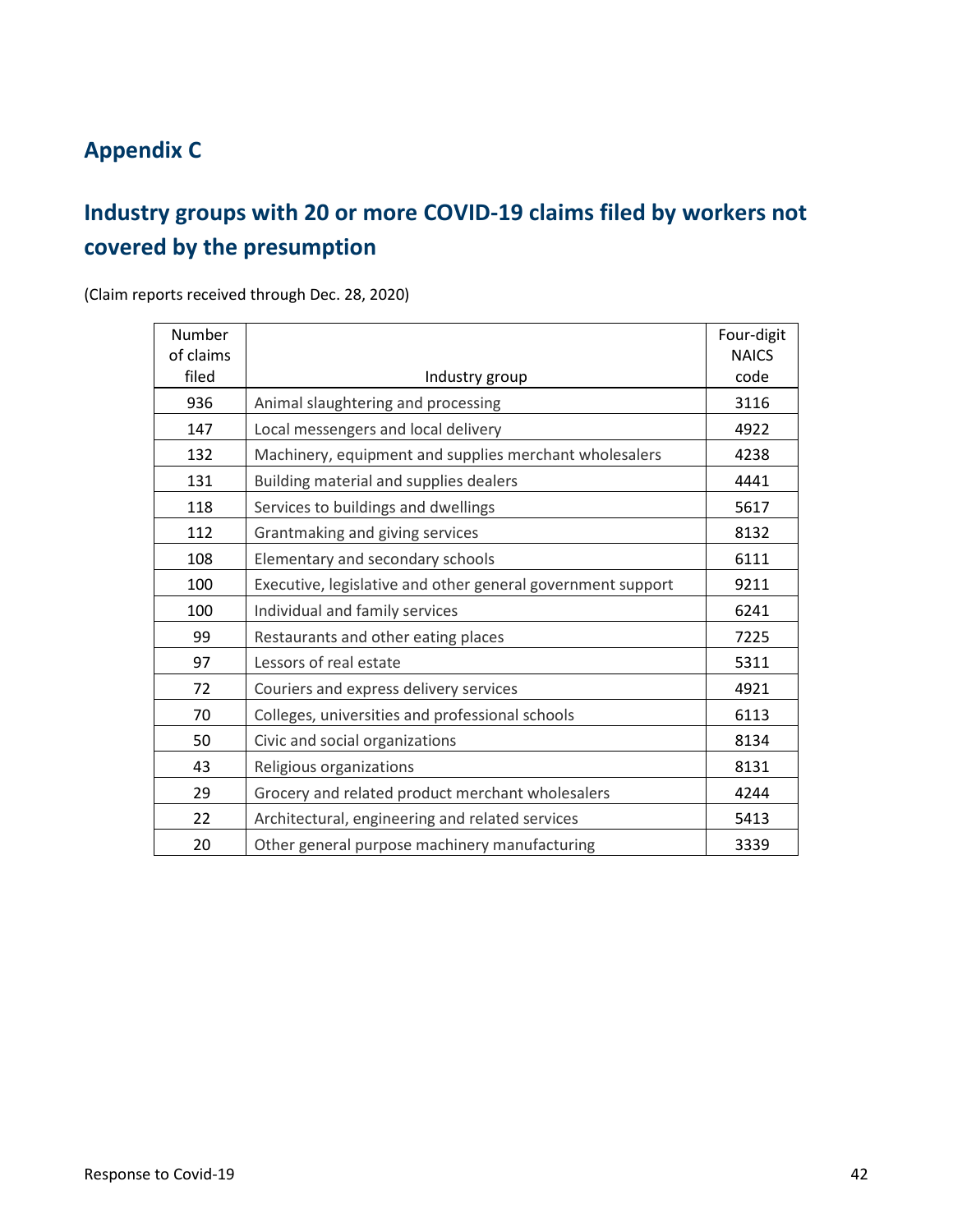## <span id="page-42-0"></span>**Appendix D**

## **Examples of reasons for denial of primary liability**

 These examples are actual statements submitted to DLI by insurers on the Notice of Insurer's Primary Liability Determination form. Text was modified to remove worker names and other identifying information.

## <span id="page-42-1"></span>**Claims from workers in non-presumption group**

 [employer] was a direct or proximate cause of the alleged occupational disease and the employee was equally After conducting an investigation it was determined there was no indication the employee's work at exposed to the disease outside of the employment due to community transmission.

 COVID-19. This is a disease of ordinary living. There is no medical evidence that indicates the infection was of or in the course of employment. There has been no known medical treatment. There is no known medical documentation establishing causal connection for a workplace condition. There is no salary lost. At this time, this is community transmission of contracted by the employee at work. For these reasons, the employer and insurer deny the condition arose out

 contracted COVID-19 from the work environment. The employee's work environment did not in any way The employee is reporting a negative COVID-19 test result. There is nothing to support that the employee increase her risk of exposure and the current medical issues, along with the need for any medical treatment, is considered personal in nature.

 shown the cause and need for the worker seeking medical care was the result of a personal medical condition Our investigation of this claims has included discussions with the employer and worker. Our investigation has of COVID-19 that did not arise out of employment.

 The employer and insurer deny the employee suffered COVID-19 as a result of her employment. There is no medical support to indicate the cause of the employee's COVID-19. In addition, there is currently communitywide transmission of this illness, to include transmission by asymptomatic carriers. As such, the employer and insurer deny that the evidence supports the employee's employment was the cause of her COVID-19.

 COVID-19. This employee does not work in a presumption worker group. Testing positive does not deem the hazard outside of work or at least the same as the general public. This worker has family members who work in congregated environments, some of whom have contracted condition work-related. The employee does not work at a breakout facility and there appears to be greater

 disease which cannot be traced to the employment as a direct and proximate cause and is not recognized as a Minnesota Statutes 176.011, subd. 15 -- The employer is not liable for compensation for any occupational